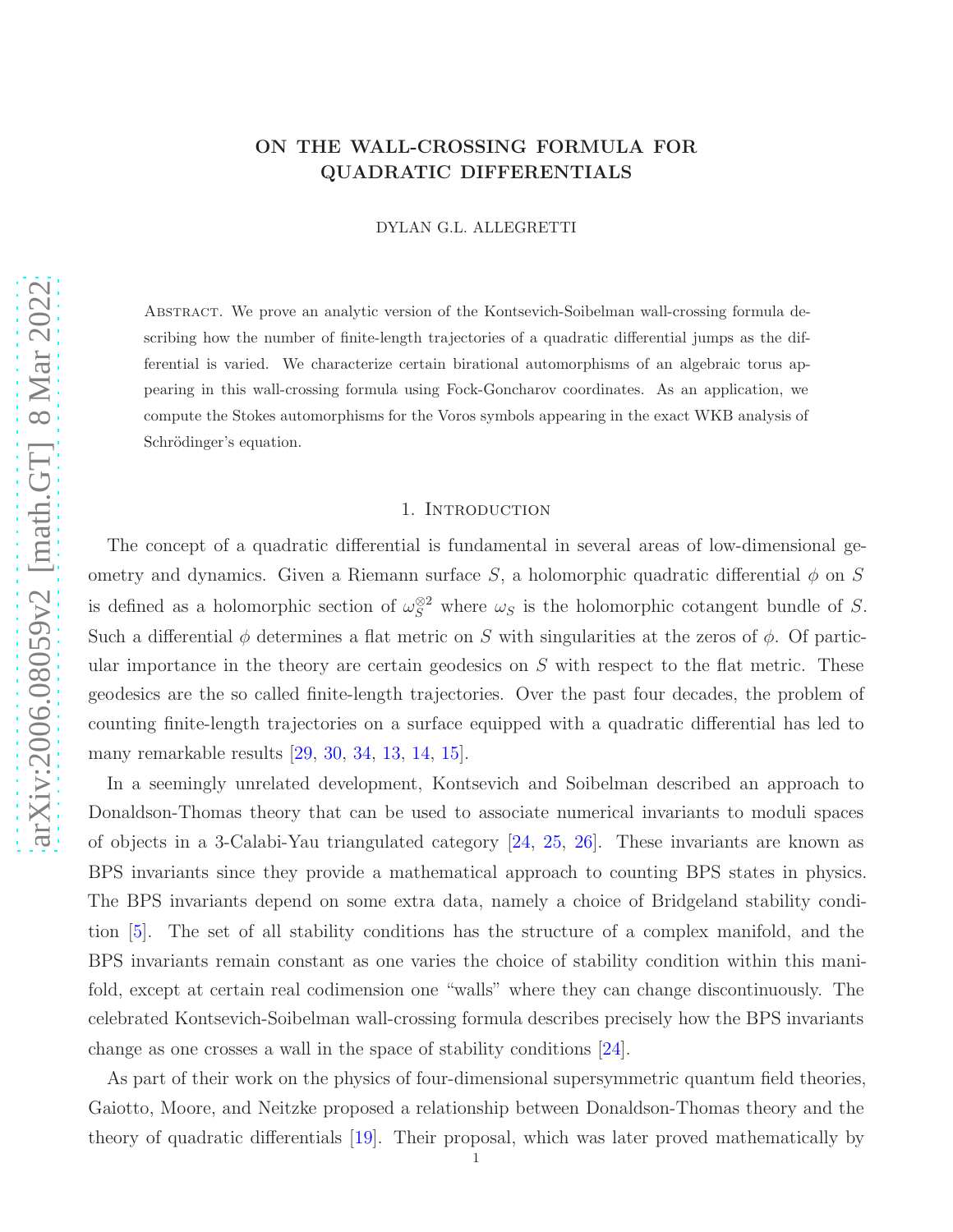#### 2 DYLAN G.L. ALLEGRETTI

Bridgeland and Smith [\[8\]](#page-35-4), implies that in some cases the BPS invariants defined by Kontsevich and Soibelman count finite-length trajectories of meromorphic quadratic differentials. In particular, the wall-crossing formula encodes how these integers counting finite-length trajectories change as one varies the quadratic differential.

The purpose of the present paper is to study the Kontsevich-Soibelman wall-crossing formula in the context of quadratic differentials. Although the wall-crossing formula is usually formulated as an identity between infinite products of automorphisms of a formal power series ring, we will show using Fock-Goncharov coordinates [\[16\]](#page-35-5) that in our context these products can be viewed as birational transformations of a complex algebraic torus. As an application of our main result, we compute the Stokes automorphisms for the Voros symbols appearing in the exact WKB analysis of Schrödinger's equation on a compact Riemann surface  $[1, 21]$  $[1, 21]$ .

1.1. Basic setup. In order to apply results from Donaldson-Thomas theory, we will restrict attention in this paper to a class of quadratic differentials studied by Gaiotto, Moore, and Neitzke [\[19\]](#page-36-6) and known as GMN differentials. Given a compact Riemann surface  $S$ , we will define a GMN differential on S to be a meromorphic section of  $\omega_S^{\otimes 2}$  $S^{\otimes 2}$  satisfying some genericity assumptions which determine the possible orders of its critical points.

Let  $\phi$  be a GMN differential on a compact Riemann surface S. Near any point of S which is not a zero or pole of  $\phi$ , there is a local coordinate w, well defined up to transformations  $w \mapsto$  $\pm w$  + constant, such that  $\phi = dw \otimes dw$ . By pulling back the Euclidean metric on C using these distinguished local coordinates, we get a flat metric on the complement of the zeros and poles. We will be interested in certain geodesics with respect to this flat metric. These geodesics are called finite-length trajectories and come in two types. The first is a saddle connection, which is roughly a geodesic connecting two zeros of  $\phi$ . A saddle connection is closed if the zeros at its endpoints coincide. The second type of finite-length trajectory is a closed geodesic, which forms a loop in the complement of all zeros and poles. A closed geodesic is always contained in an annulus foliated by homotopic closed geodesics on S. We refer to such an annulus as a cylinder for  $\phi$ . A cylinder is said to be degenerate if one of its boundaries is a pole of order two of  $\phi$ .

The differential  $\phi$  determines a canonical branched double cover  $\pi : \Sigma_{\phi} \to S$  on which the square root  $\sqrt{\phi}$  is a well defined 1-form. Let  $\Sigma_{\phi}^{\circ}$  denote the complement in  $\Sigma_{\phi}$  of the preimages of all poles of  $\phi$  of order > 1, and let  $\Gamma_{\phi}$  be the set of  $\gamma \in H_1(\Sigma_{\phi}^{\circ}, \mathbb{Z})$  such that  $\tau(\gamma) = -\gamma$  where  $\tau$  is the involution exchanging the two sheets of the double cover  $\Sigma_{\phi}$ . Then  $\Gamma_{\phi}$  is a lattice of finite rank, and we have a group homomorphism

$$
Z_{\phi}: \Gamma_{\phi} \to \mathbb{C}, \quad Z_{\phi}(\gamma) = \int_{\gamma} \sqrt{\phi},
$$

called the period map.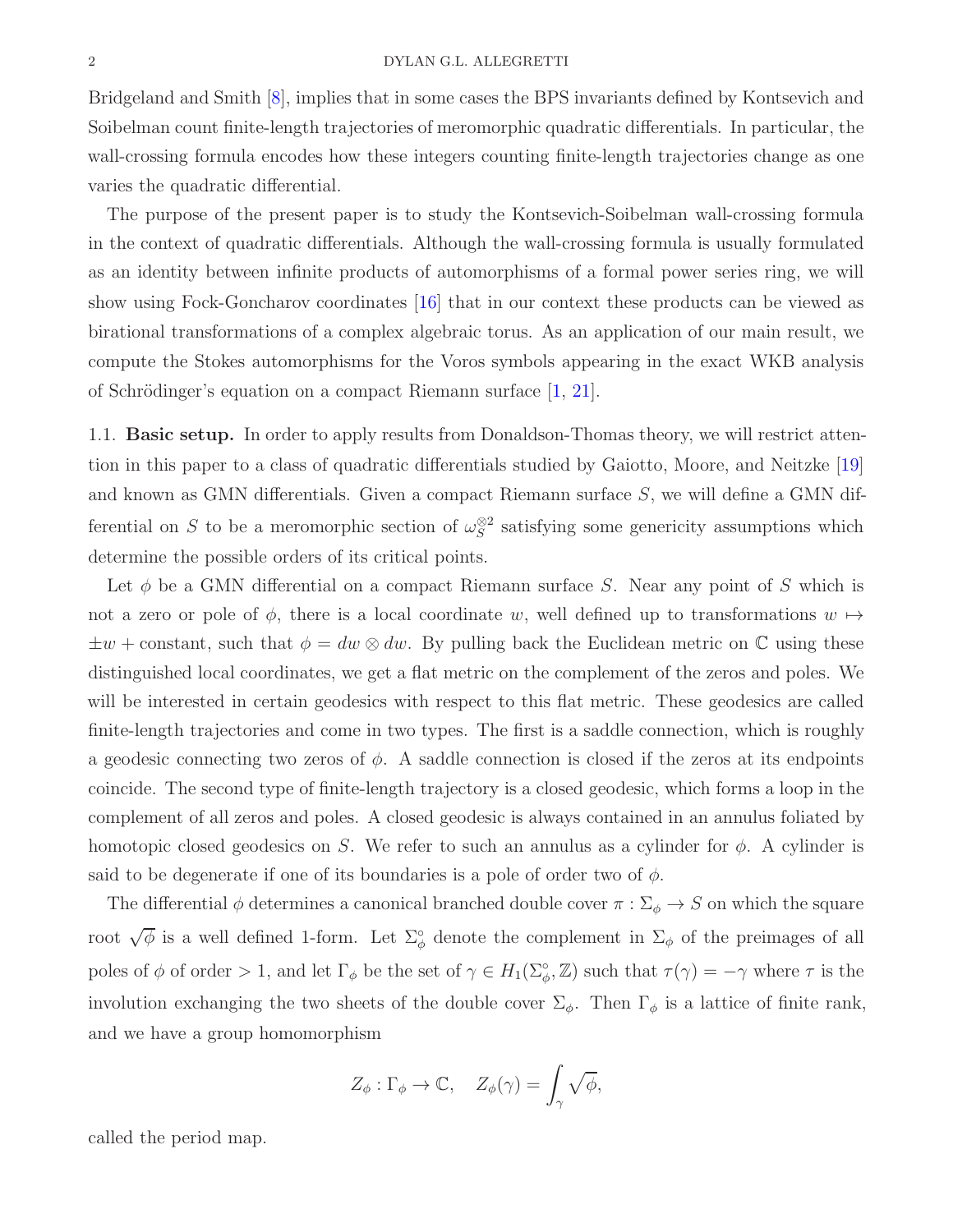We will see that any finite length trajectory  $\alpha$  has a natural lift  $\hat{\alpha} \in \Gamma_{\phi}$ . Moreover, any two closed geodesics in the same cylinder have the same lift. Thus there is a class in  $\Gamma_{\phi}$  associated to any saddle connection or cylinder for  $\phi$ . We will define a notion of genericity for GMN differentials, and if  $\phi$  is a generic GMN differential and  $\gamma \in \Gamma_{\phi}$  is any class, we will consider the associated integer

$$
\Omega_{\phi}(\gamma) = |\{\text{non-closed saddle connections of class } \pm \gamma\}|
$$
  
- 2 · |{nondegenerate cylinders of class  $\pm \gamma$ }|

which "counts" the finite-length trajectories of  $\phi$ . By the work of Bridgeland and Smith [\[8\]](#page-35-4), this integer coincides with the BPS invariant defined in a more general context by Kontsevich and Soibelman [\[24\]](#page-36-3).

1.2. The wall-crossing formula. If  $\phi$  is any GMN differential, then an active ray is defined to be a ray in  $\mathbb{C}^*$  of the form  $\ell = \mathbb{R}_{>0} \cdot Z_{\phi}(\gamma)$  where  $\gamma$  is the class of some finite-length trajectory. We will be interested in certain birational maps associated to the active rays in the case when the differential  $\phi$  is generic.

To define these maps, we consider an object called the twisted torus, defined as the set

$$
\mathbb{T}_{-} = \{ g : \Gamma_{\phi} \to \mathbb{C}^* : g(\gamma_1 + \gamma_2) = (-1)^{\langle \gamma_1, \gamma_2 \rangle} g(\gamma_1) g(\gamma_2) \}
$$

where  $\langle -, - \rangle$  is the intersection pairing on  $\Gamma_{\phi}$ . We will see that the twisted torus T<sub>−</sub> has the natural structure of an algebraic variety whose coordinate ring is spanned as a vector space by the functions  $x_\gamma : \mathbb{T}_- \to \mathbb{C}^*$  given by  $x_\gamma(g) = g(\gamma)$ . If  $\phi$  is a generic GMN differential and  $\ell \subset \mathbb{C}^*$  is any ray emanating from the origin, then there is a birational automorphism  $\mathbf{S}_{\phi}(\ell)$  of  $\mathbb{T}_-$  given on functions by

$$
\mathbf{S}_{\phi}(\ell)^{*}(x_{\beta})=x_{\beta}\cdot\prod_{Z_{\phi}(\gamma)\in\ell}(1-x_{\gamma})^{\Omega_{\phi}(\gamma)\cdot\langle\beta,\gamma\rangle}.
$$

Note that this automorphism is the identity if  $\ell$  is non-active.

We will extend this construction and describe, for any convex sector  $\Delta \subset \mathbb{C}^*$ , a partially defined automorphism  $\mathbf{S}_{\phi}(\Delta)$  of  $\mathbb{T}_-$ . To do this, we define a notion of height for any ray in  $\mathbb{C}^*$ , and we consider the composition

$$
\mathbf{S}_{\phi,\lt;\mathcal{H}}(\Delta) = \mathbf{S}_{\phi}(\ell_1) \circ \mathbf{S}_{\phi}(\ell_2) \circ \cdots \circ \mathbf{S}_{\phi}(\ell_k)
$$

of the maps defined above where  $\ell_1, \ell_2, \ldots, \ell_k \subset \Delta$  are the rays of height  $\lt H$  taken in the clockwise order. A result of Bridgeland [\[7\]](#page-35-7) says there is a nonempty analytic open subset of T<sup>−</sup> on which the pointwise limit

$$
\mathbf{S}_{\phi}(\Delta) = \lim_{H \to \infty} \mathbf{S}_{\phi, < H}(\Delta)
$$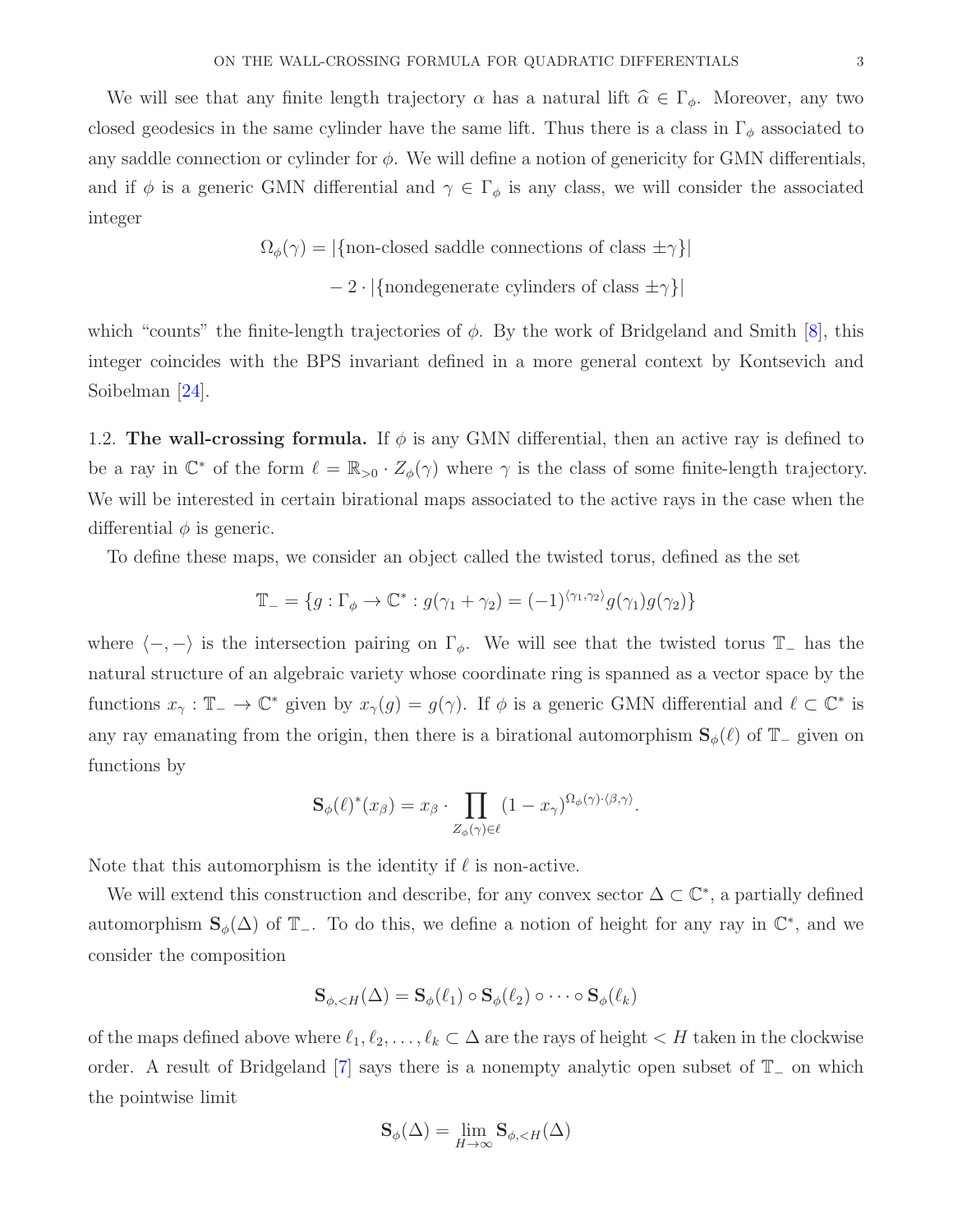exists and is holomorphic. This limiting function  $\mathbf{S}_{\phi}(\Delta)$  is called the BPS automorphism associated to the sector  $\Delta \subset \mathbb{C}^*$ . Similar analytic maps have been studied by Kontsevich and Soibelman [\[27\]](#page-36-8), who described a general framework for the analytic study of wall-crossing formulas.

In our context, the wall-crossing formula is an identity that relates the BPS automorphisms  $\mathbf{S}_{\phi}(\Delta)$ for different quadratic differentials  $\phi$ . To state this result, we need a suitable moduli space of GMN differentials. Following the approach of [\[8\]](#page-35-4), our moduli space will be labeled by the combinatorial data of a marked bordered surface. This is defined as a compact oriented surface S together with a finite set M of marked points on S such that every boundary component of S contains at least one marked point. As we review below, any GMN differential determines an associated marked bordered surface. For a given  $(S, M)$ , there is a moduli space  $\mathscr{Q}^{\pm}(S, M)$  parametrizing GMN differentials whose associated marked bordered surface is (S, M).

The lattices  $\Gamma_{\phi}$  define a local system over this moduli space  $\mathscr{Q}^{\pm}(\mathbb{S}, \mathbb{M})$ . If  $\phi_t, t \in [0, 1]$ , is a one-parameter family of GMN differentials in  $\mathscr{Q}^{\pm}(\mathbb{S}, \mathbb{M})$  then we can use the flat connection of this local system to identify the  $\Gamma_{\phi_t}$  to a single lattice. In particular, we can view the twisted tori associated with the differentials  $\phi_t$  as a single algebraic variety. We then have the following analytic version of the Kontsevich-Soibelman wall-crossing formula.

<span id="page-3-0"></span>**Theorem 1.1.** Let  $(S, M)$  be a marked bordered surface which is not a closed surface with exactly one marked point, and let  $\Delta \subset \mathbb{C}^*$  be a convex sector. Suppose  $\phi_t$ ,  $t \in [0,1]$ , is a path in  $\mathscr{Q}^{\pm}(\mathbb{S}, \mathbb{M})$ with general endpoints such that the boundary rays of  $\Delta$  are non-active for each differential  $\phi_t$ . Then

$$
\mathbf{S}_{\phi_0}(\Delta) = \mathbf{S}_{\phi_1}(\Delta).
$$

Note that the BPS invariants for the differentials  $\phi_0$  and  $\phi_1$  will be completely different in general. In this way, the wall-crossing formula encodes how the finite length trajectories of a quadratic differential change as we vary the differential within the moduli space  $\mathscr{Q}^{\pm}(\mathbb{S}, \mathbb{M})$ .

1.3. Fock-Goncharov coordinates. If  $\phi$  is a general point in  $\mathscr{Q}^{\pm}(\mathbb{S}, \mathbb{M})$  and  $\Delta \subset \mathbb{C}^*$  is a convex sector whose boundary rays are non-active, then Theorem [1.1](#page-3-0) says that the BPS automorphism  $\mathbf{S}_{\phi}(\Delta)$  is invariant under small deformations of the differential. Our main result will allow us to compute this invariant explicitly using Fock-Goncharov coordinates, thereby making rigorous sense of a proposal of Gaiotto Moore, and Neitzke [\[19\]](#page-36-6). As a consequence, we will also see that  $\mathbf{S}_{\phi}(\Delta)$ is a birational automorphism of T−. This is closely related to the work [\[20\]](#page-36-9).

To explain this result in more detail, we consider triangulations of a marked bordered surface. Precisely, we define an ideal triangulation of  $(S, M)$  to be a triangulation of S whose vertices are exactly the points of M. For technical reasons, we will also consider a variant of this concept called a tagged triangulation [\[18\]](#page-36-10). Assuming (S, M) is not a closed surface with exactly one marked point,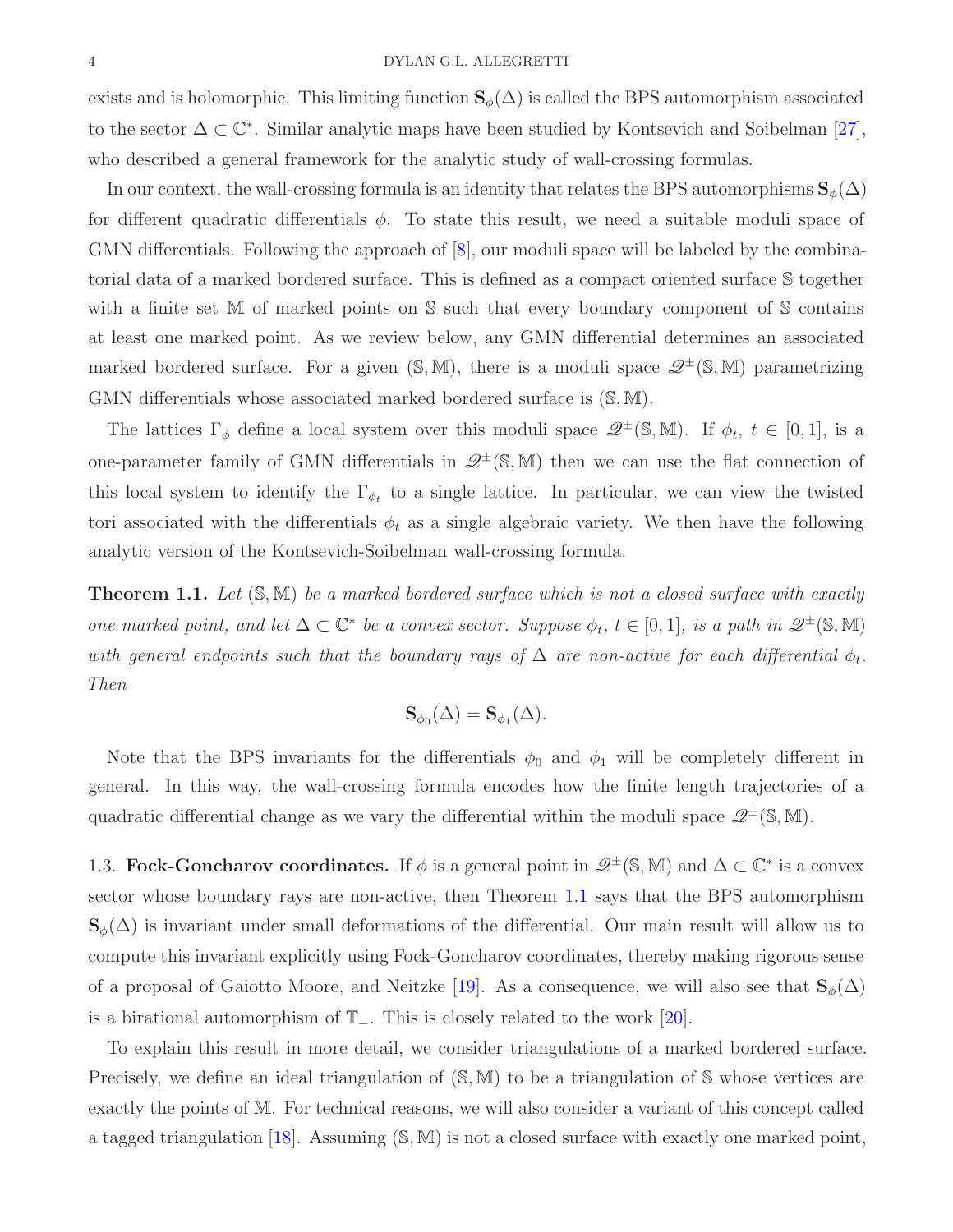any two tagged triangulations of  $(S, M)$  are related by a sequence of elementary operations called flips. Roughly speaking, a flip is an operation that removes an arc of the triangulation and replaces it by the unique different arc that results in a new triangulation.

In their seminal paper on higher Teichmüller theory  $[16]$ , Fock and Goncharov introduced a moduli space  $\mathscr{X}(\mathbb{S}, \mathbb{M})$  parametrizing flat  $PGL_2(\mathbb{C})$ -connections on the punctured surface  $\mathbb{S} \setminus \mathbb{M}$ with additional framing data. If  $\tau$  is any tagged triangulation of  $(S, M)$ , let us write  $\Gamma_{\tau} \cong \mathbb{Z}^n$  for the lattice spanned by the arcs of  $\tau$ . Then there is a birational map

$$
X_{\tau}: \mathscr{X}(\mathbb{S}, \mathbb{M}) \dashrightarrow \mathbb{T}_{\tau} := \text{Hom}_{\mathbb{Z}}(\Gamma_{\tau}, \mathbb{C}^*)
$$

from the moduli space to a complex algebraic torus  $\mathbb{T}_{\tau} \cong (\mathbb{C}^*)^n$ . The components of this map corresponding to the arcs of  $\tau$  are known as Fock-Goncharov coordinates.

Let  $(S, M)$  be a marked bordered surface which is not a closed surface with exactly one marked point. If  $\phi$  is a general point in the space  $\mathscr{Q}^{\pm}(\mathbb{S}, \mathbb{M})$  and  $\Delta \subset \mathbb{C}^*$  is a convex sector whose boundary rays are non-active with phases  $\theta_1$  and  $\theta_2$ , then we will see that each rotated differential  $e^{-2i\theta_j} \cdot \phi$ determines a tagged triangulation  $\tau_j$  of  $(S, M)$ . In this case the tori  $\mathbb{T}_{\tau_j}$  are naturally identified with  $\mathbb{T}_+ = \text{Hom}_{\mathbb{Z}}(\Gamma_\phi, \mathbb{C}^*)$ , and hence we can think of the Fock-Goncharov coordinates as providing birational maps

<span id="page-4-0"></span>
$$
X_{\tau_j} : \mathcal{X}(\mathbb{S}, \mathbb{M}) \dashrightarrow \mathbb{T}_+.
$$
 (1)

As we explain below, the twisted torus  $\mathbb{T}_-$  is a torsor for  $\mathbb{T}_+$ , and hence these objects can be identified after choosing a basepoint in T−.

## <span id="page-4-1"></span>**Theorem 1.2.** Take notation as in the last paragraph. Then

- (1) There is a distinguished basepoint  $\xi \in \mathbb{T}_-$  such that  $\xi(\gamma) = -1$  if  $\gamma \in \Gamma_\phi$  is the class of a non-closed saddle connection and  $\xi(\gamma) = +1$  if  $\gamma$  is the class of a closed saddle connection.
- (2)  $\mathbf{S}_{\phi}(\Delta)$  extends to a birational automorphism of  $\mathbb{T}_-$ . If we use the basepoint  $\xi$  to identify  $\mathbb{T}_$ with  $\mathbb{T}_+$ , then this is the birational automorphism of  $\mathbb{T}_+$  relating the maps [\(1\)](#page-4-0).

We note that Theorem [6.1](#page-24-0) provides a means of computing the BPS automorphism  $\mathbf{S}_{\phi}(\Delta)$ . Indeed, the tagged triangulations  $\tau_j$  are related by a sequence of flips. For each pair of tagged triangulations related by a flip, the associated Fock-Goncharov coordinates are related by a well known coordinate transformation. By composing these coordinate transformations, one obtains the transformation  $\mathbf{S}_{\phi}(\Delta)$  explicitly.

1.4. Application to WKB analysis. Let us conclude this introduction by describing an application of the above results to exact WKB analysis. This material will not appear elsewhere in this paper and can be skipped. The ideas of this subsection are used in the sequel paper [\[2\]](#page-35-8) to solve a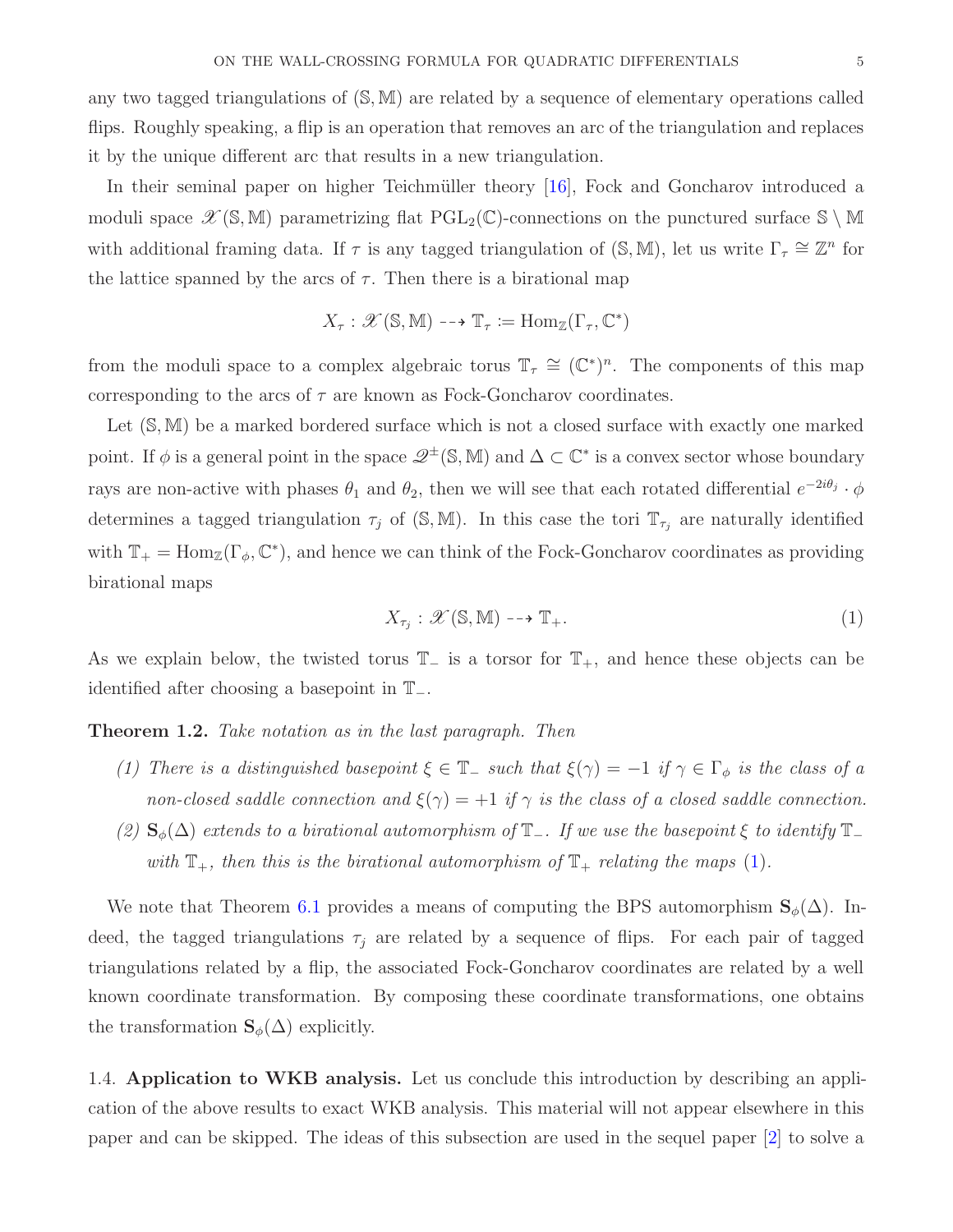class of Riemann-Hilbert problems formulated in [\[7\]](#page-35-7). These ideas originated in a slightly different setting in the work of Gaiotto, Moore, and Neitzke [\[19\]](#page-36-6).

The theory of exact WKB analysis is a tool that can be used to construct exact solutions of Schrödinger's equation for small values of the Planck constant  $\hbar$ . In exact WKB analysis, the Voros symbols are certain formal series in  $\hbar$  which appear when explicitly calculating the monodromy group of Schrödinger's equation. As explained in  $[1]$ , one can associate a Voros symbol to a general point  $\phi \in \mathcal{Q}^{\pm}(\mathbb{S}, \mathbb{M})$  and class  $\gamma \in \Gamma_{\phi}$ . This formal series has the form

$$
Y_{\phi,\gamma}(\hbar) = e^{-Z_{\phi}(\gamma)/\hbar} \cdot \sum_{k=0}^{\infty} \hbar^k f_k
$$

for some coefficients  $f_k$ .

In general, the Voros symbol diverges and therefore does not define a holomorphic function of  $\hbar$ . To get around this difficulty, one must use Borel resummation. In the Borel resummation method, one starts with a (possibly divergent) formal power series  $f(\hbar) = \sum_{k=0}^{\infty} \hbar^k f_k$  which is Borel summable in the sense defined in [\[1,](#page-35-6) [21\]](#page-36-7). One then constructs a function  $S[f]$  called the Borel sum of f, which is holomorphic in a small sectorial neighborhood of  $\hbar = 0$  and has f as its asymptotic expansion as  $\hbar \rightarrow 0$ . The Borel sum is given by the expression

<span id="page-5-0"></span>
$$
\mathcal{S}[f](\hbar) = f_0 + \int_0^\infty e^{-y/\hbar} f_B(y) dy \tag{2}
$$

where  $f_B(y)$  denotes the Borel transform of f (see [\[21\]](#page-36-7) for details). The series appearing in the definition of the Voros symbol is known to be Borel summable [\[21\]](#page-36-7) provided there is no active ray of phase zero for the differential  $\phi$ . In this case, we can think of the Voros symbol as the function given by  $\mathcal{Y}_{\phi,\gamma}(\hbar) = e^{-Z_{\phi}(\gamma)/\hbar} \cdot \mathcal{S}[f](\hbar)$ .

If there is an active ray of phase zero, then the Voros symbol may not be Borel summable. This happens because the Borel transform develops singularities along the positive real axis, making the integral in [\(2\)](#page-5-0) undefined. In this case, we can choose a small angle  $\theta$ , and define a modified Borel sum  $S_{\theta}[f]$  by the same formula [\(2\)](#page-5-0) where now the integral is taken along the ray  $y = re^{i\theta}$ ,  $r \ge 0$ in C. The resulting function  $S_{\theta}[f]$  is again holomorphic in a sectorial neighborhood of  $\hbar = 0$ and has f as its asymptotic expansion as  $\hbar \to 0$ . However, in this case an interesting Stokes phenomenon can occur: for sufficiently small angles  $\theta > 0$ , the two functions  $S_{\pm \theta}[f]$  have the same asymptotic expansion as  $\hbar \to 0$  but are not the same function.

The Stokes phenomenon for Voros symbols was studied by Delabaere, Dillinger, and Pham [\[11\]](#page-35-9) who considered the situation where there is a unique finite-length trajectory whose class  $\gamma$  satisfies  $Z_{\phi}(\gamma) \in \mathbb{R}$ , which moreover is a non-closed saddle connection. For sufficiently small  $\theta > 0$ , the functions  $\mathcal{Y}_{\phi,\beta}^{(\pm\theta)}(\hbar) = e^{-Z_{\phi}(\gamma)/\hbar} \cdot \mathcal{S}_{\pm\theta}[f](\hbar)$  are defined, and Delabaere, Dillinger, and Pham showed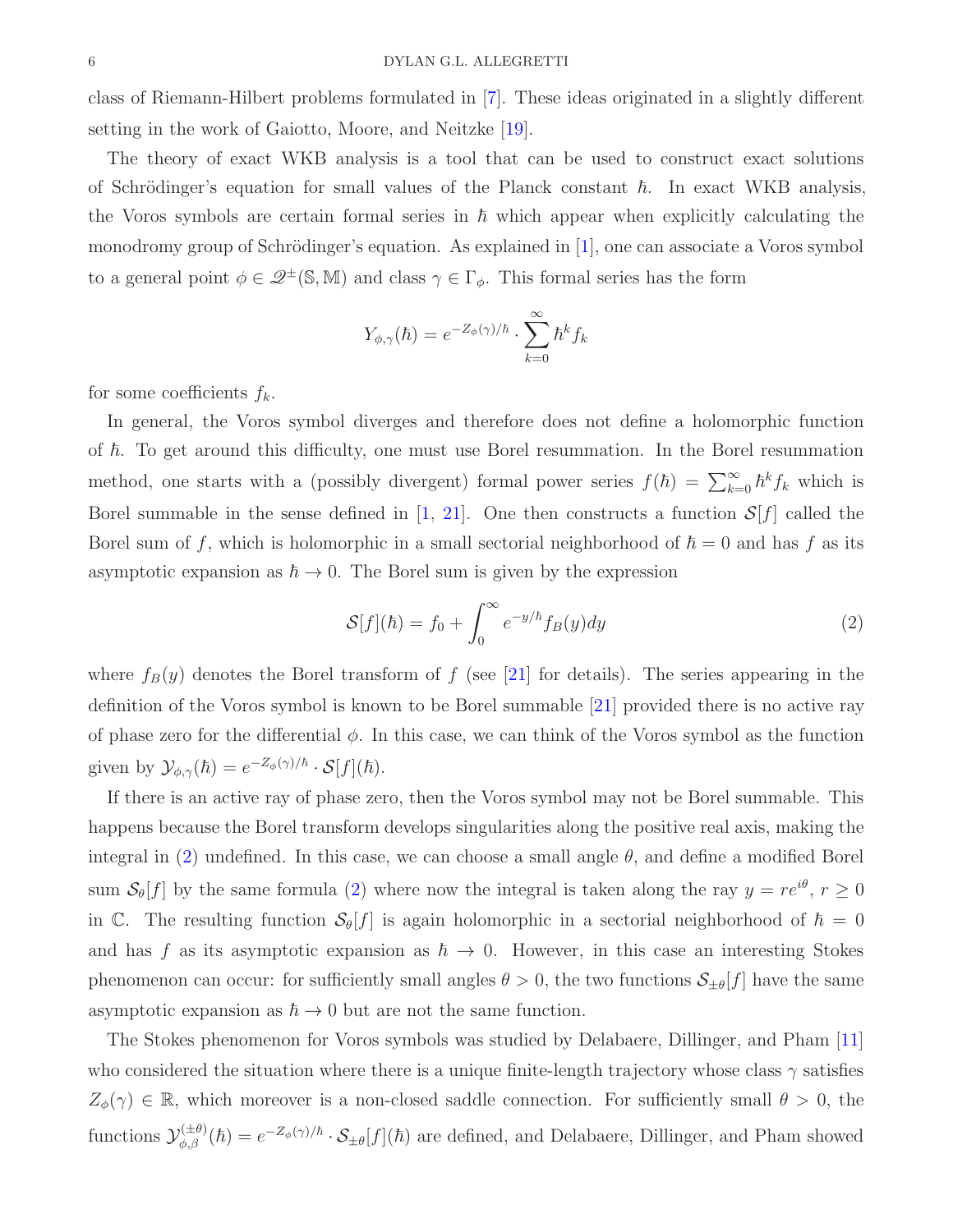that

$$
\mathcal{Y}_{\phi,\beta}^{(-\theta)} = \mathcal{Y}_{\phi,\beta}^{(+\theta)} \cdot \left(1 + \mathcal{Y}_{\phi,\gamma}^{(+\theta)}\right)^{\langle\beta,\gamma\rangle}
$$

as analytic functions where  $\gamma \in \Gamma_{\phi}$  is the class of the saddle connection. The transformation relating the functions  $\mathcal{Y}_{\phi,\beta}^{(+\theta)}(\hbar)$  to  $\mathcal{Y}_{\phi,\beta}^{(-\theta)}(\hbar)$  is known as a Stokes automorphism. Related results concerning Stokes automorphisms for Voros symbols have been obtained in [\[3,](#page-35-10) [21\]](#page-36-7).

Using Theorem [1.2,](#page-4-1) we can give a completely general description of the Stokes automorphisms for Voros symbols. Indeed, suppose  $\phi \in \mathcal{Q}^{\pm}(\mathbb{S}, \mathbb{M})$  has an active ray of phase zero. For any  $\varepsilon > 0$ , we can choose  $0 < \theta < \varepsilon$  so that the rays  $r_{\pm} = \mathbb{R}_{>0} \cdot e^{\pm 2i\theta}$  are non-active. Let  $\tau_{\pm}$  be the corresponding tagged triangulations of  $(S, M)$ , and for any  $\gamma \in \Gamma_{\phi}$ , let  $x_{\gamma} : \mathbb{T}_{+} \to \mathbb{C}^{*}$  be the character  $x_{\gamma}(g) = g(\gamma)$ . Then the main result of [\[1\]](#page-35-6) says that there exists a one parameter family of points  $\mathcal{L}_{\phi}(\hbar) \in \mathscr{X}(\mathbb{S}, \mathbb{M})$  such that

$$
\mathcal{Y}_{\phi,\gamma}^{\pm\theta}(\hbar) = x_{\gamma} \circ X_{\tau_{\pm}}(\mathcal{L}_{\phi}(\hbar)).
$$

It follows from Theorem [1.2](#page-4-1) that after identifying  $\mathbb{T}_+$  with  $\mathbb{T}_-$  using the canonical basepoint  $\xi$ , the Stokes automorphism is precisely the BPS automorphism  $\mathbf{S}_{\phi}(\Delta)$  where  $\Delta \subset \mathbb{C}^*$  is the sector having boundary rays  $r_{\pm}$ . In particular, this Stokes automorphism is a product of (perhaps infinitely many) factors  $\mathbf{S}_{\phi}(\ell)$  associated to active rays  $\ell \subset \Delta$ .

Acknowledgements. I thank Tom Bridgeland for encouraging me to write this paper and for suggesting a strategy for the proof of the main result. While working on this project, I benefited from conversations and correspondence with David Aulicino, Ben Davison, Kohei Iwaki, Sven Meinhardt, Andrew Neitzke, and Anton Zorich. This project was conceived while I was in residence at the Mathematical Sciences Research Institute in Berkeley, California, during the Fall 2019 semester, partially supported by National Science Foundation grant DMS-1440140.

#### 2. Quadratic differentials on Riemann surfaces

In this section, we review some basic definitions from the theory of quadratic differentials and describe our geometric setup. None of this material is new, and most of it can be found in [\[8\]](#page-35-4).

2.1. **GMN differentials.** Throughout this paper, we will write  $S$  for a compact Riemann surface of genus  $g \geq 0$  and write  $\omega_s$  for its holomorphic cotangent bundle. Then a meromorphic quadratic differential on S is defined to be a meromorphic section of  $\omega_S^{\otimes 2}$  $S^2$ . In terms of a local coordinate z on S, such a section  $\phi$  can be written

$$
\phi(z) = \varphi(z)dz^2
$$

where  $\varphi(z)$  is a meromorphic function in the local coordinate.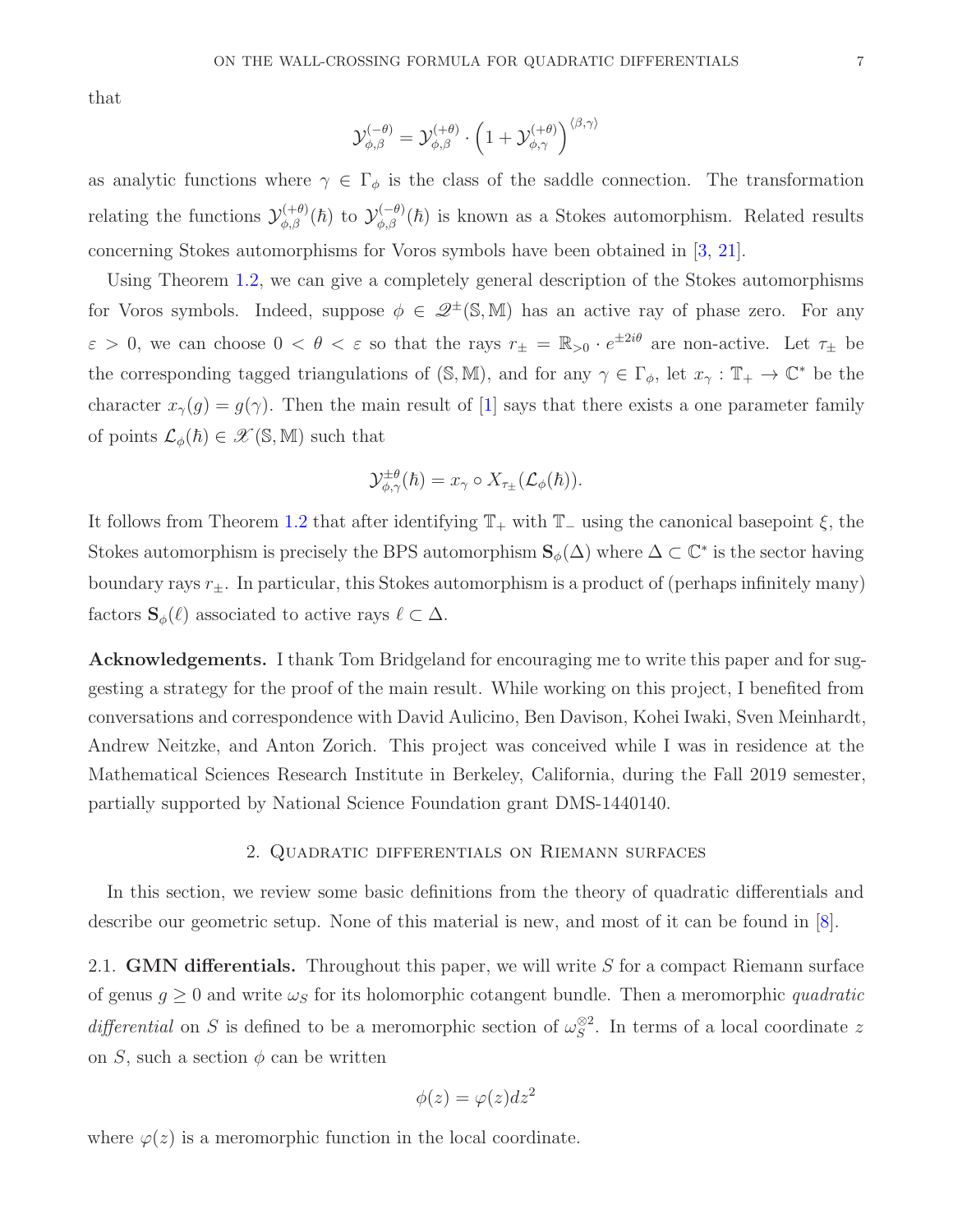By a *critical point* of a quadratic differential  $\phi$ , we mean either a zero or pole of  $\phi$ . We will write Crit( $\phi$ ) for the set of all critical points of  $\phi$ . Such a point is called a *finite critical point* if it is a zero or a simple pole and an *infinite critical point* otherwise. Thus the set of all critical points is a disjoint union

$$
Crit(\phi) = Crit_{<\infty}(\phi) \cup Crit_{\infty}(\phi)
$$

where  $\mathrm{Crit}_{< \infty}(\phi)$  is the set of finite critical points and  $\mathrm{Crit}_{< \infty}(\phi)$  is the set of infinite critical points.

In this paper, we will be concerned with quadratic differentials of the following special type.

**Definition 2.1.** A *Gaiotto-Moore-Neitzke (GMN) differential* is a meromorphic quadratic differential  $\phi$  on a compact, connected Riemann surface S satisfying the following conditions:

- (1)  $\phi$  has no zero of order  $> 1$ .
- (2)  $\phi$  has at least one pole.
- (3)  $\phi$  has at least one finite critical point.

A GMN differential is said to be complete if in addition it has no simple poles so that every pole has order  $\geq 2$ .

2.2. The canonical double cover. Let  $\phi$  be a GMN differential on the compact Riemann surface S. Let  $p_i \in S$  be the poles of  $\phi$ , and let  $m_i$  be the order of the pole  $p_i$ . Then we can think of the differential  $\phi$  as a holomorphic section  $s_{\phi}$  of  $\omega_{S}(E)^{\otimes 2}$  where E is the divisor

$$
E = \sum_{i} \left\lceil \frac{m_i}{2} \right\rceil p_i
$$

and  $s_{\phi}$  has simple zeros at both the zeros and odd order poles of  $\phi$ . We can then define the canonical double cover as the subspace  $\Sigma_{\phi}$  of the total space of  $\omega_{S}(E)$  cut out by the equation

$$
\lambda^2 = s_{\phi}(p)
$$

in the fiber over each point  $p \in S$ . The space  $\Sigma_{\phi}$  defined in this way is a Riemann surface, and the obvious projection  $\pi : \Sigma_{\phi} \to S$  is a covering map, branched precisely over the set of zeros and odd order poles of  $\phi$ . Since  $\phi$  has at least one finite critical point, this covering map has at least one branch point and hence  $\Sigma_{\phi}$  is connected.

By construction, the canonical double cover comes with a tautological section  $\lambda$  of  $\pi^*(\omega_S(E))$ satisfying  $\pi^*(s_{\phi}) = \lambda \otimes \lambda$ . It can be viewed alternatively as a meromorphic 1-form on  $\Sigma_{\phi}$ . Note that if p is a simple zero of  $\phi$  then the cover  $\pi : \Sigma_{\phi} \to S$  is ramified at p, and therefore the preimage  $\pi^{-1}(p)$  consists of a single point. Later, we will need to know the following simple fact concerning behavior of  $\lambda$  at such a point.

<span id="page-7-0"></span>**Lemma 2.2.** Suppose  $p \in S$  is a simple zero of  $\phi$ . Then the tautological 1-form  $\lambda$  has a zero of order two at  $\pi^{-1}(p)$ .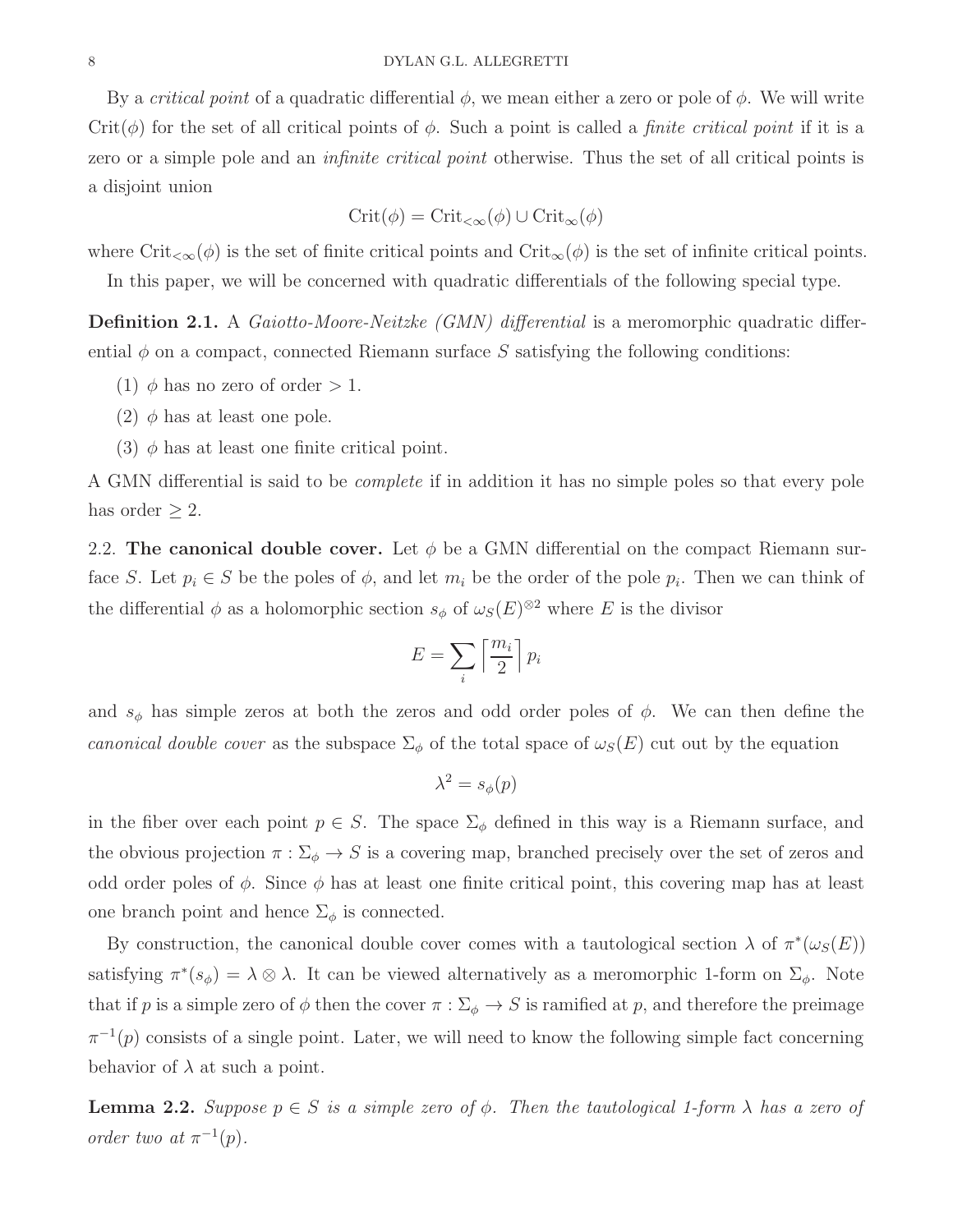*Proof.* By Theorem 6.1 of [\[33\]](#page-36-11), there exists a local coordinate z defined in a neighborhood of p and satisfying  $z(p) = 0$  so that in this local coordinate we have

$$
\phi(z) = c \cdot z \, dz^2
$$

for some  $c \in \mathbb{C}^*$ . Since  $\pi : \Sigma_{\phi} \to S$  is ramified at p, we can choose a local coordinate w in a neighborhood of  $\pi^{-1}(p)$  so that the projection map is given by  $\pi^*(z) = w^2$ . Then

$$
(\pi^* \phi)(w) = c \cdot w^2 d(w^2)^2 = 4c \cdot w^4 dw^2,
$$

and therefore  $\lambda$  has a zero of order  $\frac{1}{2}(4) = 2$ .

2.3. The period map. For convenience, we use the notation

$$
\Sigma_{\phi}^{\circ} = \Sigma_{\phi} \setminus \pi^{-1} \operatorname{Crit}_{\infty}(\phi).
$$

There is a natural involution  $\tau : \Sigma_{\phi} \to \Sigma_{\phi}$  exchanging the two sheets of the double cover and commuting with the covering map  $\pi$ . We will write

$$
\Gamma_{\phi} = \left\{ \sigma \in H_1(\Sigma_{\phi}^{\circ}, \mathbb{Z}) : \tau(\sigma) = -\sigma \right\}
$$

for the anti-invariant part of the first homology  $H_1(\Sigma_\phi^\circ, \mathbb{Z})$  with respect to this covering involution. It is a free abelian group of finite rank. By integrating the canonical 1-form  $\lambda$  around cycles in  $\Gamma_{\phi}$ , we obtain a group homomorphism

$$
Z_{\phi} : \Gamma_{\phi} \to \mathbb{C}, \quad Z_{\phi}(\gamma) = \int_{\gamma} \lambda,
$$

called the *period map* for the differential  $\phi$ .

2.4. Trajectories. Let  $\phi$  be a meromorphic quadratic differential on a compact Riemann surface S. Near any point of  $S \setminus \text{Crit}(\phi)$ , there is a distinguished local coordinate w, unique up to transformations of the form  $w \mapsto \pm w$  + constant, with respect to which the quadratic differential  $\phi$  is given by

$$
\phi(w) = dw \otimes dw.
$$

Indeed, if we have  $\phi(z) = \varphi(z)dz^2$  for some local coordinate z, then w is given by  $w = \int \sqrt{\varphi(z)}dz$ for some choice of the square root. These distinguished local coordinates determine two structures on  $S \setminus \mathrm{Crit}(\phi)$ . The first is a flat metric defined by pulling back the Euclidean metric on  $\mathbb C$  by the distinguished local coordinates. The other structure is the *horizontal foliation*, defined as the foliation by the curves  $\text{Im}(w) = \text{constant}$ .

By a *straight arc* in S, we mean a smooth path  $\alpha : I \to S \setminus \text{Crit}(\phi)$ , defined on an open interval  $I \subset \mathbb{R}$ , which makes a constant angle  $\pi\theta$  with the leaves of the horizontal foliation. By convention, straight arcs will be parametrized by arc length in the flat metric induced by the distinguished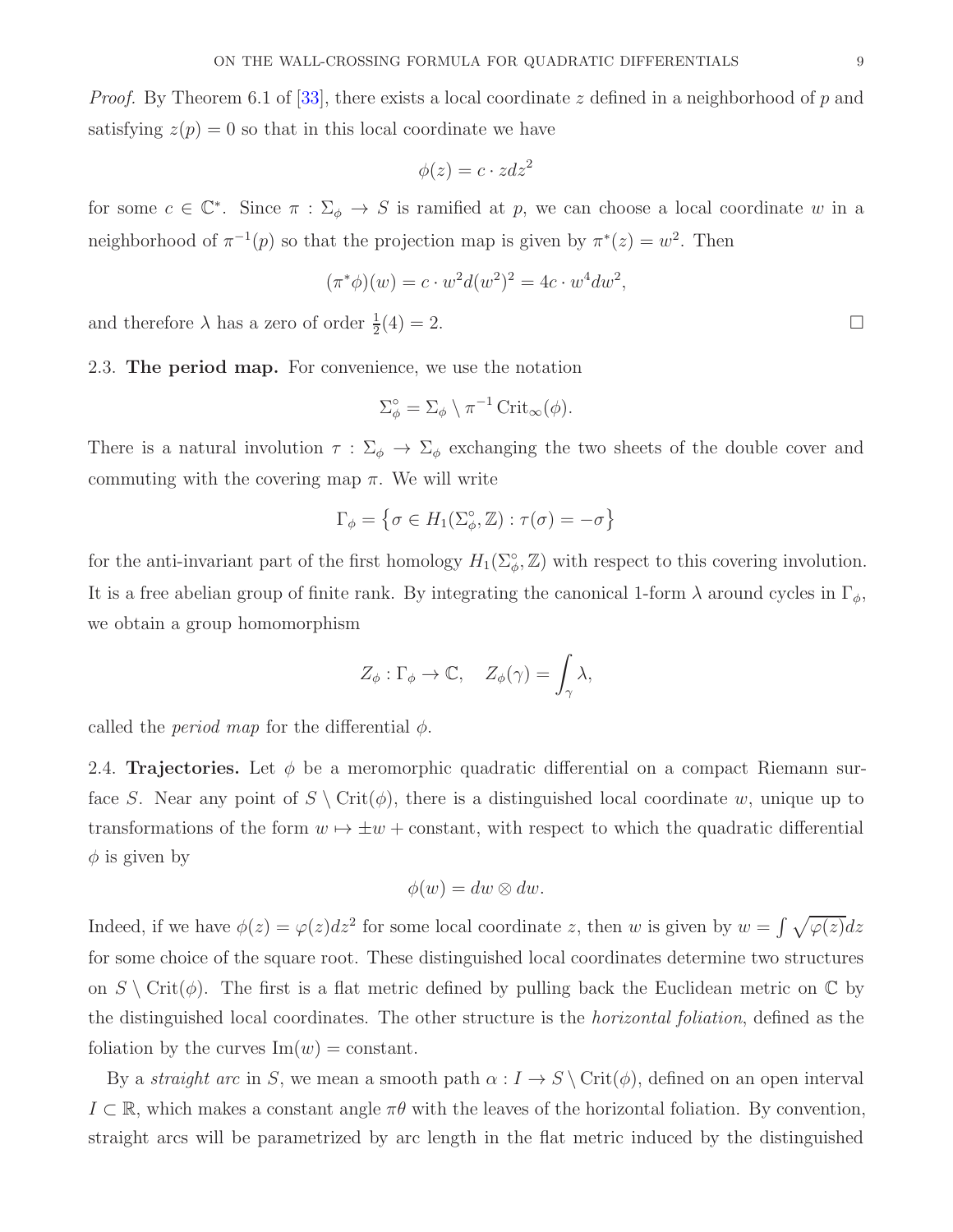local coordinates, and two straight arcs will be regarded as the same if they are related by a reparametrization of the form  $t \mapsto \pm t$  + constant. The phase  $\theta$  of a straight arc is well defined in  $\mathbb{R}/\mathbb{Z}$ , and a straight arc of phase  $\theta = 0$  is said to be *horizontal*.

A straight arc is called a trajectory if it is not the restriction of a straight arc defined on a larger interval. Thus a horizontal trajectory is the same thing as a leaf of the horizontal foliation. A saddle connection is a trajectory of any phase whose domain of definition is a finite length interval. A saddle connection is said to be closed if its endpoints coincide. Note that if a trajectory intersects itself in  $S \setminus \text{Crit}(\phi)$  then it must be periodic and have domain  $I = \mathbb{R}$ . In this case it is called a closed trajectory. By a finite-length trajectory, we mean either a saddle connection or a closed trajectory.

Any closed trajectory is contained in an annular region foliated by homotopic closed trajectories. Such a region will be called a *cylinder*. The boundary of a cylinder has two components. Typically, each component is composed of saddle connections, but it can also happen that the cylinder consists of closed trajectories encircling a single pole of order two, which forms one of the boundary components. In the latter case the cylinder is said to be degenerate.

2.5. Homology classes. Consider a GMN differential  $\phi$  on a compact Riemann surface S. If  $\alpha: I \to S$  is a finite-length trajectory for  $\phi$  which is horizontal, then we can consider the preimage  $\hat{\alpha} = \pi^{-1}(\alpha)$  of this trajectory in the canonical double cover  $\Sigma_{\phi}$ . This preimage is a closed curve which may be disconnected if  $\alpha$  is a closed trajectory. As we have seen, there is a canonical 1-form  $\lambda$ on the double cover with the property that  $\pi^*(\phi) = \lambda \otimes \lambda$ . We can endow the closed curve  $\widehat{\alpha}$  with a canonical orientation by requiring that  $\lambda$  evaluated on a tangent vector to the oriented curve be real and positive.

Similarly, if  $\alpha : I \to S$  is a finite-length trajectory with some nonzero phase  $\theta$ , then we can lift  $\alpha$ to a closed curve  $\hat{\alpha}$  in the canonical double cover. We can once again endow this closed curve with an orientation, but in this case, we require that  $\lambda$  evaluated on a tangent vector to the oriented curve have positive imaginary part.

Thus we associate, to any finite-length trajectory  $\alpha$  of the differential, a corresponding cycle  $\hat{\alpha}$ in the canonical double cover. The covering involution reverses the orientation of this cycle, and so we obtain an anti-invariant class  $\widehat{\alpha} \in \Gamma_{\phi}$  in homology, which we call the class of  $\alpha$ .

2.6. Finite-length trajectories. The wall-crossing formula considered in this paper describes the jumping behavior of a certain integer counting finite length trajectories with a given homology class in  $\Gamma_{\phi}$ . To define this integer, we will impose a genericity assumption on the differential  $\phi$ . Namely, we say that a GMN differential  $\phi$  is *generic* if, for any two classes  $\gamma_1, \gamma_2 \in \Gamma_{\phi}$ , we have

$$
\mathbb{R} \cdot Z_{\phi}(\gamma_1) = \mathbb{R} \cdot Z_{\phi}(\gamma_2) \implies \mathbb{Z} \cdot \gamma_1 = \mathbb{Z} \cdot \gamma_2.
$$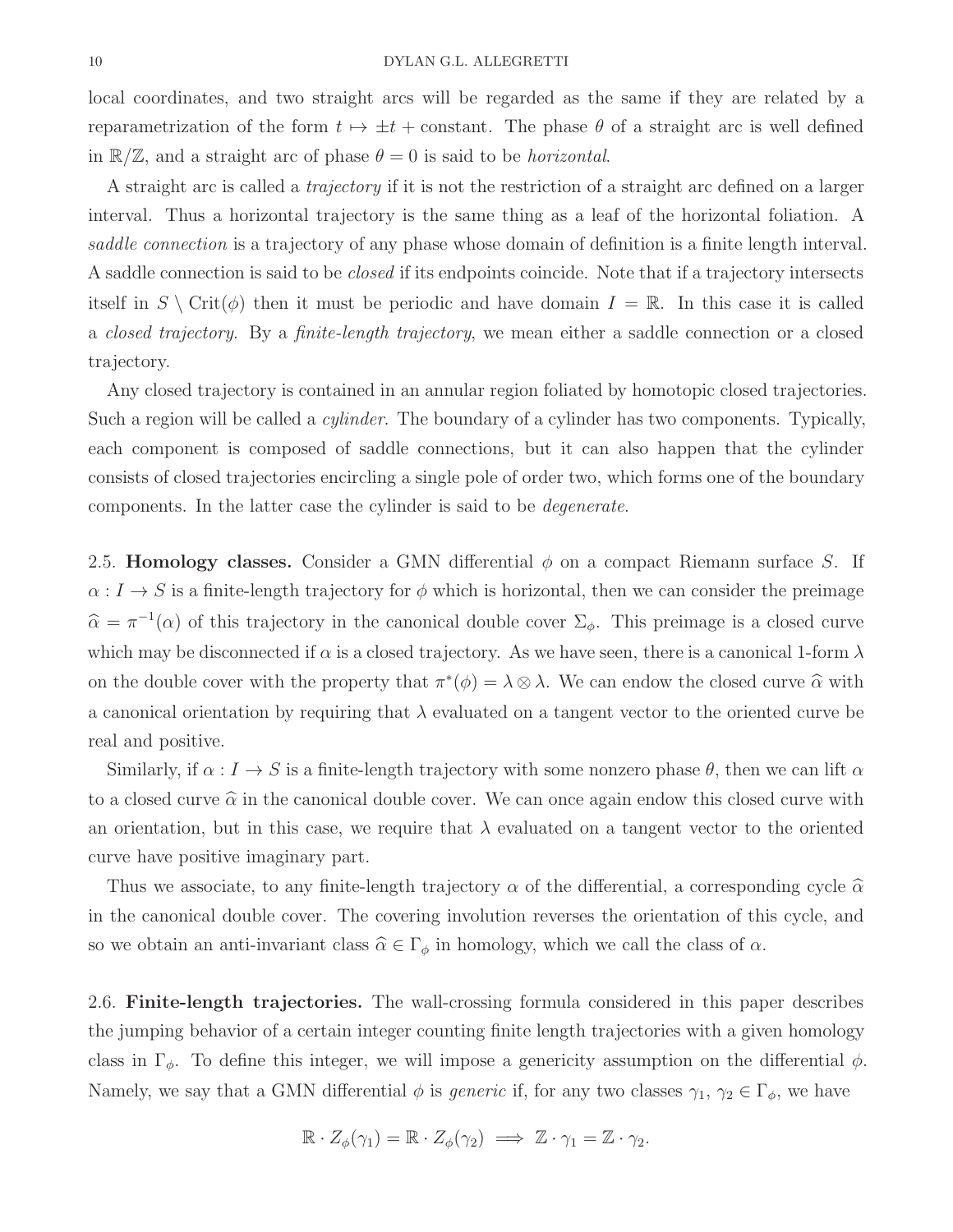Let  $\phi$  be a generic GMN differential. Note that a closed trajectory lies in a cylinder of trajectories of the same phase and any other closed trajectory in this cylinder has the same class in  $\Gamma_{\phi}$ . Therefore we can speak of the class of the cylinder.

**Definition 2.3.** The *BPS invariant* associated to a generic GMN differential  $\phi$  and class  $\gamma \in \Gamma_{\phi}$ is the integer

$$
\Omega_{\phi}(\gamma) = |\{\text{non-closed saddle connections of class } \pm \gamma\}|
$$
  
- 2 \cdot |\{nondegenerate cylinders of class  $\pm \gamma\}|$ .

Note in particular that a closed saddle trajectory makes no contribution to  $\Omega_{\phi}(\gamma)$  though it may appear as a boundary component of a nondegenerate cylinder. As we explain in Appendix [A,](#page-28-0) this integer  $\Omega_{\phi}(\gamma)$  coincides with the BPS invariant defined in a general categorical setting in [\[24\]](#page-36-3). It is for this reason that these integers  $\Omega_{\phi}(\gamma)$  obey the wall-crossing formula.

## 3. From quadratic differentials to ideal triangulations

In this section, we review some additional background material on quadratic differentials. We define a moduli space parametrizing GMN differentials and explain how a general point in this space determines an ideal triangulation of an associated marked bordered surface.

3.1. Critical points. Let  $\phi$  be a GMN differential. Suppose that p is a finite critical point of  $\phi$ , and let k be the order of the singularity so that  $k = 1$  if p is a simple zero and  $k = -1$  if p is a simple pole. By the results of  $[33]$ , there is a local coordinate t defined in a neighborhood of p such that

$$
\phi(t) = \left(\frac{k+2}{2}\right)^2 \cdot t^k dt^2.
$$

Away from the point p, the function  $w = t^{\frac{k+2}{2}}$  is a distinguished local coordinate. The horizontal trajectories in a neighborhood of p are illustrated in Figure [1.](#page-10-0)



<span id="page-10-0"></span>FIGURE 1. The horizontal foliation near a finite critical point.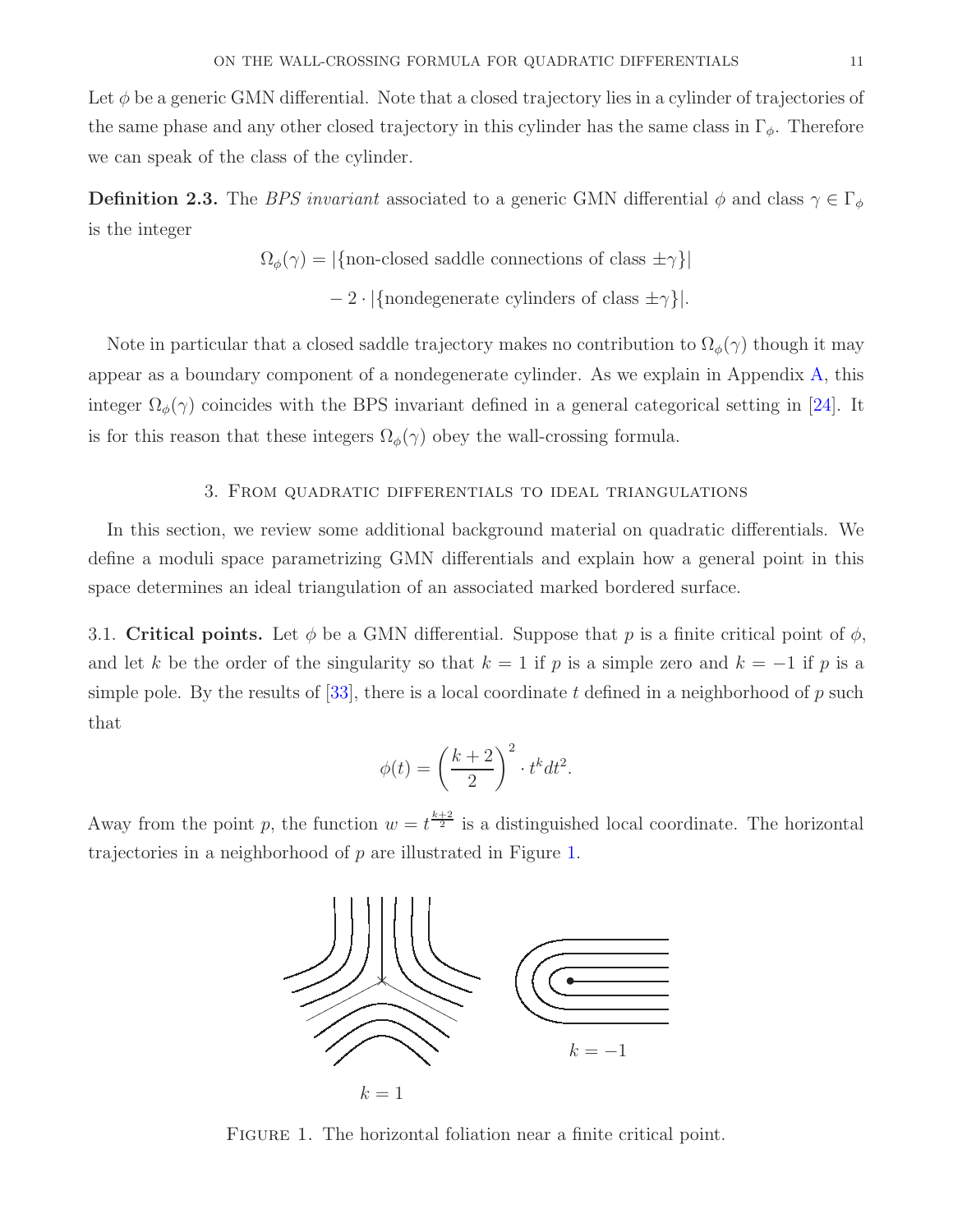Similarly, if p is a pole of  $\phi$  of order two, then there is a local coordinate t defined in a neighborhood of p such that

$$
\phi(t) = \frac{r}{t^2} dt^2
$$

for some well defined constant  $r \in \mathbb{C}^*$ . We define the *residue* of  $\phi$  at p to be the quantity

$$
\operatorname{Res}_p(\phi) = \pm 4\pi i \sqrt{r},
$$

which is well defined up to a sign. Away from p, any branch of the function  $w = \sqrt{r} \log(t)$  is a distinguished local coordinate. The horizontal foliation can exhibit three possible behaviors in the t-plane depending on the value of the residue at  $p$ .

- (1) If  $\text{Res}_p(\phi) \in \mathbb{R}$ , then the horizontal trajectories are concentric circles centered at the pole.
- (2) If  $\text{Res}_p(\phi) \in i\mathbb{R}$ , then the horizontal trajectories are radial arcs emanating from the pole.
- (3) If  $\text{Res}_p(\phi) \notin \mathbb{R} \cup i\mathbb{R}$ , then the horizontal trajectories are logarithmic spirals that wrap around the pole.

Figure [2](#page-11-0) illustrates the three types of foliations.



FIGURE 2. The horizontal foliation near a pole of order two.

Finally, suppose that p is a pole of order  $m \geq 3$ . By the results of [\[33\]](#page-36-11), there is a local coordinate t such that

<span id="page-11-0"></span>
$$
\phi(t) = \left(\frac{2 - m}{2} t^{-m/2} + O(t^{-1})\right)^2 dt^2 \quad \text{as } t \to 0.
$$

In this case, one can show that there are  $m-2$  distinguished tangent directions at p. There is a neighborhood U of  $p$  such that any horizontal trajectory that enters U eventually tends to  $p$  along one of these tangent directions. We illustrate this for small values of  $m$  in Figure [3.](#page-12-0)

3.2. Moduli spaces. By a *marked bordered surface*, we mean a compact, connected, oriented surface S with boundary together with a nonempty finite set  $\mathbb{M} \subset \mathbb{S}$  of marked points such that every boundary component of S contains at least one marked point. A marked point in the interior of S is called a *puncture*, and the set of all punctures is denoted  $\mathbb{P} \subset \mathbb{M}$ . An isomorphism of marked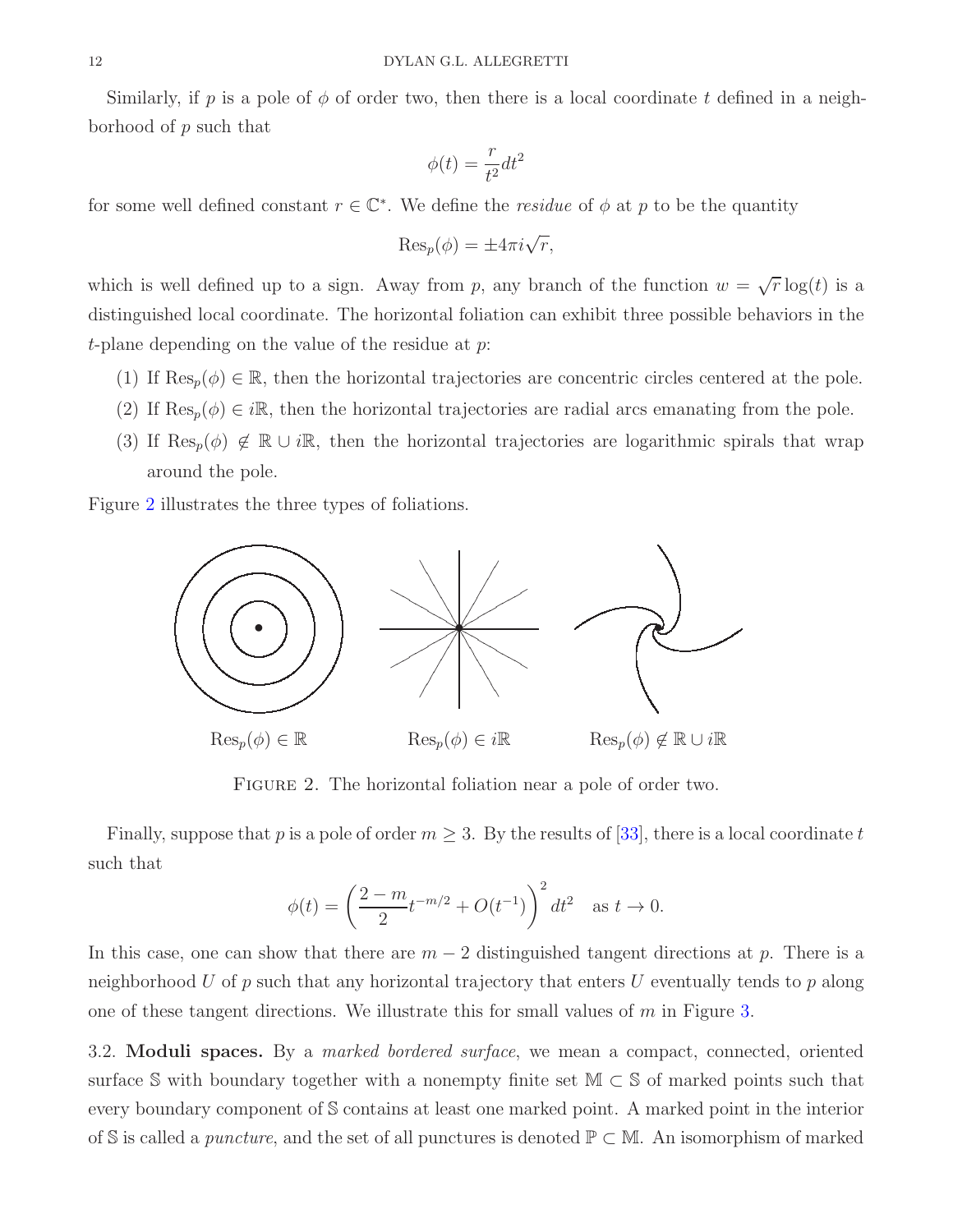

<span id="page-12-0"></span>FIGURE 3. The horizontal foliation near a pole of order  $m \geq 3$ .

bordered surfaces  $(S_1, M_1)$  and  $(S_2, M_2)$  is an orientation preserving diffeomorphism  $f : S_1 \to S_2$ which induces a bijection  $\mathbb{M}_1 \to \mathbb{M}_2$ . Two such isomorphisms are said to be isotopic if they are related by an isotopy through isomorphisms.

A pair  $(S, \phi)$  consisting of a compact Riemann surface S and a GMN differential  $\phi$  on S determines an associated marked bordered surface (S, M) by the following construction. To define the surface S, we perform an oriented real blow up of the Riemann surface S at each pole of  $\phi$  of order  $\geq$  3. As we have seen, there are finitely many distinguished tangent directions at each pole of order  $\geq$  3. These determine points on the boundary of S, and we define M to be the set consisting of these points together with the poles of order  $\leq 2$  regarded as punctures.

Let us now fix a marked bordered surface  $(S, M)$ . If  $(S, \phi)$  is a pair consisting of a compact Riemann surface S and a GMN differential  $\phi$  on S, then we define a marking of the pair  $(S, \phi)$ by (S, M) to be an isotopy class of isomorphisms from (S, M) to the marked bordered surface determined by  $(S, \phi)$ . A marked GMN differential is a triple  $(S, \phi, \theta)$  where S is a compact Riemann surface equipped with a GMN differential  $\phi$  and  $\theta$  is a marking of the pair  $(S, \phi)$  by  $(\mathbb{S}, \mathbb{M})$ . We will consider two such triples  $(S_1, \phi_1, \theta_1)$  and  $(S_2, \phi_2, \theta_2)$  to be equivalent if there is an isomorphism  $f: S_1 \to S_2$  of Riemann surfaces satisfying  $f^*(\phi_2) = \phi_1$  and commuting with the markings  $\theta_i$  in the obvious way. We denote by  $\mathcal{Q}(\mathbb{S}, \mathbb{M})$  the moduli space of equivalence classes of marked GMN differentials. Assuming S is not a genus zero surface with  $|\mathbb{M}| \leq 2$ , Proposition 6.2 of [\[2\]](#page-35-8) implies that  $\mathcal{Q}(\mathbb{S}, \mathbb{M})$  has the structure of a complex manifold.

In fact, it will be important to enhance this construction slightly and consider a moduli space parametrizing marked GMN differentials with additional data. Recall that if  $\phi$  is a GMN differential having a pole of order two at p, then the residue  $\text{Res}_p(\phi)$  is well defined up to sign. We define a signing for  $\phi$  to be a choice of sign for the residue at each pole of order two. There is a branched cover

$$
\mathscr{Q}^{\pm}(\mathbb{S},\mathbb{M})\to \mathscr{Q}(\mathbb{S},\mathbb{M})
$$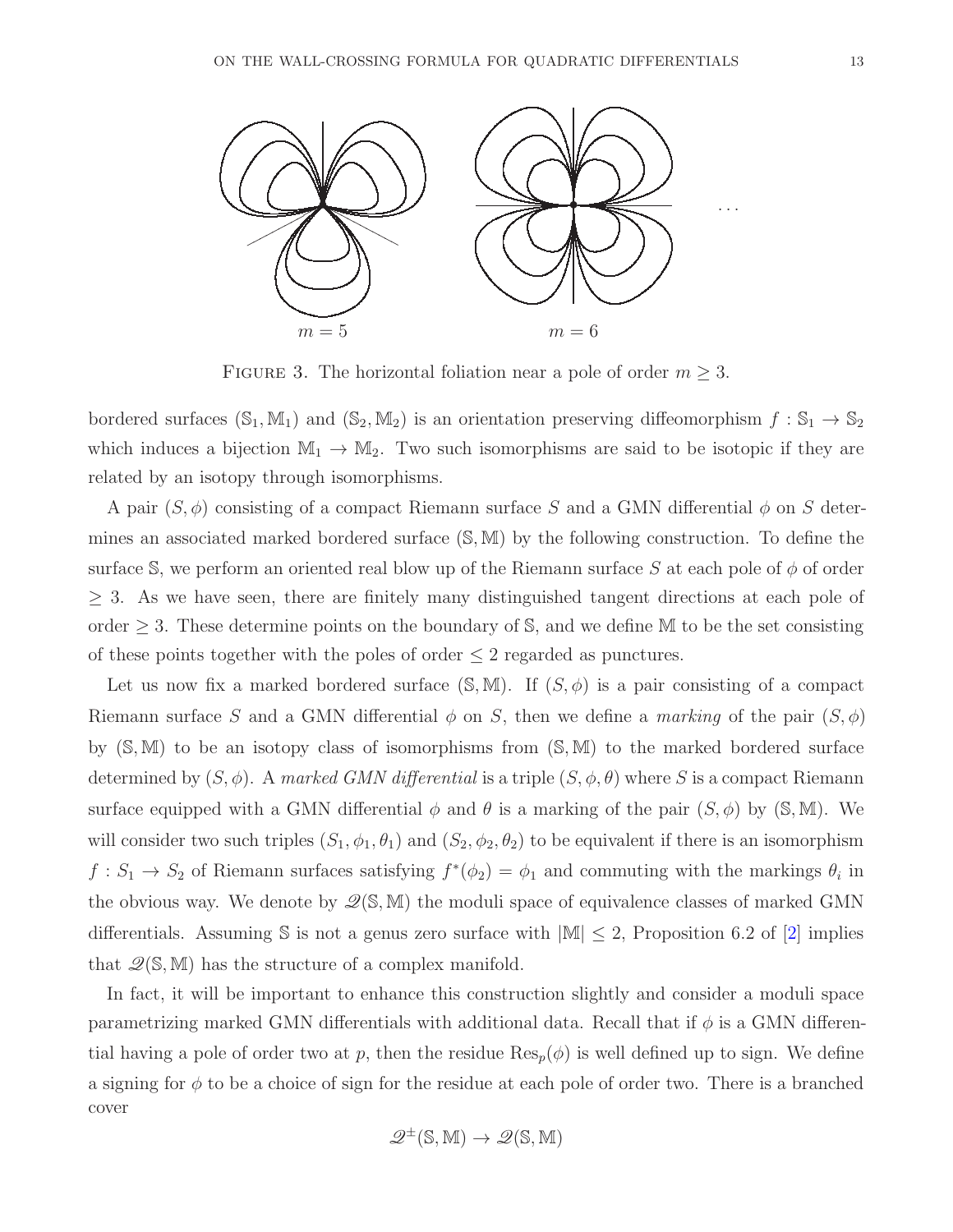of degree  $2^{\mathbb{P}}$  obtained by choosing a signing for each differential in  $\mathcal{Q}(\mathbb{S}, \mathbb{M})$  having a pole of order two. It is branched precisely over the locus of differentials having simple poles. Assuming once again that S is not a genus zero surface with  $|\mathbb{M}| \leq 2$ , Proposition 6.3 of [\[2\]](#page-35-8) gives  $\mathscr{Q}^{\pm}(\mathbb{S}, \mathbb{M})$  the structure of a complex manifold.

3.3. Horizontal strip decomposition. In general, if  $\phi$  is a GMN differential on a compact Riemann surface S, then any horizontal trajectory of  $\phi$  is necessarily one of the following (see [\[33\]](#page-36-11), Sections 9–11):

- (1) A saddle trajectory, which connects two finite critical points of  $\phi$ .
- (2) A separating trajectory, which connects a finite and an infinite critical point of  $\phi$ .
- (3) A *generic trajectory*, which connects two infinite critical points of  $\phi$ .
- (4) A closed trajectory, which is a simple closed curve in  $S \setminus \text{Crit}(\phi)$ .
- $(5)$  A recurrent trajectory, which has a limit set with nonempty interior in S.

We will be particularly interested in quadratic differentials having no saddle trajectories. Such a differential is said to be saddle-free.

Suppose  $\phi$  is a saddle-free GMN differential with Crit<sub>∞</sub>( $\phi$ )  $\neq$  Ø. Then according to Lemma 3.1 of [\[8\]](#page-35-4), this differential  $\phi$  has no closed or recurrent trajectories. Moreover, since  $\phi$  has at most finitely many zeros, there can be at most finitely many separating trajectories. If we remove these separating trajectories from  $S$ , then the remaining open surface splits as a union of connected components, and each component is one of the following:

(1) A horizontal strip, which is is a maximal domain in  $S$  that corresponds, via the distinguished local coordinate, to a region

$$
\{w \in \mathbb{C} : a < \text{Im}(w) < b\} \subset \mathbb{C}.
$$

Every trajectory in a horizontal strip is generic, connecting two (not necessarily distinct) poles of  $\phi$ . Each component of the boundary is composed of separating trajectories.

(2) A half plane, which is a maximal domain in  $S$  that corresponds, via the distinguished local coordinate, to a region

$$
\{w \in \mathbb{C} : \text{Im}(w) > 0\} \subset \mathbb{C}.
$$

The trajectories in a half plane are generic, connecting a fixed pole of order  $> 2$  to itself. The boundary is composed of separating trajectories.

This decomposition of the surface into horizontal strips and half planes is called the horizontal strip decomposition.

3.4. Ideal triangulations. If  $(S, M)$  is a marked bordered surface, then an *arc* on  $(S, M)$  is defined as a smooth path  $\gamma$  in S connecting points of M whose interior lies in  $\mathcal{S} \setminus \mathcal{M}$  and which has no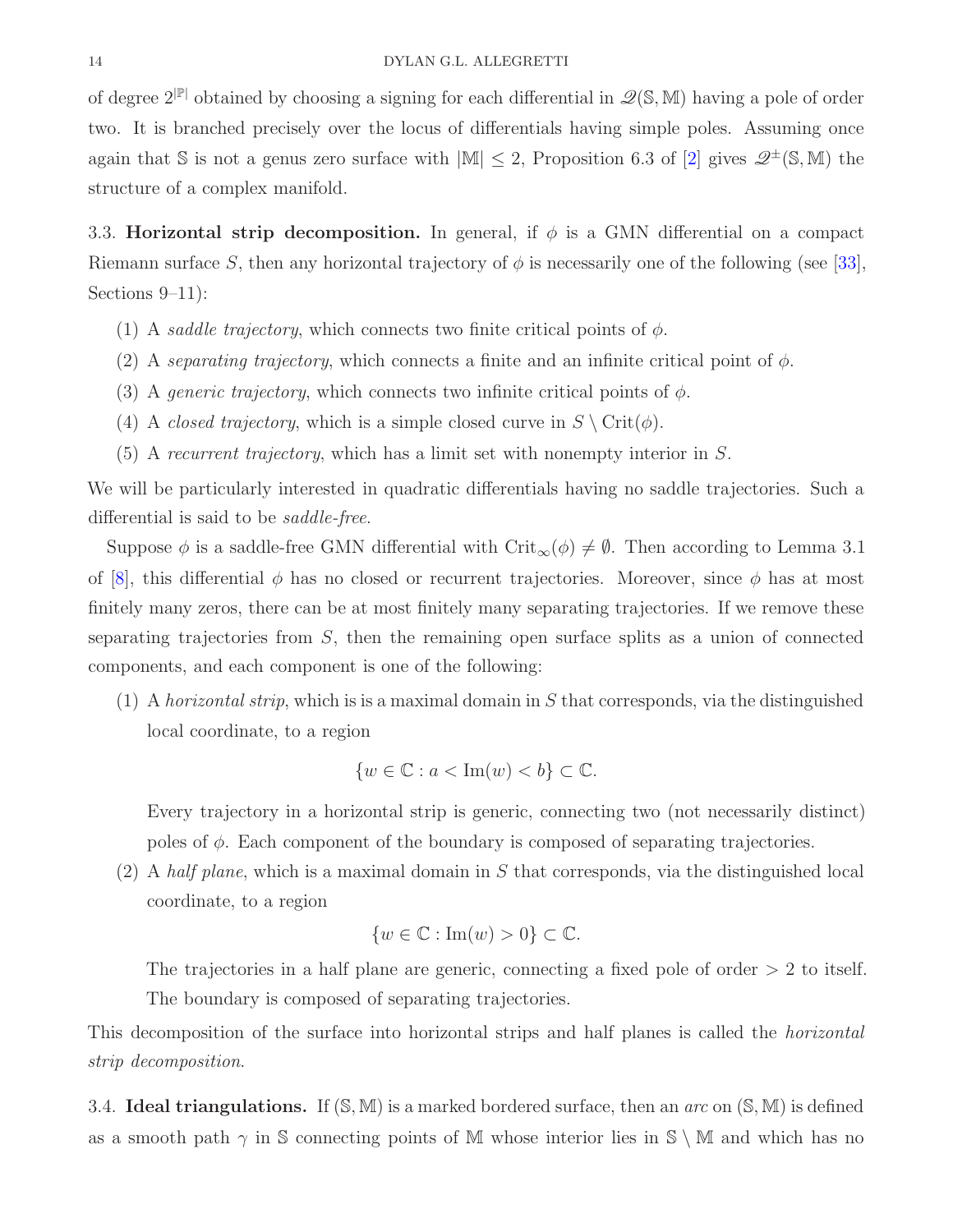self-intersections in its interior. In addition, we require that  $\gamma$  is not homotopic, relative to its endpoints, to a single point or to a path in  $\partial\mathbb{S}$  whose interior contains no marked points. Two arcs are considered to be equivalent if they are homotopic relative to their endpoints, and they are compatible if there exist arcs in their respective equivalence classes which do not intersect in the interior of the surface S.

An *ideal triangulation* of  $(S, M)$  is defined to be a maximal set of pairwise compatible arcs, considered up to equivalence. When talking about an ideal triangulation T of  $(S, M)$ , we always fix representatives for its arcs so that no two arcs intersect in the interior of S. Then a *triangle* of T is defined to be the closure in  $S$  of a component of the complement of the arcs of T. Any triangle is homeomorphic to a disk with two or three marked points. If a triangle contains only two marked points, it is said to be *self-folded*. In this case, it contains an arc in its interior called the *self-folded edge*. The boundary of a self-folded triangle is called the *encircling edge*.

If  $\phi$  is a complete, saddle-free GMN differential on a compact Riemann surface S, then  $\phi$ determines an ideal triangulation of the associated marked bordered surface  $(S, M)$ . Indeed,  $\phi$ determines a horizontal strip decomposition of the underlying Riemann surface S, and we can choose a single generic trajectory within each of the horizontal strips of this decomposition. After passing to the real blow up S, these trajectories become arcs of an ideal triangulation. This ideal triangulation is known as the WKB triangulation for  $\phi$ .

In general, if  $(S, M)$  is a marked bordered surface, then a *signing* for  $(S, M)$  is a function  $\epsilon : \mathbb{P} \to \{\pm 1\}$  associating a sign  $\epsilon(p) = \pm 1$  to every puncture  $p \in \mathbb{P} \subset \mathbb{M}$ . A signed triangulation of  $(S, M)$  is a pair  $(T, \epsilon)$  consisting of an ideal triangulation T and a signing  $\epsilon$  of  $(S, M)$ . Let us define the valency of a puncture  $p \in \mathbb{P}$  to be the number of half arcs of T that are incident to p. Then two signed triangulations  $(T_1, \epsilon_1)$  and  $(T_2, \epsilon_2)$  are considered to be equivalent if  $T_1 = T_2$ and the signings  $\epsilon_1$  and  $\epsilon_2$  differ only at punctures of valency one. An equivalence class of signed triangulations is called a tagged triangulation. (Note that this is closely related to Gaiotto, Moore, and Neitzke's notion of a pop, which is an operation acting on decorated triangulations [\[19\]](#page-36-6).)

Suppose T is the WKB triangulation for a complete, saddle-free differential  $\phi \in \mathcal{Q}^{\pm}(\mathbb{S}, \mathbb{M})$ . If  $p$  is a pole of order two with real residue, then  $p$  forms one boundary component of a cylinder of horizontal trajectories. But then the other boundary component consists of saddle trajectories, contradicting the assumption that  $\phi$  is saddle-free. It follows that the residue at a pole of order two cannot be real. The choice of the point  $\phi \in \mathcal{Q}^{\pm}(\mathbb{S}, \mathbb{M})$  includes a choice of sign for the residue for each pole p of order two, and we can choose the sign  $\epsilon(p) \in {\pm 1}$  so that

$$
\epsilon(p) \cdot \text{Res}_p(\phi) \in \mathbb{H}
$$

where  $\mathbb{H} \subset \mathbb{C}$  is the upper half plane.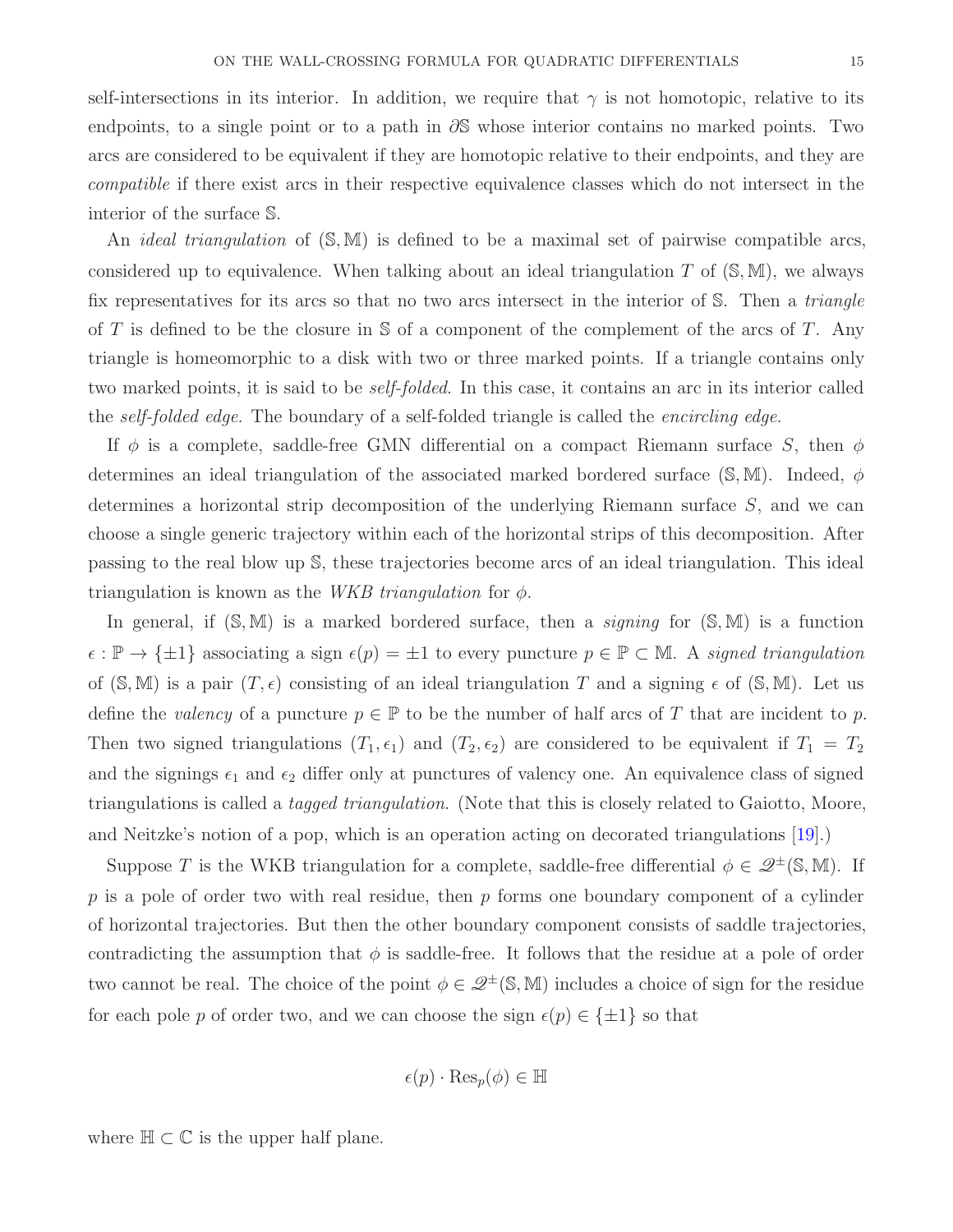In this way, we associate a tagged triangulation to any complete, saddle-free differential  $\phi \in$  $\mathscr{Q}^{\pm}(\mathbb{S}, \mathbb{M})$ . Conversely, if  $\tau$  is an arbitrary tagged triangulation of  $(\mathbb{S}, \mathbb{M})$ , then there is an associated subset  $C_{\tau} \subset \mathcal{Q}^{\pm}(\mathbb{S}, \mathbb{M})$  consisting of all points  $\phi$  with associated tagged triangulation  $\tau$ . These subsets  $C_{\tau}$  are open (see Sections 5.2 and 10.3 of [\[8\]](#page-35-4)) and their union  $\prod_{\tau} C_{\tau} \subset \mathscr{Q}^{\pm}(\mathbb{S}, \mathbb{M})$  is the subset of all complete saddle-free differentials.

#### 4. Spin structures and the twisted torus

<span id="page-15-2"></span>In this section, we discuss spin structures arising from GMN differentials. The idea of the construction comes from [\[28\]](#page-36-12). We discuss a related algebraic variety called the twisted torus, which appears in our formulation of the wall-crossing formula.

4.1. Spin structures. We begin by recalling the topological definition of a spin structure on a Riemann surface, following [\[4,](#page-35-11) [28\]](#page-36-12). Given a Riemann surface  $\Sigma$ , let  $P_{\Sigma} \to \Sigma$  be the bundle whose fiber over  $p \in \Sigma$  is the circle of nonzero tangent directions at p. Then a spin structure on  $\Sigma$  is a double cover  $Q \to P_{\Sigma}$  whose restriction to any fiber of  $P_{\Sigma}$  is the standard double cover  $S^1 \to S^1$ .

As shown in Section 3 of [\[4\]](#page-35-11), a line bundle L on  $\Sigma$  satisfying  $L \otimes L \cong \omega_{\Sigma}$  determines a corresponding spin structure on  $\Sigma$ . Indeed, consider the map of line bundles

<span id="page-15-0"></span>
$$
L^{-1} \to L^{-1} \otimes L^{-1} = \omega_{\Sigma}^{-1}
$$
 (3)

taking a section s of  $L^{-1}$  to the tensor product  $s \otimes s$ . Note that the sections s and  $-s$  have the same image so that [\(3\)](#page-15-0) induces a double cover  $Q \to P_{\Sigma}$ . It restricts to the standard double cover  $S^1 \to S^1$  on the fibers of  $P_{\Sigma}$  and therefore defines a spin structure on  $\Sigma$ .

Now suppose we are given a GMN differential  $\phi$  on a compact Riemann surface S. The differential  $\phi$  determines the canonical double cover  $\Sigma_{\phi} \to S$ , and there is a canonical meromorphic 1-form  $\lambda$ on  $\Sigma_{\phi}$  which is holomorphic on the punctured surface  $\Sigma_{\phi}^{\circ}$ . This 1-form  $\lambda$  can be regarded as a global section of the line bundle  $\omega_{\Sigma^{\circ}_{\phi}}$ . Therefore, if we write D for the divisor of zeros of  $\lambda$ , then  $\omega_{\Sigma^{\circ}_{\phi}}$  is isomorphic to the line bundle  $[D]$  associated to D. By Lemma [2.2,](#page-7-0) we can write

$$
D=2p_1+\cdots+2p_s
$$

where  $p_1, \ldots, p_s$  are the zeros of  $\lambda$ . We consider the line bundle

<span id="page-15-1"></span>
$$
L \coloneqq [p_1 + \dots + p_s],\tag{4}
$$

which has the property  $L \otimes L \cong \omega_{\Sigma_{\phi}^{\circ}}$ . Thus we have a canonical square root of the holomorphic cotangent bundle, and by the remarks above, there is an associated spin structure on  $\Sigma_{\phi}^{\circ}$ .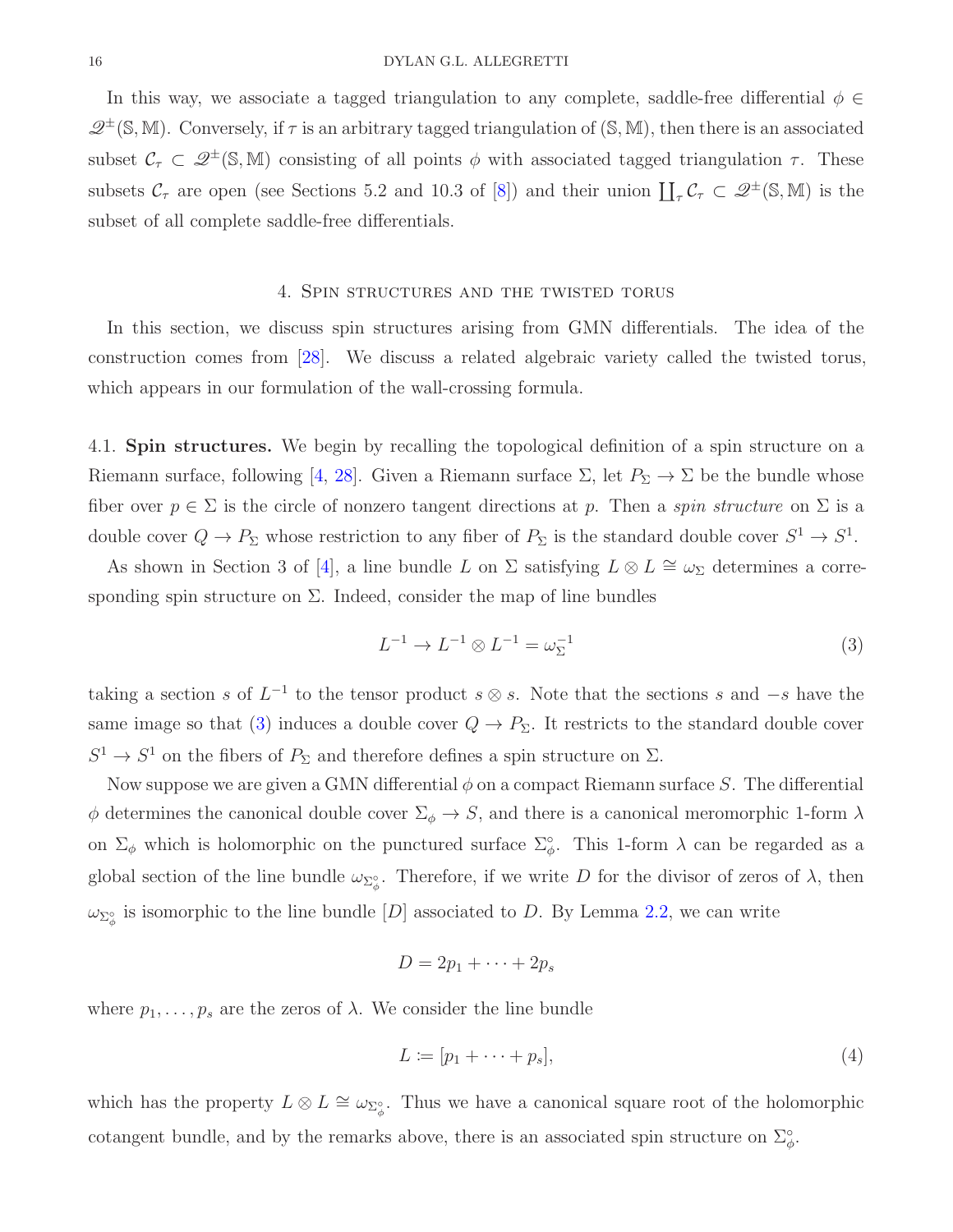<span id="page-16-2"></span>4.2. Associated quadratic forms. If  $Q \to P_{\Sigma}$  is a spin structure for the Riemann surface  $\Sigma$ , then the group of deck transformations for the covering space  $Q$  is isomorphic to  $\mathbb{Z}_2$ . Thus we have a group homomorphism  $\pi_1(P_\Sigma) \to \mathbb{Z}_2$ , and this homomorphism factors through  $H_1(P_\Sigma; \mathbb{Z}_2)$ . In this way, we see that spin structures on  $\Sigma$  correspond bijectively to linear maps  $H_1(P_\Sigma; \mathbb{Z}_2) \to \mathbb{Z}_2$ which are nonzero on the cycle represented by the  $S<sup>1</sup>$  fiber of  $P_{\Sigma}$ . In particular, spin structures can be viewed as elements of  $H^1(P_\Sigma; \mathbb{Z}_2)$ .

Note that if  $\gamma$  is a smooth oriented simple closed curve on  $\Sigma$ , then by framing  $\gamma$  with the unit tangent vector field we get a corresponding curve  $\vec{\gamma}$  in  $P_{\Sigma}$  which projects to  $\gamma$ . If  $\beta$  is the oriented curve obtained from  $\gamma$  by reversing the orientation, then the corresponding curve  $\vec{\beta}$  is in fact homotopic to  $\vec{\gamma}$  with its orientation reversed; the homotopy is given by simultaneously rotating all framing vectors by an angle  $\pi$ . Thus the mod 2 homology class of  $\vec{\gamma}$  in  $P_{\Sigma}$  is independent of the chosen orientation.

Now suppose that  $\gamma = \sum_{i=1}^m \gamma_i$  is a chain representing a class in  $H_1(\Sigma; \mathbb{Z}_2)$  where each  $\gamma_i$  is a smooth simple closed curve on  $\Sigma$ . Choosing an orientation for each of these curves  $\gamma_i$ , we obtain curves  $\vec{\gamma}_i$  in  $P_{\Sigma}$ . Let z denote the cycle in  $P_{\Sigma}$  given by the  $S^1$  fiber. Then

$$
\tilde{\gamma} = \sum_{i=1}^m \vec{\gamma}_i + mz
$$

represents an element of  $H_1(P_\Sigma; \mathbb{Z}_2)$ . By Theorem 1A in [\[22\]](#page-36-13), this element depends only on the class of  $\gamma$  in  $H_1(\Sigma, \mathbb{Z}_2)$  and not on its representation as a sum of smooth simple closed curves or on the choice of orientations for these curves. Therefore we have a map of sets  $H_1(\Sigma; \mathbb{Z}_2) \to$  $H_1(P_\Sigma;\mathbb{Z}_2)$  given by  $\gamma \mapsto \tilde{\gamma}$ . The following result explains precisely how this map fails to be a group homomorphism.

<span id="page-16-0"></span>**Proposition 4.1** ([\[22\]](#page-36-13), Theorem 1B). The mapping defined above satisfies

$$
\widetilde{\gamma_1 + \gamma_2} = \widetilde{\gamma_1} + \widetilde{\gamma_2} + (\gamma_1 \cdot \gamma_2)z
$$

where  $\gamma_1 \cdot \gamma_2$  denotes the intersection pairing of  $\gamma_1$ ,  $\gamma_2 \in H_1(\Sigma; \mathbb{Z}_2)$ .

By a Z<sub>2</sub>-valued *quadratic form* on  $H_1(\Sigma; \mathbb{Z}_2)$  with the associated bilinear form  $(\gamma_1, \gamma_2) \mapsto \gamma_1 \cdot \gamma_2$ , we mean any function  $q: H_1(\Sigma; \mathbb{Z}_2) \to \mathbb{Z}_2$  such that

<span id="page-16-1"></span>
$$
q(\gamma_1 + \gamma_2) = q(\gamma_1) + q(\gamma_2) + \gamma_1 \cdot \gamma_2 \tag{5}
$$

for  $\gamma_1, \gamma_2 \in H_1(\Sigma; \mathbb{Z}_2)$ . It follows from Proposition [4.1](#page-16-0) that if  $\omega \in H^1(P_{\Sigma}; \mathbb{Z}_2)$  is a spin structure, then there is an associated quadratic form  $q_{\omega}$  given by

$$
q_\omega(\gamma)=\omega(\tilde{\gamma})
$$

where the right hand side denotes the pairing of homology and cohomology.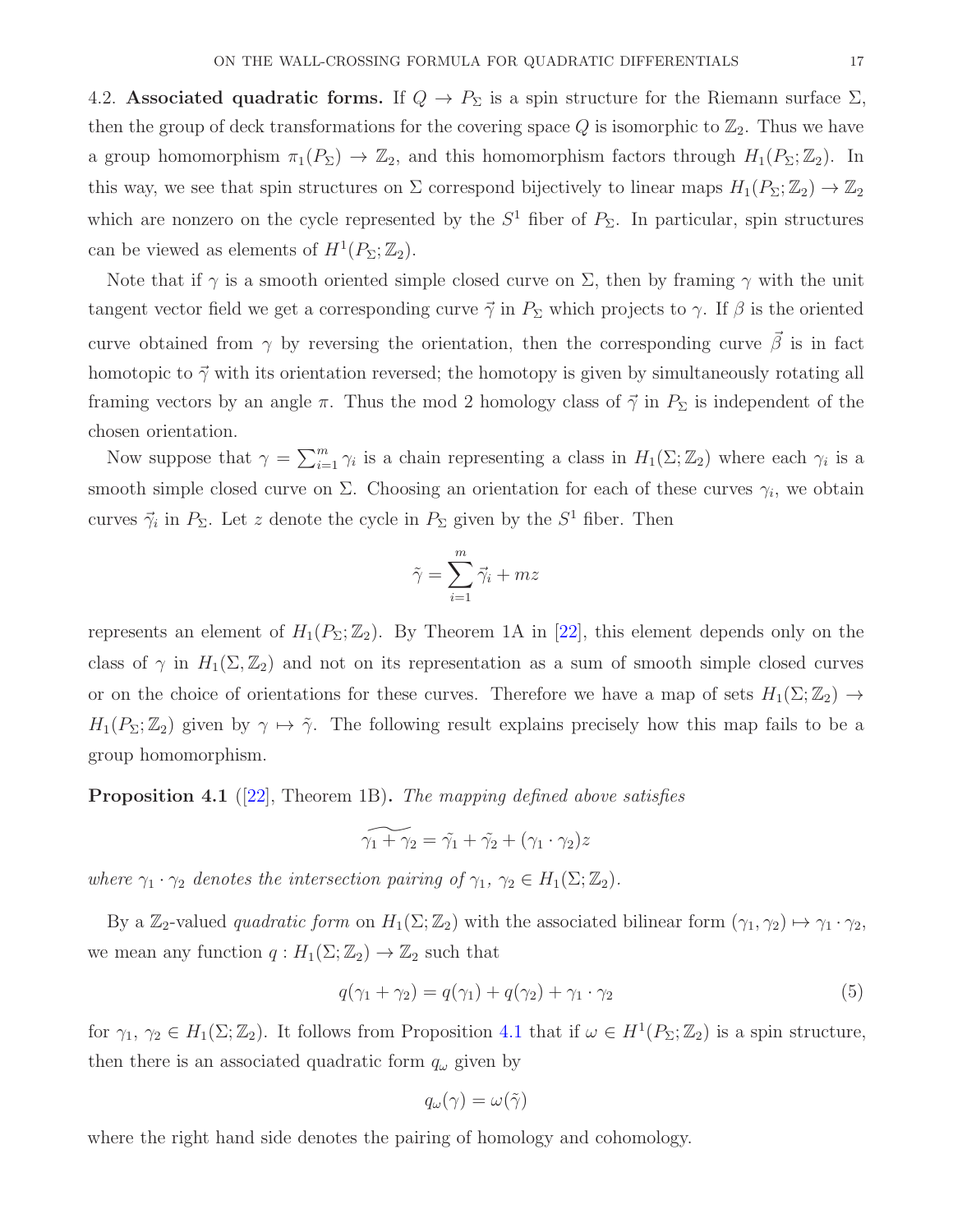4.3. Spin structures from differentials. We have now seen that any spin structure on a Riemann surface gives rise to an associated quadratic form. In particular, if we have a GMN differential  $\phi$ , then there is an associated spin structure  $\omega$  on the surface  $\Sigma_{\phi}^{\circ}$ , and this gives rise to a quadratic form  $q_\omega$  on  $H_1(\Sigma_\phi^\circ;\mathbb{Z}_2)$ . Given a class  $\gamma \in \Gamma_\phi$ , let us write  $\gamma$  also for the image of this class under the map  $\Gamma_{\phi} \to H_1(\Sigma_{\phi}^{\circ}; \mathbb{Z}_2)$  given by reduction modulo 2. We will be interested in the map

$$
\xi : \Gamma_{\phi} \to \mathbb{C}^*, \quad \xi(\gamma) = (-1)^{q_{\omega}(\gamma)}.
$$

By the identity  $(5)$ , this map satisfies

<span id="page-17-1"></span>
$$
\xi(\gamma_1 + \gamma_2) = (-1)^{\langle \gamma_1, \gamma_2 \rangle} \xi(\gamma_1) \xi(\gamma_2)
$$
\n(6)

where  $\langle \gamma_1, \gamma_2 \rangle$  denotes the intersection pairing of  $\gamma_1, \gamma_2 \in \Gamma_\phi$ . Below we will give an alternative description of this quadratic form, using ideas from [\[28\]](#page-36-12) (see also [\[19\]](#page-36-6), Section 7.7).

Consider the differential  $\lambda$  on the Riemann surface  $\Sigma_{\phi}^{\circ}$ . At any point of  $\Sigma_{\phi}^{\circ}$  which is not a zero of  $\lambda$ , we can find a unique tangent vector v such that  $\lambda(v) = 1$ . These tangent vectors provide a nonvanishing section of the tangent bundle of  $\Sigma^{\circ}_{\phi}$  over the complement of the zeros of  $\lambda$ , and therefore the tangent bundle is trivial over this set. Let  $\gamma$  be a smooth oriented closed curve on  $\Sigma^{\circ}_{\phi}$ which does not meet any zero of  $\lambda$ . Since every tangent space over  $\gamma$  is canonically identified with  $\mathbb{C}$ , we get a map  $G: \gamma \to S^1 \subset \mathbb{C}$  sending a point p on  $\gamma$  to the tangent direction determined by the orientation of  $\gamma$  at p. We define the *index* ind<sub> $\gamma$ </sub>( $\lambda$ ) to be the integer such that  $2\pi \cdot \text{ind}_{\gamma}(\lambda)$ is the total change in angle between  $G(p)$  and  $1 \in S^1$  as p goes around the curve  $\gamma$ .

<span id="page-17-0"></span>**Proposition 4.2.** Let  $\omega \in H^1(P_\Sigma; \mathbb{Z}_2)$  be the spin structure on  $\Sigma = \Sigma^{\circ}_{\phi}$  determined by the GMN differential  $\phi$ . If  $\gamma$  is any smooth oriented simple closed curve on  $\Sigma$  which does not meet a zero of  $\lambda$ , then

$$
q_{\omega}(\gamma) = \text{ind}_{\gamma}(\lambda) + 1 \mod 2.
$$

*Proof.* Let  $\alpha$  be a loop in  $P_{\Sigma}$  which is obtained by framing  $\gamma \subset \Sigma$  so that the framing vector v at any point of  $\gamma$  satisfies  $\lambda(v) = 1$ . By construction, the line bundle L defined in [\(4\)](#page-15-1) has a section that vanishes precisely on the set of zeros of  $\lambda$ . Hence we have a section of L which is nonvanishing on the complement of the zeros, and  $L$  is trivial over this complement. The map  $(3)$  induces a double cover  $Q \to P_{\Sigma}$ , and the triviality of L implies that if we lift  $\alpha$  to this double cover, then the endpoints of the lifted curve coincide. In other words, the deck transformation of Q corresponding to  $\alpha \in \pi_1(P_\Sigma)$  is trivial, which implies  $\omega(\alpha) = 0$  by the discussion in Section [4.2.](#page-16-2)

On the other hand, if z is the loop in  $P_{\Sigma}$  given by the  $S^1$  fiber of  $P_{\Sigma} \to \Sigma$  then we have  $\omega(z) = 1 \in \mathbb{Z}_2$ . Note that the preimage  $T_\gamma$  of  $\gamma \subset \Sigma$  in  $P_\Sigma$  is topologically a torus, and the loops α and z generate the fundamental group  $\pi_1(T_\gamma)$ . If  $\vec{\gamma}$  is the curve in  $P_\Sigma$  obtained by equipping  $\gamma$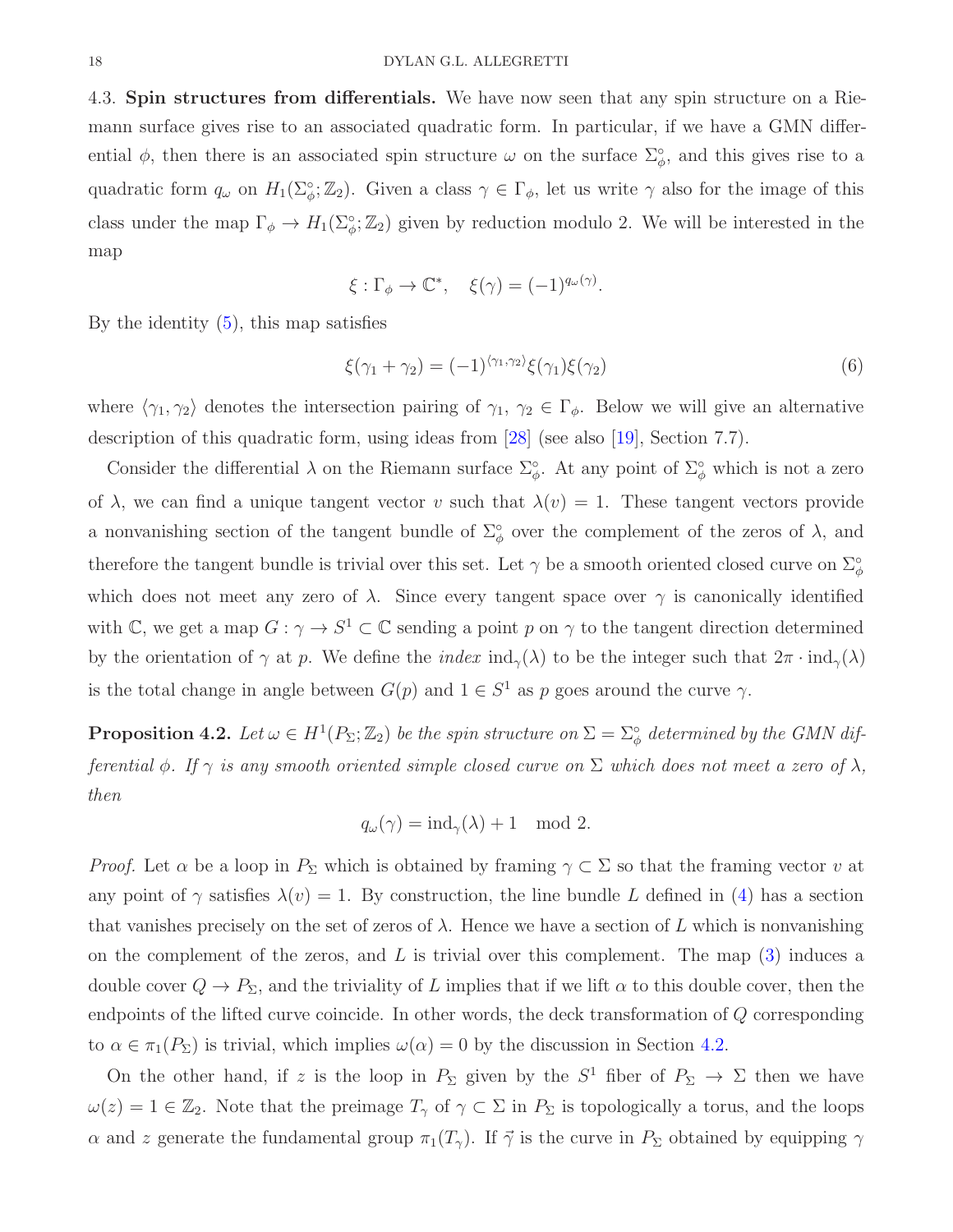with the field of unit vectors tangent to  $\gamma$ , then  $\vec{\gamma}$  is equal in  $\pi_1(P_{\Sigma})$  to a concatenation of  $\alpha$  with  $\text{ind}_{\gamma}(\lambda)$  copies of the loop z. From this we see that

$$
\omega(\vec{\gamma}) = \mathrm{ind}_{\gamma}(\lambda) \mod 2
$$

which implies the desired result since  $\omega(\tilde{\gamma}) = \omega(\tilde{\gamma}) + 1$ .

Using Proposition [4.2,](#page-17-0) we can give an alternative description of the map  $\xi$  introduced above. Indeed, if  $\gamma = \sum_i \gamma_i$  is a class in  $\Gamma_{\phi}$  which is a sum of mutually nonintersecting smooth oriented simple closed curves  $\gamma_i$  that do not meet the zeros of  $\lambda$ , then we have

<span id="page-18-0"></span>
$$
\xi(\gamma) = \prod_{i} (-1)^{\operatorname{ind}_{\gamma_i}(\lambda) + 1} \tag{7}
$$

by Proposition [4.2](#page-17-0) and the fact that  $\langle \gamma_i, \gamma_j \rangle = 0$  for  $i \neq j$ . This formula provides a means of computing the value of the map  $\xi$  on a given class in  $\Gamma_{\phi}$ .

**Proposition 4.3.** The map  $\xi$  satisfies  $\xi(\gamma) = -1$  if  $\gamma \in \Gamma_{\phi}$  is the class of a non-closed saddle connection and  $\xi(\gamma) = +1$  if  $\gamma$  is the class of a closed saddle connection.

*Proof.* If  $\gamma \in \Gamma_{\phi}$  is the class of a non-closed saddle connection, then  $\gamma$  can be represented by a single smooth oriented closed curve in  $\Sigma^{\circ}_{\phi}$  whose projection to S is a small loop surrounding the saddle connection. (See Figure 30 of [\[19\]](#page-36-6)). It is then straightforward to check that  $\xi(\gamma) = -1$  using [\(7\)](#page-18-0). On the other hand, if  $\gamma$  is the class of a closed saddle connection, then it can be represented by a union of two disjoint closed loops in  $\Sigma^{\circ}_{\phi}$  which are interchanged by the covering involution  $\Sigma^{\circ}_{\phi} \to \Sigma^{\circ}_{\phi}$ . (See Figure 33 of [\[19\]](#page-36-6).) We then have  $\xi(\gamma) = +1$  by [\(7\)](#page-18-0).

4.4. The twisted torus. Let  $\phi$  be a GMN differential, and consider the associated lattice  $\Gamma_{\phi} \cong \mathbb{Z}^n$ equipped with the skew form  $\langle -, - \rangle$ . This lattice defines an algebraic torus

$$
\mathbb{T}_{+}=\mathrm{Hom}_{\mathbb{Z}}(\Gamma_{\phi},\mathbb{C}^{*})\cong(\mathbb{C}^{*})^{n}.
$$

We will be interested in a related object

$$
\mathbb{T}_{-} = \left\{ g : \Gamma_{\phi} \to \mathbb{C}^* : g(\gamma_1 + \gamma_2) = (-1)^{\langle \gamma_1, \gamma_2 \rangle} g(\gamma_1) g(\gamma_2) \right\}
$$

known as the twisted torus [\[7\]](#page-35-7).

There is an action of  $\mathbb{T}_+$  on  $\mathbb{T}_-$  given by

$$
(f \cdot g)(\gamma) = f(\gamma)g(\gamma) \in \mathbb{C}^*
$$

for  $f \in \mathbb{T}_+$  and  $g \in \mathbb{T}_-$ , and this action is free and transitive. Thus, after choosing a basepoint in the twisted torus  $\mathbb{T}_-$ , we get an identification of  $\mathbb{T}_-$  and  $\mathbb{T}_+$ . This identification gives  $\mathbb{T}_-$  the structure of an algebraic variety, and this variety structure is independent of the choice of basepoint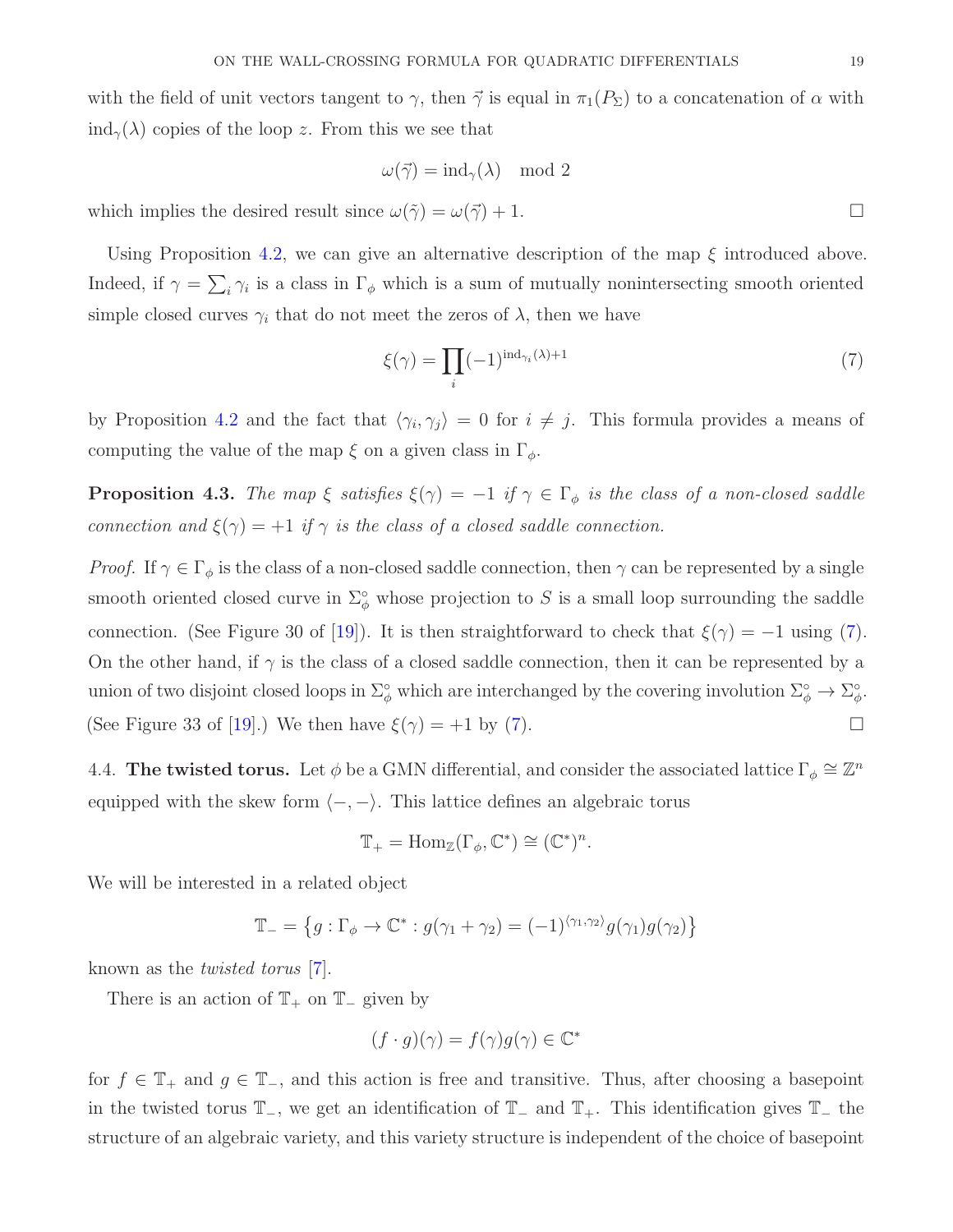since the translation maps on  $\mathbb{T}_+$  are algebraic. The coordinate ring  $\mathbb{C}[\mathbb{T}_-]$  of the twisted torus is spanned as a vector space by the functions

$$
x_{\gamma} : \mathbb{T}_{-} \to \mathbb{C}^{*}, \quad x_{\gamma}(g) = g(\gamma) \in \mathbb{C}^{*},
$$

which we call the twisted characters. The twisted torus T<sup>−</sup> has a natural Poisson structure with the Poisson bracket given on the twisted characters by

$$
\{x_{\alpha}, x_{\beta}\} = \langle \alpha, \beta \rangle \cdot x_{\alpha} \cdot x_{\beta}
$$

for  $\alpha, \beta \in \Gamma_{\phi}$ .

For any GMN differential  $\phi$ , we have constructed an associated map  $\xi : \Gamma_{\phi} \to \mathbb{C}^*$ . This map satisfies the relation [\(6\)](#page-17-1) and can therefore be considered as a point in the twisted torus  $\mathbb{T}_-$ . In the following, we will use  $\xi$  as a canonical basepoint to identify  $\mathbb{T}_-$  and  $\mathbb{T}_+$ . When there is no possibility of confusion, we will denote the twisted torus simply by T.

#### 5. The wall-crossing formula for quadratic differentials

<span id="page-19-1"></span>In this section, we formulate the Kontsevich-Soibelman wall-crossing formula as a statement about finite-length trajectories of quadratic differentials.

5.1. The ray diagram. Fix a GMN differential  $\phi$ . When we talk about a ray in  $\mathbb{C}^*$ , we will always mean a subset of the form  $\ell = \mathbb{R}_{>0} \cdot e^{i\pi\theta}$  for some  $\theta \in \mathbb{R}$ . The ray  $\ell$  is said to be *active* if there exists a finite-length trajectory for  $\phi$  with phase  $\theta$ .

The ray diagram associated to the differential  $\phi$  is defined as the union of all active rays in  $\mathbb{C}^*$ . An example is illustrated in Figure [4.](#page-19-0) Note that the phase of a finite-length trajectory is well defined up to addition of an integer, and therefore if  $\ell$  is a ray in the ray diagram, then so is  $-\ell$ .



<span id="page-19-0"></span>FIGURE 4. A ray diagram.

Suppose now that the differential  $\phi$  is generic. Then the *height* of a ray  $\ell \subset \mathbb{C}^*$  is defined to be the number

 $H(\ell) = \inf\{|Z_{\phi}(\gamma)| : \gamma \in \Gamma_{\phi} \text{ such that } Z_{\phi}(\gamma) \in \ell \text{ and } \Omega_{\phi}(\gamma) \neq 0\},\$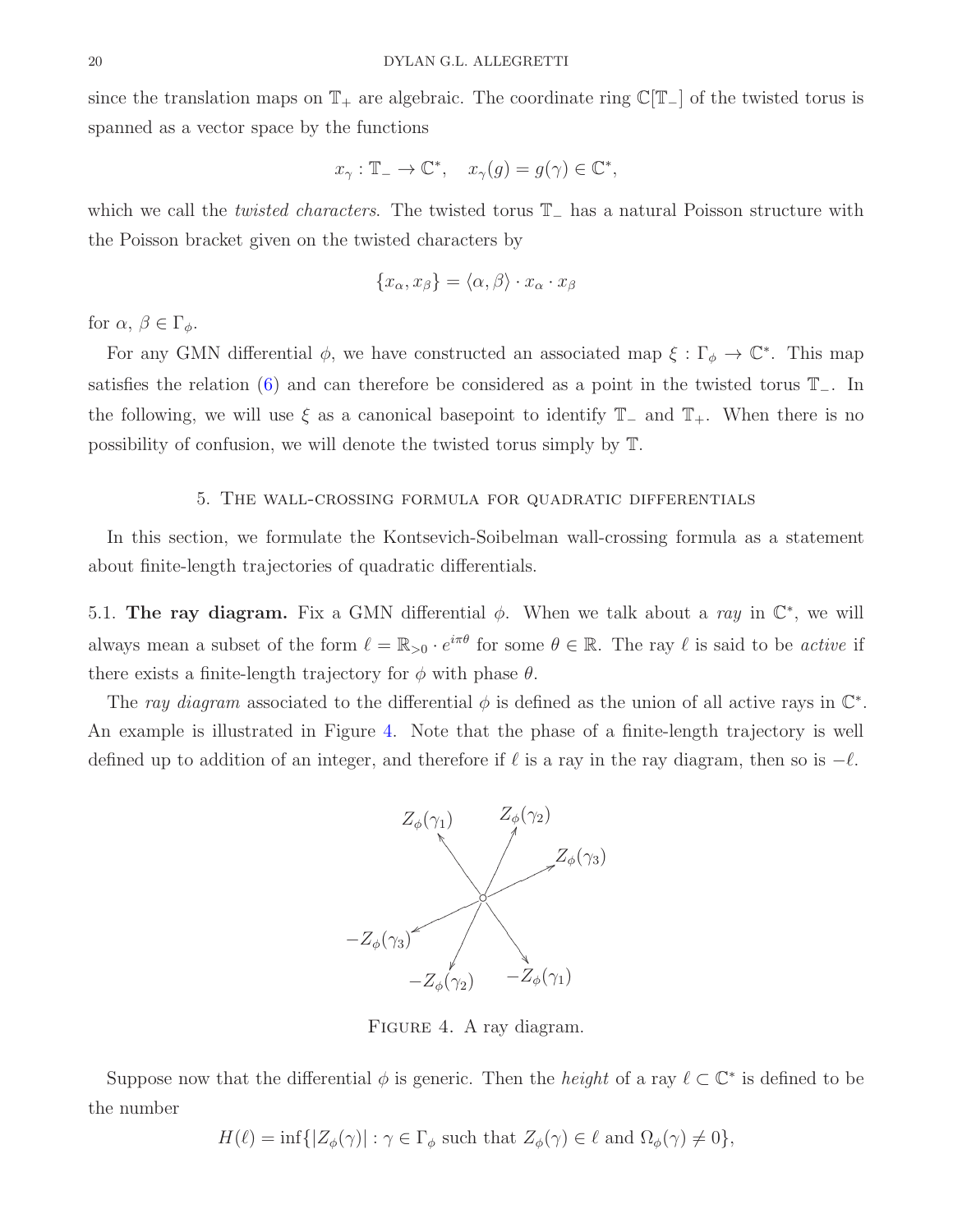whenever the set on the right hand side of this expression is non-empty. Otherwise,  $\ell$  is considered to have infinite height. It follows from the remarks in [\[7\]](#page-35-7), Section 2.5, that for any  $H > 0$  one has at most finitely many rays of height  $\lt H$ .

<span id="page-20-2"></span>5.2. BPS automorphisms. If  $\phi$  is a generic GMN differential, then the *Donaldson-Thomas invariant* for  $\gamma \in \Gamma$  is defined by the formula

$$
DT_{\phi}(\gamma) = \sum_{\gamma = m\alpha} \frac{1}{m^2} \Omega_{\phi}(\alpha) \in \mathbb{Q}
$$

where the sum is over all integers  $m > 0$  such that  $\gamma$  is divisible by m in the lattice Γ. By the Möbius inversion formula, one can express the numbers  $\Omega_{\phi}(\gamma)$  in terms of the  $DT_{\phi}(\gamma)$ , and so the BPS and Donaldson-Thomas invariants are equivalent data.

Given any ray  $\ell \subset \mathbb{C}^*$ , we can consider the associated formal generating series

<span id="page-20-0"></span>
$$
DT_{\phi}(\ell) = \sum_{Z_{\phi}(\gamma)\in\ell} DT_{\phi}(\gamma) \cdot x_{\gamma}
$$
\n(8)

for Donaldson-Thomas invariants. We would like to view this generating series as a well defined holomorphic function on the twisted torus  $\mathbb T$ . To do this, we must specify the a suitable domain in  $\mathbb{T}$ . For any acute sector  $\Delta \subset \mathbb{C}^*$  and real number  $R > 0$ , we consider the open set  $U_{\Delta}(R) \subset \mathbb{T}$ defined as the interior of

$$
\{g\in\mathbb{T}:Z_\phi(\gamma)\in\Delta\text{ and }\Omega_\phi(\gamma)\neq 0\implies |g(\gamma)|<\exp(-R||\gamma||)\}\subset\mathbb{T}.
$$

It is nonempty by Lemma B.2 of [\[7\]](#page-35-7). Note that for each  $\gamma \in \Gamma_{\phi}$ , the corresponding BPS invariant satisfies  $|\Omega_{\phi}(\gamma)| \leq 2$  by Lemma 5.1 of [\[8\]](#page-35-4). Hence for sufficiently large  $R > 0$ , we have

$$
\sum_{\gamma \in \Gamma} |\Omega_{\phi}(\gamma)| \cdot e^{-R |Z_{\phi}(\gamma)|} < \infty.
$$

This shows that the data  $(\Gamma_{\phi}, Z_{\phi}, \Omega_{\phi})$  define a convergent BPS structure in the sense of [\[7\]](#page-35-7). Hence we have the following.

<span id="page-20-1"></span>**Proposition 5.1** ([\[7\]](#page-35-7), Proposition 4.1). Let  $\Delta \subset \mathbb{C}^*$  be a convex sector. Then for sufficiently large  $R > 0$ , the following statements hold:

(1) For each ray  $\ell \subset \Delta$ , the power series [\(8\)](#page-20-0) is absolutely convergent on  $U_{\Delta}(R)$  and thus defines a holomorphic function

$$
DT_{\phi}(\ell): U_{\Delta}(R) \to \mathbb{C}.
$$

(2) The time-1 Hamiltonian flow  $\exp\{DT_{\phi}(\ell), -\}$  of the function  $DT_{\phi}(\ell)$  defines a holomorphic embedding

$$
\mathbf{S}_{\phi}(\ell): U_{\Delta}(R) \to \mathbb{T}.
$$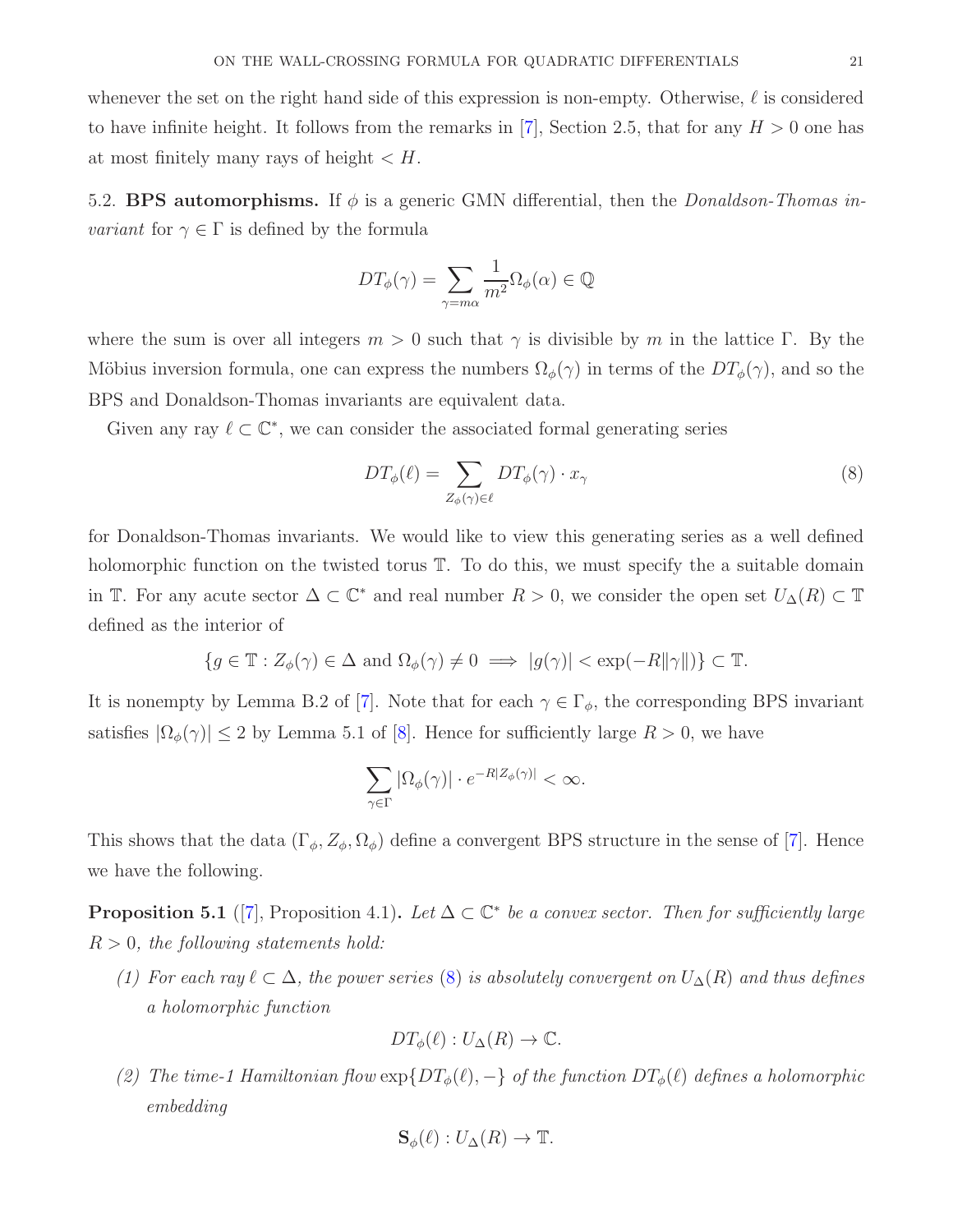(3) For every  $H > 0$ , the composition

$$
\mathbf{S}_{\phi,\lt;\mathcal{H}}(\Delta) = \mathbf{S}_{\phi}(\ell_1) \circ \mathbf{S}_{\phi}(\ell_2) \circ \cdots \circ \mathbf{S}_{\phi}(\ell_k)
$$

exists where  $\ell_1, \ell_2, \ldots, \ell_k \subset \Delta$  are the rays of height  $\lt H$  in the sector  $\Delta$  in the clockwise order, and the pointwise limit

$$
\mathbf{S}_{\phi}(\Delta) = \lim_{H \to \infty} \mathbf{S}_{\phi, < H}(\Delta) : U_{\Delta}(R) \to \mathbb{T}
$$

is a well defined holomorphic embedding.

We think of the map  $\mathbf{S}_{\phi}(\Delta)$  defined by Proposition [5.1](#page-20-1) as a partially defined automorphism of the twisted torus and call it the BPS automorphism associated to the sector  $\Delta$ . We note that similar analytic maps have been studied by Kontsevich and Soibelman [\[27\]](#page-36-8), who described a general framework for studying wall-crossing formulas in an analytic context.

For a generic GMN differential  $\phi$ , the data  $(\Gamma_{\phi}, Z_{\phi}, \Omega_{\phi})$  form a generic, integral, and ray-finite BPS structure in the sense of [\[7\]](#page-35-7). Using this fact, we can give a more explicit description of the maps  $\mathbf{S}_{\phi}(\ell)$ .

<span id="page-21-0"></span>**Proposition 5.2** ([\[7\]](#page-35-7), Proposition B.6). If  $\phi$  is a generic GMN differential, then for any ray  $\ell \subset \mathbb{C}^*$ , the holomorphic embedding  $\mathbf{S}_{\phi}(\ell)$  extends to a birational automorphism of  $\mathbb{T},$  whose action on the twisted characters is given by

$$
\mathbf{S}_{\phi}(\ell)^{*}(x_{\beta}) = x_{\beta} \cdot \prod_{Z_{\phi}(\gamma) \in \ell} (1 - x_{\gamma})^{\Omega_{\phi}(\gamma) \cdot \langle \beta, \gamma \rangle}.
$$

5.3. The wall-crossing formula. We will now study the behavior of the BPS automorphisms  $\mathbf{S}_{\phi}(\Delta)$  as we vary the differential  $\phi$  in the moduli space  $\mathscr{Q}^{\pm}(\mathbb{S}, \mathbb{M})$  for a fixed marked bordered surface  $(S, M)$ . Note that if  $\tau$  is any tagged triangulation of  $(S, M)$ , then the canonical double covers  $\Sigma_{\phi}$  define a family of Riemann surfaces over the open set  $\mathcal{C}_{\tau} \subset \mathcal{Q}(\mathbb{S}, \mathbb{M})$ . It follows that the lattices  $\Gamma_{\phi}$  form a local system over  $\mathcal{C}_{\tau}$  with flat connection given by the Gauss-Manin connection. Using this flat connection, we can identify the  $\Gamma_{\phi}$  for  $\phi \in C_{\tau}$  with a single lattice. In particular, the associated twisted torus T is independent of  $\phi \in \mathcal{C}_{\tau}$ .

In Appendix [A,](#page-28-0) we derive the following statement from the motivic wall-crossing formula. It describes implicitly how the BPS invariants  $\Omega_{\phi}(\gamma)$  jump as  $\phi$  varies.

<span id="page-21-1"></span>**Theorem 5.1.** Let  $\tau$  be a tagged triangulation of a marked bordered surface (S, M), and let  $\Delta$  be a sector contained in the upper half plane. Suppose  $\phi_t$ ,  $t \in [0,1]$ , is a path in  $\mathcal{C}_\tau \subset \mathscr{Q}^{\pm}(\mathbb{S}, \mathbb{M})$  with generic endpoints such that the boundary rays of  $\Delta$  are non-active for each differential  $\phi_t$ . Then

$$
\mathbf{S}_{\phi_0}(\Delta) = \mathbf{S}_{\phi_1}(\Delta).
$$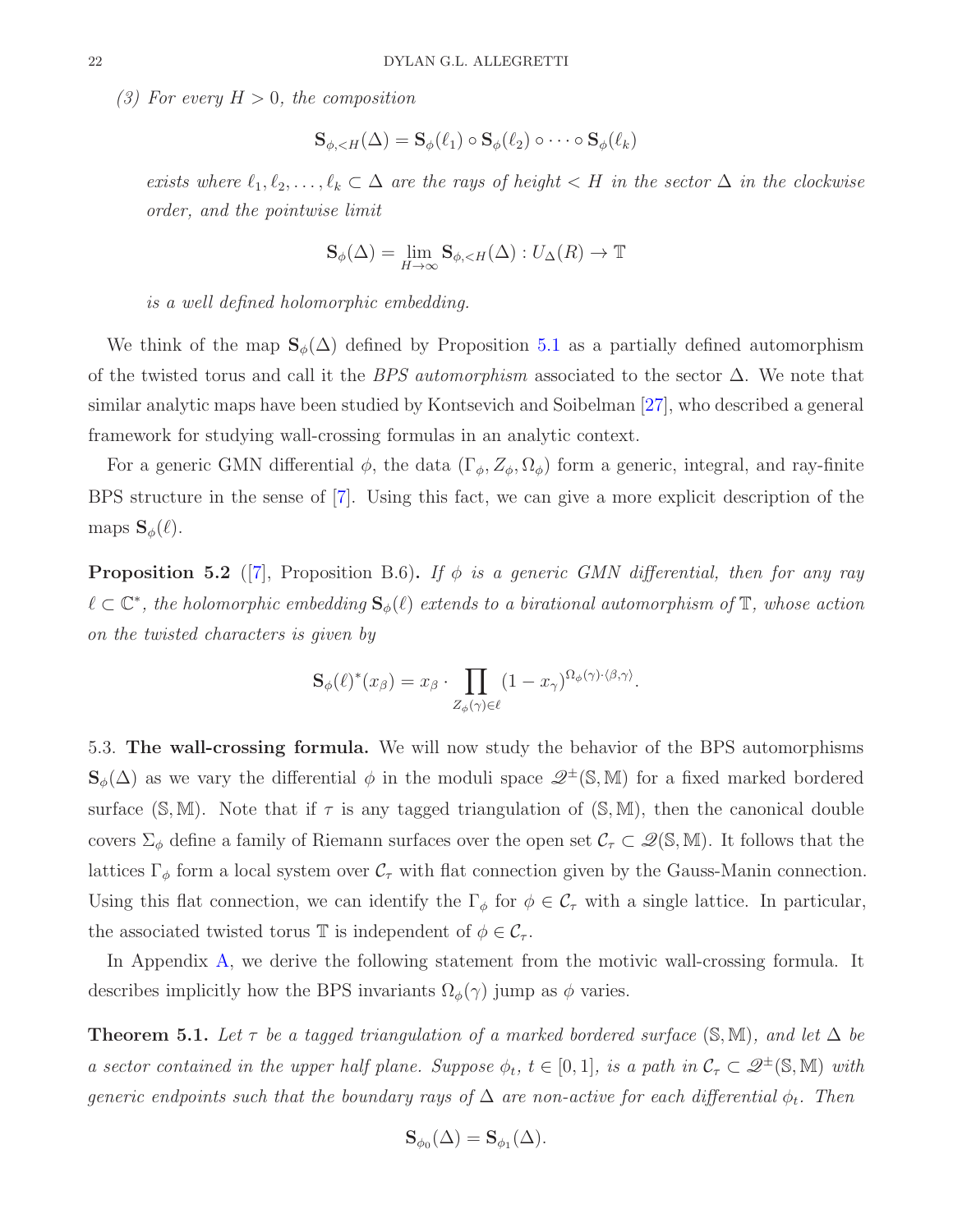While this is the version of the wall-crossing formula that follows most readily from the one stated in the references [\[31,](#page-36-14) [9\]](#page-35-12), our main result will ultimately allow us to drop the requirement that the path  $\phi_t$  lies entirely in the domain  $\mathcal{C}_{\tau}$ .

#### 6. Birationality of BPS automorphisms

In this section, we prove that the BPS automorphisms  $S_{\phi}(\Delta)$  introduced in the last section extend to birational automorphisms of the twisted torus T. We do this by relating the BPS automorphisms to Fock-Goncharov coordinates on moduli spaces of flat  $PGL_2(\mathbb{C})$ -connections.

6.1. Fock-Goncharov coordinates. The birational transformations that we consider in this section arose from the work of Fock and Goncharov on an algebro-geometric approach to higher Teichmüller theory [\[16\]](#page-35-5). For any marked bordered surface  $(S, M)$ , Fock and Goncharov defined a moduli space denoted  $\mathscr{X}(\mathbb{S}, \mathbb{M})$ . This moduli space parametrizes flat  $PGL_2(\mathbb{C})$ -connections on the punctured surface  $\mathbb{S} \setminus \mathbb{M}$  with additional data associated to the marked points. We refer to |2| for the details of this construction. What is important for us is that this moduli space  $\mathscr{X}(\mathbb{S}, \mathbb{M})$  has an interesting atlas of coordinate charts, which we will now describe.

Fix a marked bordered surface (S, M), and assume this surface admits an ideal triangulation with  $n > 1$  arcs. By a *signed arc* of  $(S, M)$  we will mean a triple  $(T, \epsilon, j)$  where  $(T, \epsilon)$  is a signed triangulation of  $(S, M)$  and j is an arc of T. If  $\tau$  is a tagged triangulation of  $(S, M)$ , let  $\mathcal{A}_{\tau}$  be the set of all signed arcs  $(T, \epsilon, j)$  such that  $(T, \epsilon)$  is a representative for  $\tau$ . We define an equivalence relation on this set  $\mathcal{A}_{\tau}$  as follows. If  $(T, \epsilon)$  and  $(T, \epsilon')$  are two signed triangulations representing  $\tau$ where the signing  $\epsilon'$  differs from  $\epsilon$  at a single puncture p of valency one with respect to T, then  $p$  is incident to a unique arc j which is the interior edge of a self-folded triangle with encircling edge j'. In this case we say that the tagged arc  $(T, \epsilon', j')$  is equivalent to the tagged arc  $(T, \epsilon, j)$ . This generates the desired equivalence relation on  $A_{\tau}$ , and we can define a tagged arc of  $\tau$  to be an equivalence class in  $A_{\tau}$ . We typically represent a tagged triangulation  $\tau$  by a fixed signed triangulation  $(T, \epsilon)$  and use the same notation for an arc of T and the corresponding tagged arc of  $\tau$  of (S,M). For each tagged triangulation  $\tau$ , we write  $\Gamma_{\tau} \cong \mathbb{Z}^n$  for a lattice with basis  $\{\gamma_j\}$ indexed by tagged arcs j of  $\tau$ .

The lattice  $\Gamma_{\tau}$  comes with a natural skew-form  $\langle -, - \rangle : \Gamma_{\tau} \times \Gamma_{\tau} \to \mathbb{Z}$ . To define it, let  $(T, \epsilon)$  be a signed triangulation representing  $\tau$ . If j is any arc of T, we consider the arc  $\pi_T(j)$  defined as follows: If j is the interior edge of a self-folded triangle, we let  $\pi_T(j)$  be the encircling edge, and we let  $\pi_T(j) = j$  otherwise. For each non-self-folded triangle t of T, we define a number denoted  $b_{ij}^t$  by the following rules:

(1)  $b_{ij}^t = +1$  if  $\pi_T(i)$  and  $\pi_T(j)$  are edges of t with  $\pi_T(j)$  following  $\pi_T(i)$  in the clockwise order defined by the orientation.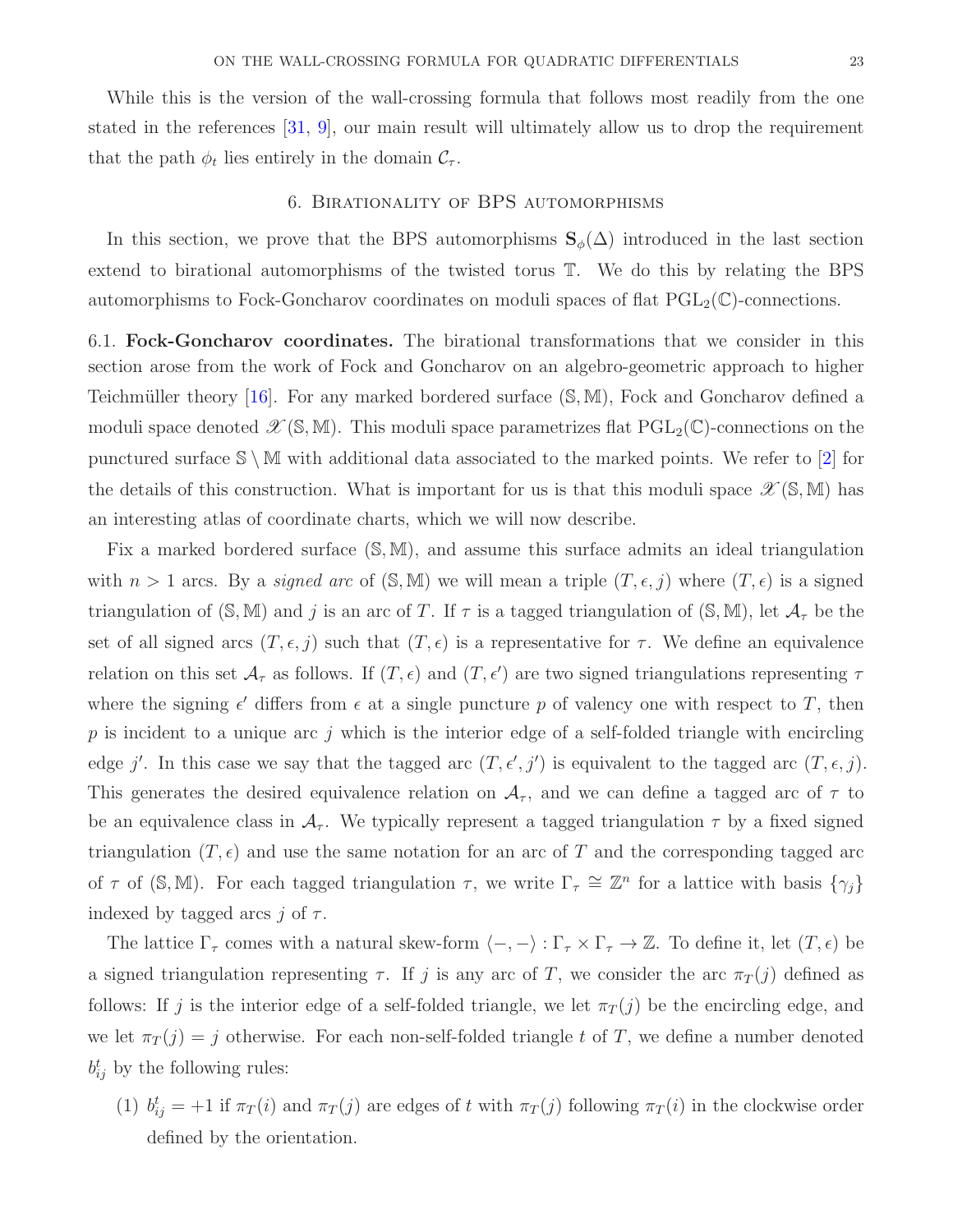(2)  $b_{ij}^t = -1$  if the same holds with the counterclockwise order.

(3)  $b_{ij}^t = 0$  otherwise.

Finally, if i and j are tagged arcs of  $\tau$ , we define

$$
\langle \gamma_j, \gamma_i \rangle = \sum_t b_{ij}^t
$$

where the sum is over all non-self-folded triangles in T. We extend this to a form on  $\Gamma_{\tau}$  by bilinearity.

It follows from the work of Fock and Goncharov [\[16\]](#page-35-5) that there exists a birational map

$$
X_{\tau} : \mathscr{X}(\mathbb{S}, \mathbb{M}) \dashrightarrow \mathbb{T}_{\tau} \coloneqq \text{Hom}_{\mathbb{Z}}(\Gamma_{\tau}, \mathbb{C}^*)
$$

from the moduli space described above to an algebraic torus  $\mathbb{T}_{\tau} \cong (\mathbb{C}^*)^n$ . The components of this map corresponding to tagged arcs of  $\tau$  are called Fock-Goncharov coordinates. We refer to [\[2\]](#page-35-8) for the detailed construction of this map  $X_{\tau}$ . Here we are mainly interested in the relationship between the Fock-Goncharov coordinates associated to different tagged triangulations.

Suppose T is an ideal triangulation of  $(S, M)$  and k is an arc of T. We say that an ideal triangulation T' is obtained from T by a flip of k if  $T' \neq T$  and there is an arc k' of T' such that  $T \setminus \{k\} = T' \setminus \{k'\}.$  Similarly, suppose  $\tau$  is a tagged triangulation and k is a tagged arc of  $\tau$ . In this case, we say that a tagged triangulation  $\tau'$  is obtained from  $\tau$  by a flip of k if  $\tau$  and  $\tau'$  are represented by signed triangulations  $(T, \epsilon)$  and  $(T', \epsilon')$ , respectively, and T' is obtained from T by a flip of k. Note that while we cannot flip a self-folded edge in an ordinary ideal triangulation, we can flip any tagged arc of a tagged triangulation.

Let  $\tau$  be a tagged triangulation and  $\tau'$  the tagged triangulation obtained from  $\tau$  by flipping the tagged arc k. Then the transition map  $\mu_k = X_{\tau'} \circ X_{\tau}^{-1}$  is a birational map

$$
\mu_k : \mathbb{T}_{\tau} \dashrightarrow \mathbb{T}_{\tau'}
$$

which can be described explicitly. In the following proposition, we will write  $X_{\gamma}(f) := f(\gamma)$  for  $\gamma \in \Gamma_{\tau}$  and  $f \in \mathbb{T}_{\tau}$ , and write  $X'_{\gamma}(f) := f(\gamma)$  for  $\gamma \in \Gamma_{\tau'}$  and  $f \in \mathbb{T}_{\tau'}$ . We will use the same notation for a tagged arc in  $\tau$  and the corresponding tagged arc in the flipped triangulation  $\tau'$ .

<span id="page-23-0"></span>**Proposition 6.1** ([\[2\]](#page-35-8), Section 4 and [\[17\]](#page-35-13), Section 2.1). The rational map  $\mu_k$  can be written as a composition  $\mu_k = \iota_k \circ \kappa_k$  where

(1)  $\iota_k$  is the isomorphism  $\mathbb{T}_{\tau} \to \mathbb{T}_{\tau'}$  given by

$$
\iota_k^*(X'_{\gamma_j}) = \begin{cases} X_{\gamma_k}^{-1} & \text{if } j = k \\ X_{\gamma_j} X_{\gamma_k}^{[\langle \gamma_k, \gamma_j \rangle]_+} & \text{if } j \neq k \end{cases}
$$

where  $[n]_+ := \max(n, 0)$ .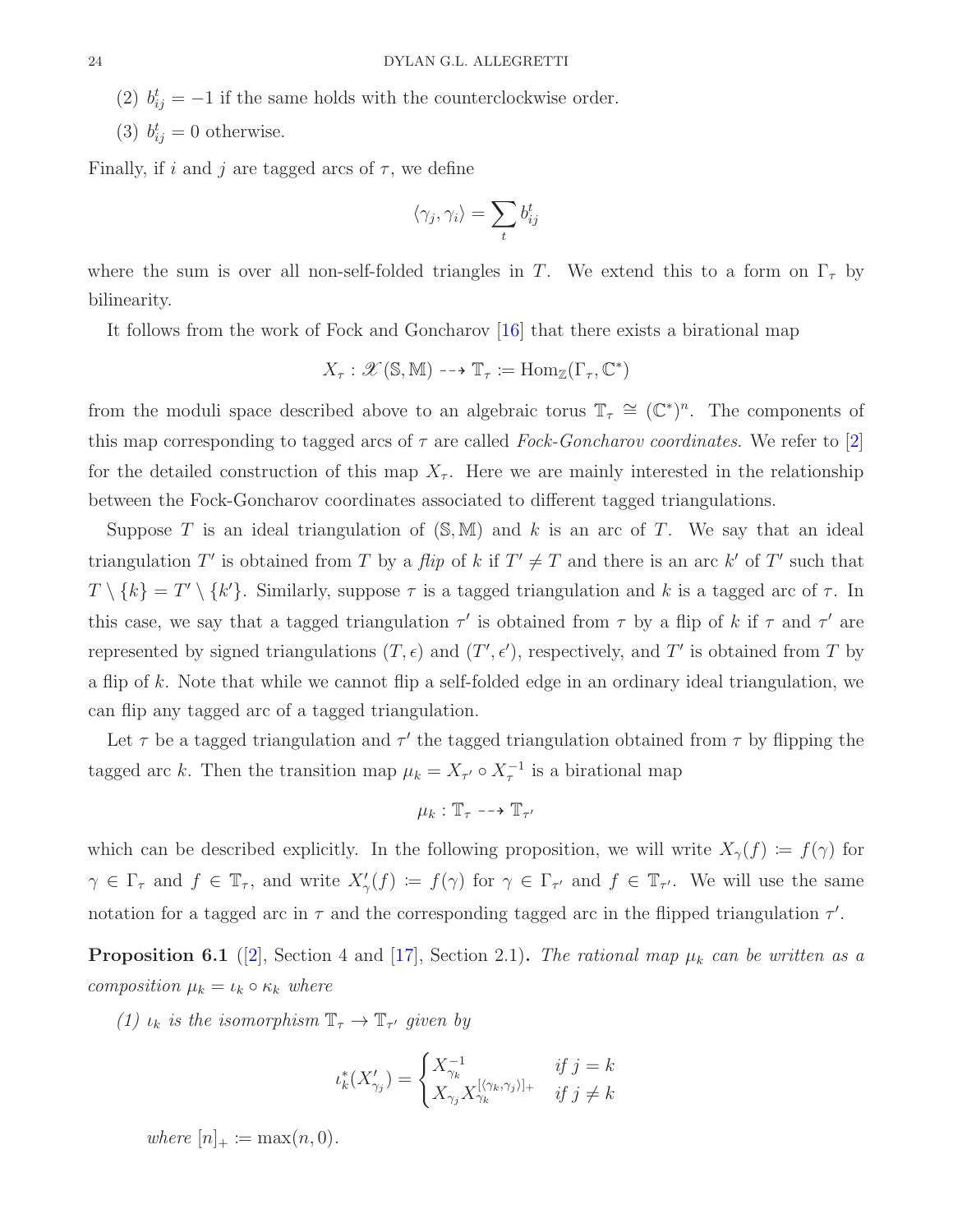(2)  $\kappa_k$  is the birational automorphism  $\mathbb{T}_{\tau} \dashrightarrow \mathbb{T}_{\tau}$  given by

$$
\kappa_k^*(X_\gamma) = X_\gamma \cdot (1 + X_{\gamma_k})^{\langle \gamma, \gamma_k \rangle}.
$$

If  $(S, M)$  is not a closed surface with exactly one puncture, then any two tagged triangulations of $(S, M)$  are related by a sequence of flips ([\[18\]](#page-36-10), Proposition 7.10). Thus Proposition [6.1](#page-23-0) can be used to calculate the transition map  $X_{\tau'} \circ X_{\tau}^{-1}$  for any tagged triangulations  $\tau$  and  $\tau'$  in this case.

<span id="page-24-3"></span>6.2. The main result. Consider a complete, generic GMN differential  $\phi$ . We further assume that the associated marked bordered surface (S, M) is not a closed surface with exactly one puncture. If  $\Delta \subset \mathbb{C}^*$  is a convex sector whose boundary rays are non-active with phases  $\theta_1$  and  $\theta_2$ , then each rotated differential  $\phi_i = e^{-2i\theta_i} \cdot \phi$  is complete and saddle-free and hence determines a tagged WKB triangulation  $\tau_i$ . As we have seen, the Fock-Goncharov coordinates provide a birational map

<span id="page-24-1"></span>
$$
X_{\tau_i}: \mathcal{X}(\mathbb{S}, \mathbb{M}) \dashrightarrow \text{Hom}_{\mathbb{Z}}(\Gamma_{\tau_i}, \mathbb{C}^*)
$$
\n
$$
(9)
$$

where  $\Gamma_{\tau_i} \cong \mathbb{Z}^n$  is the lattice spanned by the set of tagged arcs of  $\tau_i$ . By Lemma 10.3 of [\[8\]](#page-35-4), the lattice  $\Gamma_{\tau_i}$  is canonically isomorphic to  $\Gamma_{\phi_i}$ . There is a family of Riemann surfaces over R where the fiber over  $\theta \in \mathbb{R}$  is the canonical double cover for the rotated differential  $\phi_{\theta} = e^{-2i\theta} \cdot \phi$ . The homology groups of these Riemann surfaces form a local system of lattices over R with flat connection given by the Gauss-Manin connection. Using this flat connection, we can identify the lattices  $\Gamma_{\phi_i}$  with  $\Gamma_{\phi}$ . We can therefore think of the maps [\(9\)](#page-24-1) as taking values in the torus  $\mathbb{T}_{+} = \text{Hom}_{\mathbb{Z}}(\Gamma_{\phi}, \mathbb{C}^{*})$ . The following is the main result of this paper.

<span id="page-24-0"></span>**Theorem 6.1.** Let  $\phi$  be a complete, generic GMN differential, and assume that the associated marked bordered surface  $(S, M)$  is not a closed surface with exactly one puncture. Let  $\Delta \subset \mathbb{C}^*$  be a convex sector whose boundary rays are non-active with phases  $\theta_1$  and  $\theta_2$ . Then

- (1) There is a distinguished basepoint  $\xi \in \mathbb{T}_-$  such that  $\xi(\gamma) = -1$  if  $\gamma \in \Gamma_\phi$  is the class of a non-closed saddle connection and  $\xi(\gamma) = +1$  if  $\gamma$  is the class of a closed saddle connection.
- (2)  $\mathbf{S}_{\phi}(\Delta)$  extends to a birational automorphism of  $\mathbb{T}_-$ . If we use the basepoint  $\xi$  to identify  $\mathbb{T}_$ with  $\mathbb{T}_+$ , then this is the birational automorphism of  $\mathbb{T}_+$  relating the maps

<span id="page-24-2"></span>
$$
X_{\tau_i}: \mathcal{X}(\mathbb{S}, \mathbb{M}) \dashrightarrow \mathbb{T}_+ \tag{10}
$$

where  $\tau_i$  is the tagged WKB triangulation determined by the rotated differential  $\phi_i = e^{-2i\theta_i} \cdot \phi$ .

Theorem [6.1](#page-24-0) gives a way of computing the BPS automorphism  $\mathbf{S}_{\phi}(\Delta)$  for a general sector  $\Delta \subset \mathbb{C}^*$ and implies Theorem [1.1](#page-3-0) from the introduction. Note that we have already proved part (1) in Section [4.](#page-15-2) We will devote the remainder of the present section to the proof of part (2).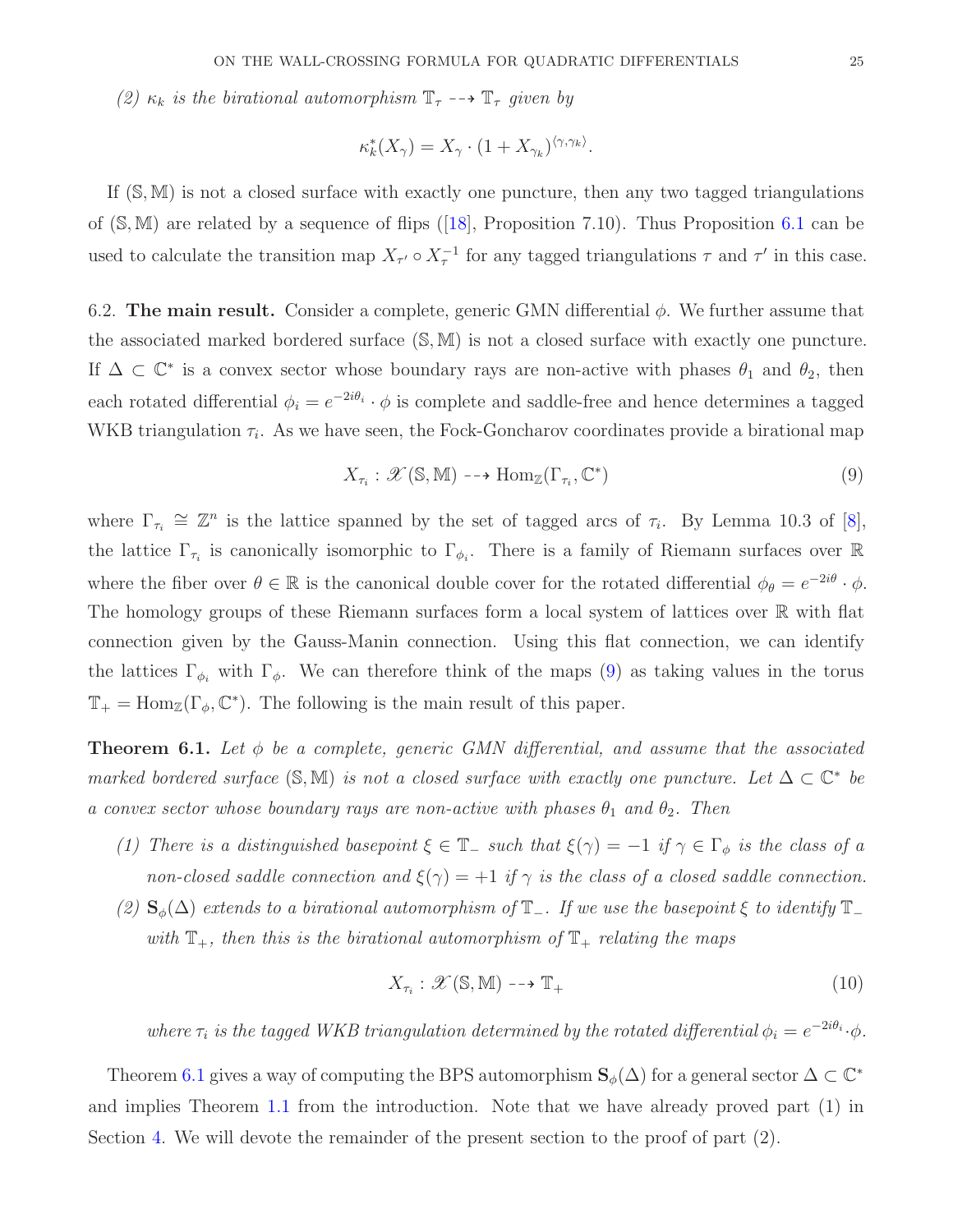6.3. Stratification of moduli spaces. We begin by describing some topological aspects of the moduli space of GMN differentials. Given a complete GMN differential  $\phi \in \mathcal{Q}^{\pm}(\mathbb{S}, \mathbb{M})$ , let us write  $r_{\phi}$  for the number of recurrent trajectories which approach a zero at one end and  $s_{\phi}$  for the number of horizontal saddle connections. Following Section 5.2 of [\[8\]](#page-35-4), we consider for every integer  $p \geq 0$ the subset

$$
B_p = \{ \phi \in \mathcal{Q}^{\pm}(\mathbb{S}, \mathbb{M}) : \phi \text{ is complete and } r_{\phi} + 2s_{\phi} \leq p \}.
$$

Thus  $B_0 = B_1$  is the set of complete saddle-free differentials, and  $B_2$  is the set of complete differentials having at most one horizontal saddle connection. As in [\[8\]](#page-35-4), we define  $F_0 = B_0$ and  $F_p = B_p \setminus B_{p-1}$  for  $p \ge 1$ . Each of these sets  $F_p$  is locally closed in  $\mathscr{Q}^{\pm}(\mathbb{S}, \mathbb{M})$  and the union  $\bigsqcup_{p=0}^{\infty} F_p \subset \mathscr{Q}^{\pm}(\mathbb{S}, \mathbb{M})$  is the set of all complete GMN differentials. Thus, the  $F_p$  provide a stratification of this set.

If  $p \geq 2$ , then by Proposition 5.5 of [\[8\]](#page-35-4), the set  $F_p$  has codimension one in  $B_p$ , and hence one can think of  $F_p$  as a wall in  $B_p$ , potentially separating two connected components of  $B_{p-1}$ . A crucial feature of the stratification by the sets  $F_p$  is the "walls have ends" property proved in [\[8\]](#page-35-4), Section 5.6:

<span id="page-25-2"></span>**Proposition 6.2.** Assume  $(\mathbb{S}, \mathbb{M})$  is not a closed surface with exactly one puncture, and take  $p > 2$ . Let C be any connected component of  $F_p \subset \mathcal{Q}^{\pm}(\mathbb{S}, \mathbb{M})$ . Then there is a point  $\phi$  in the closure of C such that for any neighborhood  $\phi \in U \subset B_p$ , we can find a smaller neighborhood  $\phi \in V \subset U$  such that  $V \cap B_{p-1}$  is connected.

6.4. Completing the proof. In what follows, we will assume  $(S, M)$  is not a closed surface with exactly one puncture, and we take  $\phi \in \mathcal{Q}^{\pm}(\mathbb{S}, \mathbb{M})$ . We will say that the differential  $\phi$  is good if there exists  $\varepsilon > 0$  such that if  $-\varepsilon < \theta_1 < 0 < \theta_2 < \varepsilon$  and the rotated differentials  $e^{-2i\theta_j} \cdot \phi$  are saddle-free, then the conclusion of part (2) of Theorem [6.1](#page-24-0) holds for the sector  $\Delta \subset \mathbb{C}^*$  having boundary rays  $\mathbb{R}_{>0} \cdot e^{i\theta_j}$ .

# <span id="page-25-0"></span>**Lemma 6.3.** If  $\phi$  is generic differential in  $F_0$  then  $\phi$  is good.

Proof. If  $\phi \in F_0$  then  $\phi$  is a saddle-free differential and we can find  $\varepsilon > 0$  such that if  $-\varepsilon < \theta_1 <$  $0 < \theta_2 < \varepsilon$  then the rotated differentials  $e^{-2i\theta_j} \cdot \phi$  are saddle-free and have the same associated tagged triangulation as  $\phi$ . Therefore the transformation relating the maps [\(10\)](#page-24-2) is the identity. If  $\Delta \subset \mathbb{C}^*$  is the sector having boundary rays  $\mathbb{R}_{>0} \cdot e^{i\theta_j}$ , then  $\Delta$  contains no active rays, so for generic  $\phi$ , the BPS automorphism  $\mathbf{S}_{\phi}(\Delta)$  is defined and equals the identity. Hence  $\phi$  is good.  $\square$ 

## <span id="page-25-1"></span>**Lemma 6.4.** If  $\phi$  is a generic differential in  $F_2$  then  $\phi$  is good.

*Proof.* If  $\phi \in F_2$  then  $\phi$  has a unique horizontal saddle connection. Let us assume for the time being that this is not a closed saddle connection. By Proposition 5.5 of [\[8\]](#page-35-4), there exists  $\varepsilon > 0$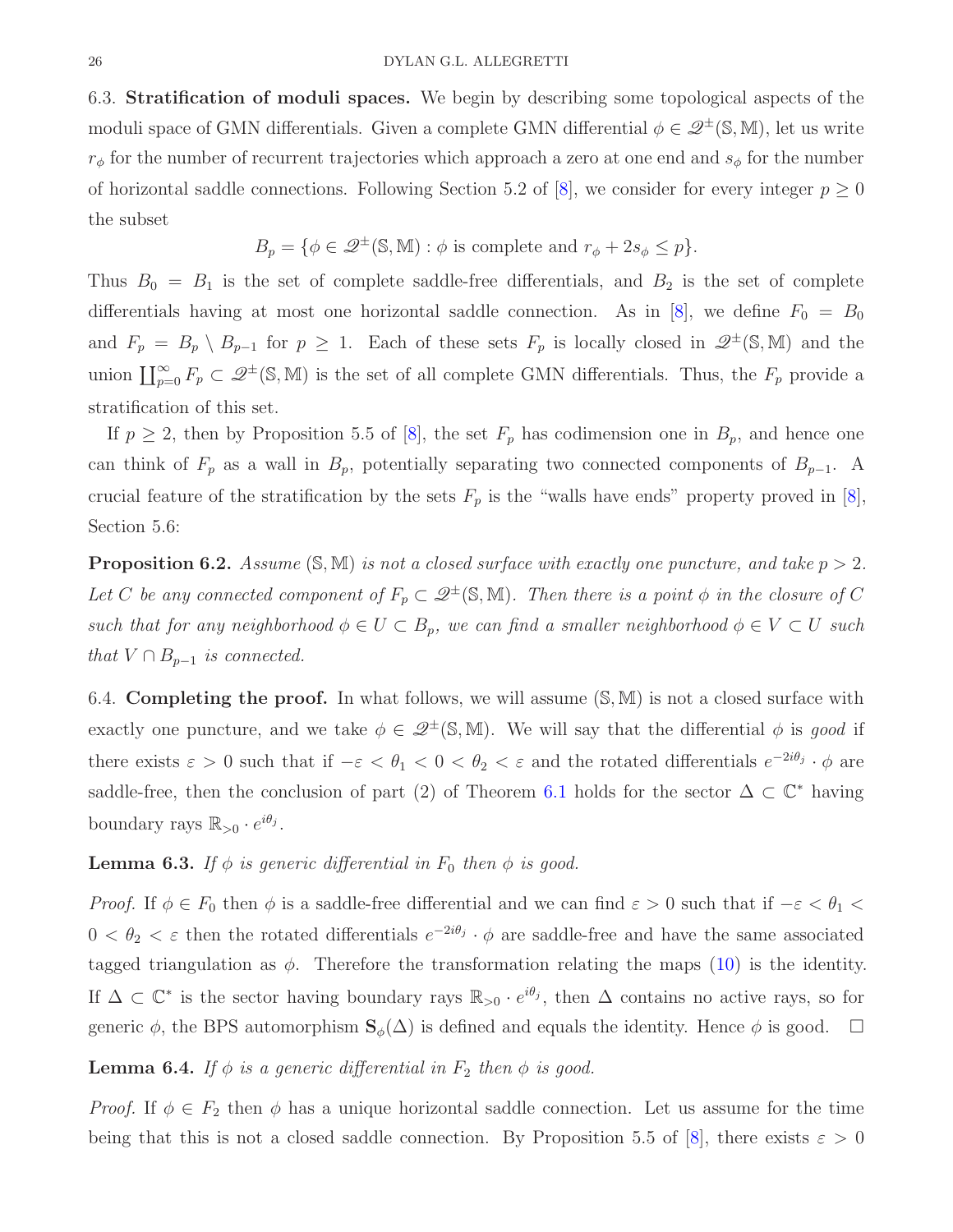such that if  $-\varepsilon < \theta_1 < 0 < \theta_2 < \varepsilon$  then the rotated differentials  $e^{-2i\theta_j} \cdot \phi$  are saddle-free and the associated tagged triangulations are related by a flip. Let  $\Delta \subset \mathbb{C}^*$  be the sector having boundary rays  $\mathbb{R}_{>0} \cdot e^{i\theta_j}$ . If  $\phi$  is generic, then by Proposition [5.2](#page-21-0) the associated BPS automorphism is given by

$$
\mathbf{S}_{\phi}(\Delta)^{*}(x_{\beta})=x_{\beta}\cdot(1-x_{\gamma})^{\langle\beta,\gamma\rangle}
$$

where  $\gamma$  is the class of the unique horizontal saddle connection of  $\phi$  and we have used the fact that  $\Omega_{\phi}(\gamma) = 1$ . Let us write  $\Gamma_{\tau_j}$  as in Section [6.2](#page-24-3) for the lattice spanned by tagged arcs of the tagged triangulation  $\tau_j$  determined by  $e^{-2i\theta_j}\cdot\phi$ . The Gauss-Manin connection gives an isomorphism  $\Gamma_{\tau_1} \stackrel{\sim}{\to} \Gamma_{\tau_2}$ , and by Proposition 10.4 of [\[8\]](#page-35-4), the induced isomorphism  $\mathbb{T}_{\tau_1} \to \mathbb{T}_{\tau_2}$  is precisely the isomorphism  $\iota_k$  of Proposition [6.1](#page-23-0) where k is the edge being flipped. The transformation relating the maps [\(10\)](#page-24-2) is therefore the map  $\kappa_k$  of Proposition [6.1.](#page-23-0) If we identify  $\mathbb{T}_-$  with  $\mathbb{T}_+$  using the canonical basepoint  $\xi$ , then this agrees with  $\mathbf{S}_{\phi}(\Delta)$  because  $\xi(\gamma) = -1$ .

If the unique horizontal saddle connection of  $\phi \in F_2$  is closed, then the rotated differentials  $e^{-2i\theta_j} \cdot \phi$  determine the same tagged triangulation, and therefore the transformation relating the maps [\(10\)](#page-24-2) is the identity. Under our assumptions, the class  $\gamma$  of the saddle connection satisfies  $\Omega_{\phi}(\gamma) = 0$  so that  $\mathbf{S}_{\phi}(\Delta)$  is the identity as well. Hence  $\phi$  is good.

## <span id="page-26-0"></span>Lemma 6.5. Every generic complete differential is good.

*Proof.* Since the union  $\prod_{p=0}^{\infty} F_p \subset \mathcal{Q}^{\pm}(\mathbb{S}, \mathbb{M})$  is the set of all complete GMN differentials, we must show, for any  $p \geq 0$ , that a generic differential in  $F_p$  is good. The case  $p = 1$  is vacuous because  $F_1 = \emptyset$ . The cases  $p = 0$  and  $p = 2$  were handled in Lemmas [6.3](#page-25-0) and [6.4,](#page-25-1) respectively.

Let  $p > 2$  and assume inductively that all generic differentials in  $F_{p-1}$  are good. Let C denote a connected component of  $F_p$ . By Proposition 5.5 of [\[8\]](#page-35-4), we can find, for any  $\phi \in C$ , an open neighborhood  $\phi \in U_{\phi} \subset C$  and a constant  $\varepsilon_{\phi} > 0$  such that  $e^{-2i\theta} \cdot q \in B_{p-1}$  when  $0 < |\theta| < \varepsilon_{\phi}$ and  $q \in U_{\phi}$ . By shrinking  $U_{\phi}$  if necessary, we can assume further that there exist  $\theta_j$  with  $-\varepsilon_{\phi}$  <  $\theta_1 < 0 < \theta_2 < \varepsilon_{\phi}$  such that the differentials  $e^{-2i\theta_j} \cdot q$  are saddle-free for all  $q \in U_{\phi}$ . Let us write  $\Delta \subset \mathbb{C}^*$  for the sector with boundary rays  $\mathbb{R}_{>0} \cdot e^{i\theta_j}$ . By shrinking  $U_\phi$  once more if necessary, we can find a phase  $s_{\phi} \in \mathbb{R}$  such that  $\tilde{q} = e^{-2is_{\phi}} \cdot q$  is saddle-free for all  $q \in U_{\phi}$  and the rotated sector  $\Delta = e^{-is_{\phi}} \cdot \Delta$  lies in the upper half plane with non-active boundary rays for each  $\tilde{q}$  with  $q \in U_{\phi}$ . If the differentials  $q_t, t \in [0,1]$ , form a path in  $U_{\phi}$  with generic endpoints, then we have  $S_{\tilde{q}_0}(\Delta) = S_{\tilde{q}_1}(\Delta)$  by Theorem [5.1.](#page-21-1) From the definition of the BPS automorphism given in Section [5.2,](#page-20-2) we get  $\mathbf{S}_{q_0}(\Delta) = \mathbf{S}_{q_1}(\Delta)$ . It then follows from the inductive hypothesis that  $q_0$  is good if and only if  $q_1$  is good. Since the sets  $U_{\phi}$  form an open cover of C and the generic differentials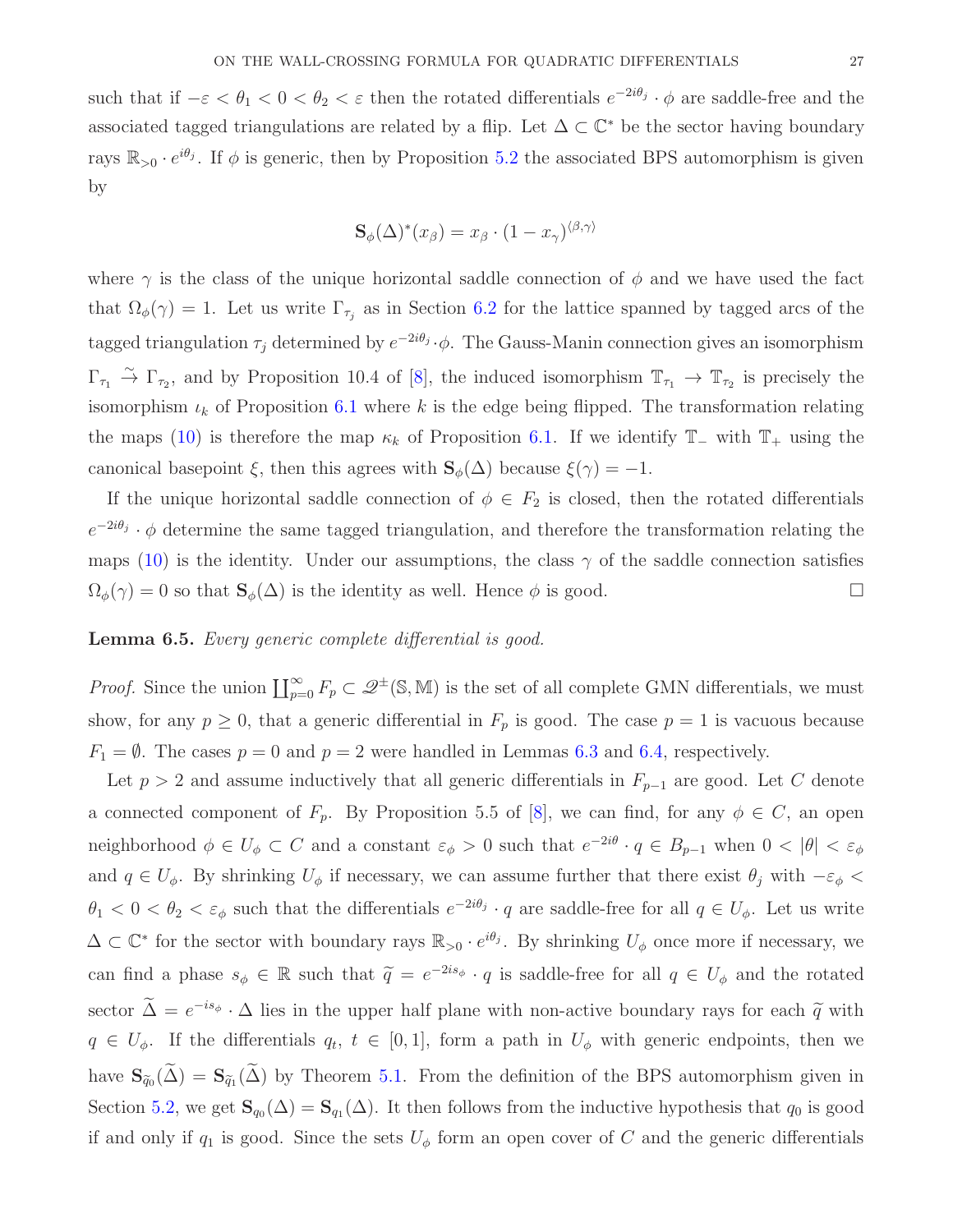are dense in  $F_p$ , it will follow that all generic differentials in C are good if we can prove that one such differential is good.

Let  $\phi$  be a point in the closure of C as in Proposition [6.2.](#page-25-2) By Proposition 5.5 of [\[8\]](#page-35-4), there exists a neighborhood  $\phi \in U \subset B_p$  such that  $F_p \cap U$  is contained in a hyperplane  $D \subset \mathcal{Q}^{\pm}(\mathbb{S}, \mathbb{M})$  given locally by a condition of the form  $Z_{\phi}(\gamma) \in \mathbb{R}$  for some  $\gamma \in \Gamma_{\phi}$ . Thus there is a constant  $\varepsilon > 0$ such that  $e^{-2i\theta} \cdot q \in B_{p-1}$  when  $0 < |\theta| < \varepsilon$  and  $q \in U \cap D$ . By shrinking this U if necessary, we can assume there exist  $\theta_j$  with  $-\varepsilon < \theta_1 < 0 < \theta_2 < \varepsilon$  such that the differentials  $e^{-2i\theta_j} \cdot q$  are saddle-free for all  $q \in U \cap D$ . Let  $\Delta \subset \mathbb{C}^*$  be the sector with boundary rays  $\mathbb{R}_{>0} \cdot e^{-2i\theta_j}$ . By shrinking U once more if necessary, we can find  $s \in \mathbb{R}$  such that  $\tilde{q} = e^{-2is} \cdot q$  is saddle-free for all  $q \in U \cap D$  and the sector  $\Delta = e^{-is} \cdot \Delta$  lies in the upper half plane with non-active boundary rays for each of these  $\tilde{q}$ . Then by Proposition [6.2,](#page-25-2) there is a smaller neighborhood  $\phi \in V \subset U$  for which  $V \cap B_{p-1}$  is connected. Let  $q_t, t \in [0,1]$ , be a path in  $V \cap D$  connecting a generic  $q_0 \in C$  to a generic differential  $q_1$  that lies off of  $F_p$ . Applying Theorem [5.1,](#page-21-1) we see that  $\mathbf{S}_{\widetilde{q}_0}(\Delta) = \mathbf{S}_{\widetilde{q}_1}(\Delta)$ , hence  $\mathbf{S}_{q_0}(\Delta) = \mathbf{S}_{q_1}(\Delta)$  as before. By the induction hypothesis,  $q_1$  is good and therefore so is  $q_0$ . It follows that any generic differential in  $C \cap V$  is good.

Now suppose  $\phi \in \mathcal{Q}^{\pm}(\mathbb{S}, \mathbb{M})$  is any complete and generic differential. Note that we have

$$
\mathbf{S}_{\phi}(\Delta_1 \cup \Delta_2) = \mathbf{S}_{\phi}(\Delta_1) \circ \mathbf{S}_{\phi}(\Delta_2)
$$

whenever  $\Delta_1, \Delta_2 \subset \mathbb{C}^*$  are adjacent sectors in the clockwise order whose boundary rays are nonactive and whose union is a convex sector. We can use this fact to prove Theorem [6.1](#page-24-0) for a general convex sector  $\Delta \subset \mathbb{C}^*$ . Indeed, let  $t \in [\theta_1, \theta_2]$  where  $\theta_1$  and  $\theta_2$  are the phases of the boundary rays of  $\Delta$ . The rotated differential  $e^{-2it} \cdot \phi$  is good by Lemma [6.5.](#page-26-0) Let  $\varepsilon_t > 0$  be the constant associated to  $e^{-2it} \cdot \phi$  in the definition of a good differential. Then the open intervals  $(t - \varepsilon_t, t + \varepsilon_t)$ form a cover of  $[\theta_1, \theta_2]$ . As this interval is compact, we can find finitely many  $t_1, \ldots, t_k \in [\theta_1, \theta_2]$  in increasing order such that the associated open intervals form a finite subcover. Choose  $s_j \in [\theta_1, \theta_2]$ so that

$$
\theta_1 = s_1 < t_1 < s_2 < t_2 < \dots < t_k < s_{k+1} = \theta_2
$$

and so the differentials  $e^{-2is_j} \cdot \phi$  are saddle-free and  $t_j - s_j$ ,  $s_{j+1} - t_j < \varepsilon_{t_j}$  for  $j = 1, ..., k$ . For each j, let  $\Delta_j$  be the sector with boundary rays  $\mathbb{R}_{>0} \cdot e^{is_j}$  and  $\mathbb{R}_{>0} \cdot e^{is_{j+1}}$ . Part (2) of Theorem [6.1](#page-24-0) now follows since

$$
\mathbf{S}_{\phi}(\Delta) = \mathbf{S}_{\phi}(\Delta_k) \circ \cdots \circ \mathbf{S}_{\phi}(\Delta_1)
$$

and each factor  $\mathbf{S}_{\phi}(\Delta_i)$  on the right is identified with the birational transformation of  $\mathbb{T}_+$  relating the Fock-Goncharov coordinates associated to  $e^{-2is_j} \cdot \phi$  and  $e^{-2is_{j+1}} \cdot \phi$ .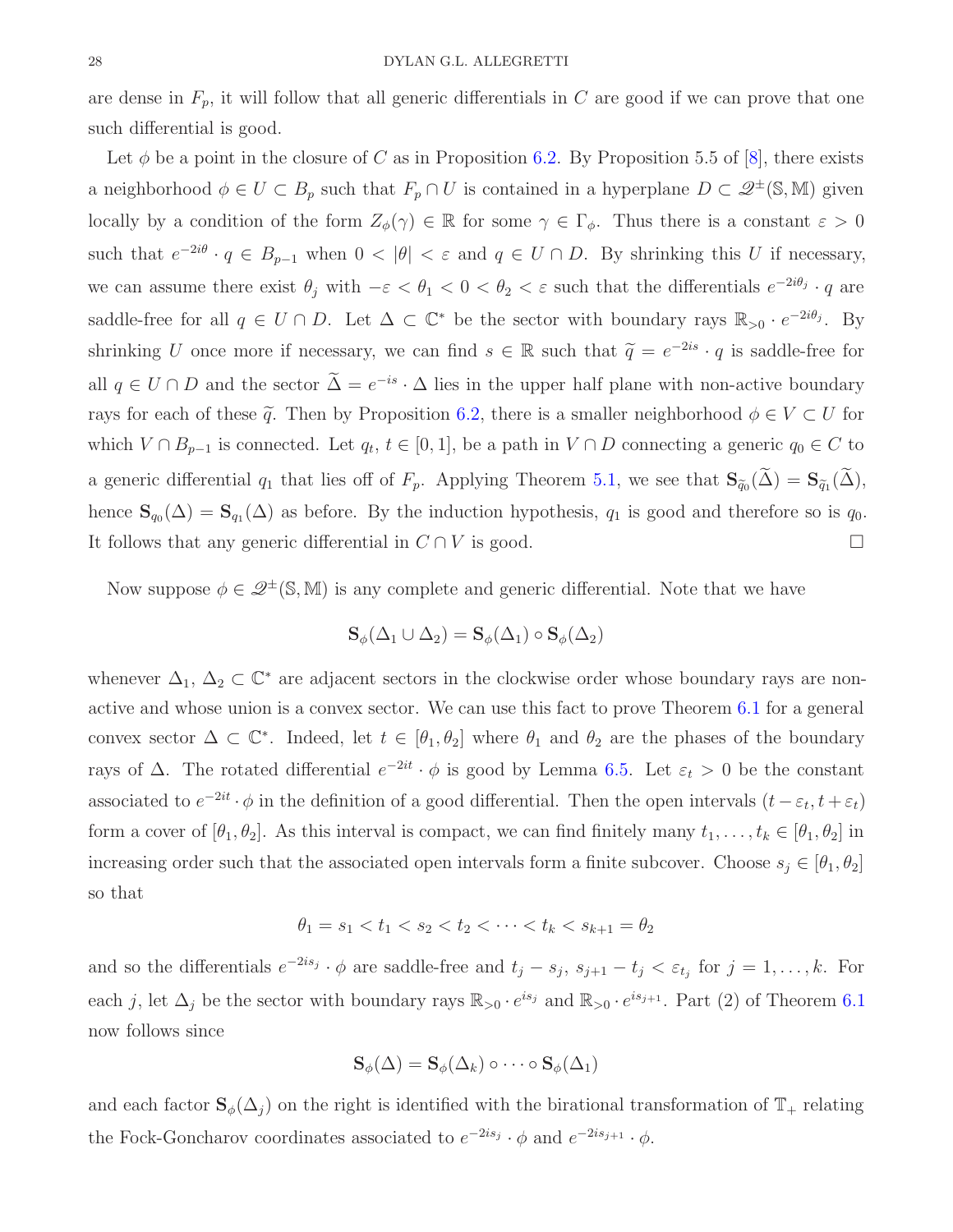#### Appendix A. The motivic wall-crossing formula

<span id="page-28-0"></span>In this appendix, we explain how the version of the wall-crossing formula considered in Section [5](#page-19-1) is derived from the usual version in motivic Donaldson-Thomas theory. Since we are mainly interested in the application to quadratic differentials, our discussion will be quite cursory. For other introductory accounts of this material, see the references [\[25,](#page-36-4) [32,](#page-36-15) [23,](#page-36-16) [31,](#page-36-14) [6\]](#page-35-14).

A.1. Quivers with potential. Recall that a *quiver* is simply a directed graph. It consists of a finite set  $Q_0$  (the set of vertices), a finite set  $Q_1$  (the set of arrows), and maps  $s: Q_1 \to Q_0$  and  $t: Q_1 \to Q_0$  taking an arrow to its *source* and *target*, respectively. We often write  $a: i \to j$  to mean that a is an arrow with  $s(a) = i$  and  $t(a) = j$ .

Let  $Q = (Q_0, Q_1, s, t)$  be a quiver. Then a complex representation M of Q consists of a complex vector space  $M_i$  for each vertex  $i \in Q_0$  and a linear map  $M_a : M_i \to M_j$  for each arrow  $a : i \to j$ in  $Q_1$ . A representation is finite-dimensional if each of the vector spaces  $M_i$  is finite-dimensional. In this case, we can define the *dimension vector* to be the vector  $\underline{\dim}(M) = (\dim_{\mathbb{C}} M_i)_{i \in Q_0}$ . The finite-dimensional representations of Q form an abelian category where a morphism  $M \to N$  of representations is a collection of linear maps  $\eta_i : M_i \to N_i$  for  $i \in Q_0$  satisfying the identity  $\eta_{t(a)} \circ M_a = N_a \circ \eta_{s(a)}$  for every  $a \in Q_1$ .

Representations of a quiver can be viewed alternatively as modules over a certain noncommutative algebra spanned by paths in the quiver. By a path in  $Q$ , we mean a sequence of arrows  $a_0, \ldots, a_k$  such that  $t(a_i) = s(a_{i-1})$  for  $i = 1, \ldots, k$ . Let us denote this path by  $p = a_0 \ldots a_k$ . We define its source by  $s(p) = s(a_k)$  and its target by  $t(p) = t(a_0)$ . A path p in Q is cyclic if its source and target coincide. Two paths p and q are *composable* if  $s(p) = t(q)$ , and in this case their composition pq is defined by juxtaposition. To any quiver  $Q$ , we associate a  $\mathbb{C}\text{-algebra } \mathbb{C}Q$  called the path algebra of Q. It is spanned as a vector space by the set of all paths in Q. The product of two paths is defined to be their composition if the paths are composable and zero otherwise. Extending this operation linearly gives the multiplication on  $\mathbb{C}Q$ . The following fact is well known.

**Lemma A.1.** The category of finite-dimensional representations of a quiver  $Q$  is equivalent to the category of finite-dimensional left modules over the path algebra CQ. Under this equivalence, a representation M of Q maps to the obvious module over  $\mathbb{C}Q$  whose underlying vector space is the direct sum  $\bigoplus_{i\in Q_0} M_i$ .

It is often important to consider representations of a quiver Q where the linear maps are required to satisfy certain relations. For us, these relations will always come from a potential, which is defined as a C-linear combination of cyclic paths in Q. If  $p = a_1 \dots a_k$  is a cyclic path in Q and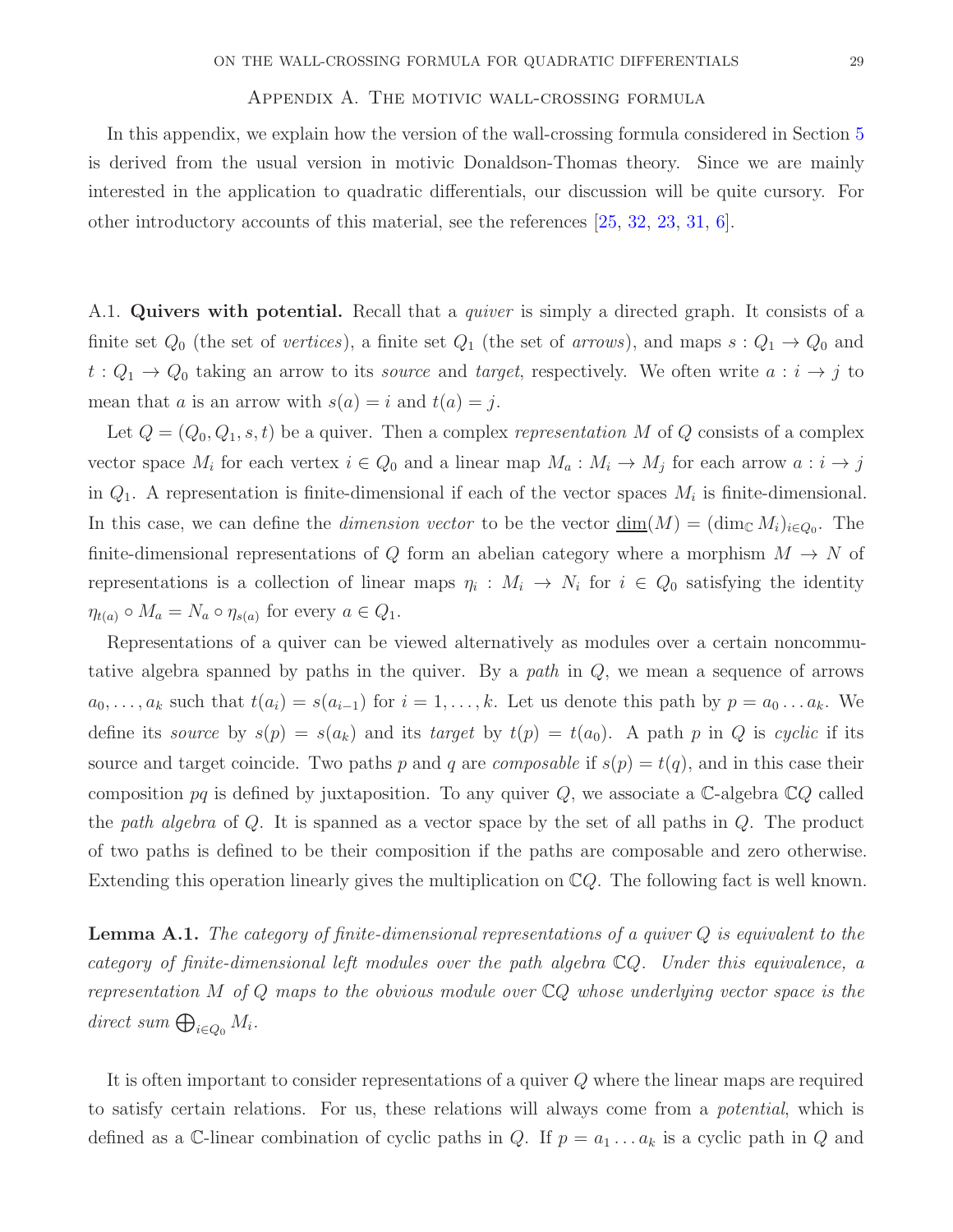$a \in Q_1$  is an arrow, then we can take the cyclic derivative

$$
\partial_a(p) = \sum_{i:a_i=a} a_{i+1} \dots a_k a_1 \dots a_{i-1} \in \mathbb{C}Q.
$$

Extending this operation linearly, we can define  $\partial_a(W)$  for any potential W. Then the Jacobian *ideal* is the ideal  $a \text{ }\subset \mathbb{C}Q$  generated by all cyclic derivatives of W, and the *Jacobian algebra* is the quotient  $J(Q, W) = \mathbb{C}Q/\mathfrak{a}$ .

To relate quiver representations and quadratic differentials, we should consider a slightly modified setup. Namely, we should take the completion  $\widehat{\mathbb{C}Q}$  of the path algebra  $\mathbb{C}Q$  with respect to the ideal generated by the arrows. Then the *complete Jacobian algebra* is defined as the quotient of  $\widehat{\mathbb{C}Q}$  by the closure of the Jacobian ideal. As shown in Section 10 of [\[12\]](#page-35-15), a finite-dimensional module over the complete Jacobian algebra is the same thing as a nilpotent module over the usual Jacobian algebra, that is, a module annihilated by sufficiently long paths in Q.

A.2. **Stability conditions.** The concept of a stability condition on a triangulated category was introduced by Bridgeland in [\[5\]](#page-35-3). In this appendix, we will be concerned with a version of this concept for abelian categories of quiver representations. Let  $\mathcal{A} = \mathcal{A}(Q, W)$  denote the category of nilpotent modules over the Jacobian algebra of a quiver with potential  $(Q, W)$ . Then a *stability* condition on A is a tuple  $\zeta \in \mathbb{H}^{Q_0}_+$  of complex numbers in the domain

$$
\mathbb{H}_{+} = \{ z = re^{i\pi\theta} : r > 0 \text{ and } 0 < \theta \le 1 \} \subset \mathbb{C}.
$$

Let  $\Gamma = \mathbb{Z}^{Q_0}$  be the lattice spanned by vertices of the quiver Q. Given a stability condition  $\zeta$ on A, we define a group homomorphism  $Z_{\zeta} : \Gamma \to \mathbb{C}$  called the *central charge* by the rule

$$
Z_{\zeta}(\gamma) = \sum_{i \in Q_0} \gamma_i \cdot \zeta_i \in \mathbb{C}.
$$

We can then define the *slope* of a nonzero vector  $\gamma \in \mathbb{N}^{\mathcal{Q}_0}$  to be the real number  $\frac{1}{\pi} \cdot \arg Z_{\zeta}(\gamma) \in (0, 1]$ . The slope  $\mu(M)$  of an object  $M \in \mathcal{A}$  is defined to be the slope of its dimension vector. A nonzero object  $M \in \mathcal{A}$  is said to be *semistable* if we have

$$
\mu(N) \le \mu(M)
$$

for every proper nonzero submodule  $N \subset M$ .

For convenience, we define, for any real number  $\mu \in (0, 1]$ , the subset

$$
\Lambda_{\mu}^{\zeta} = \{ \gamma \in \mathbb{N}^{Q_0} : \gamma \text{ has slope } \mu \} \cup \{0\} \subset \Gamma.
$$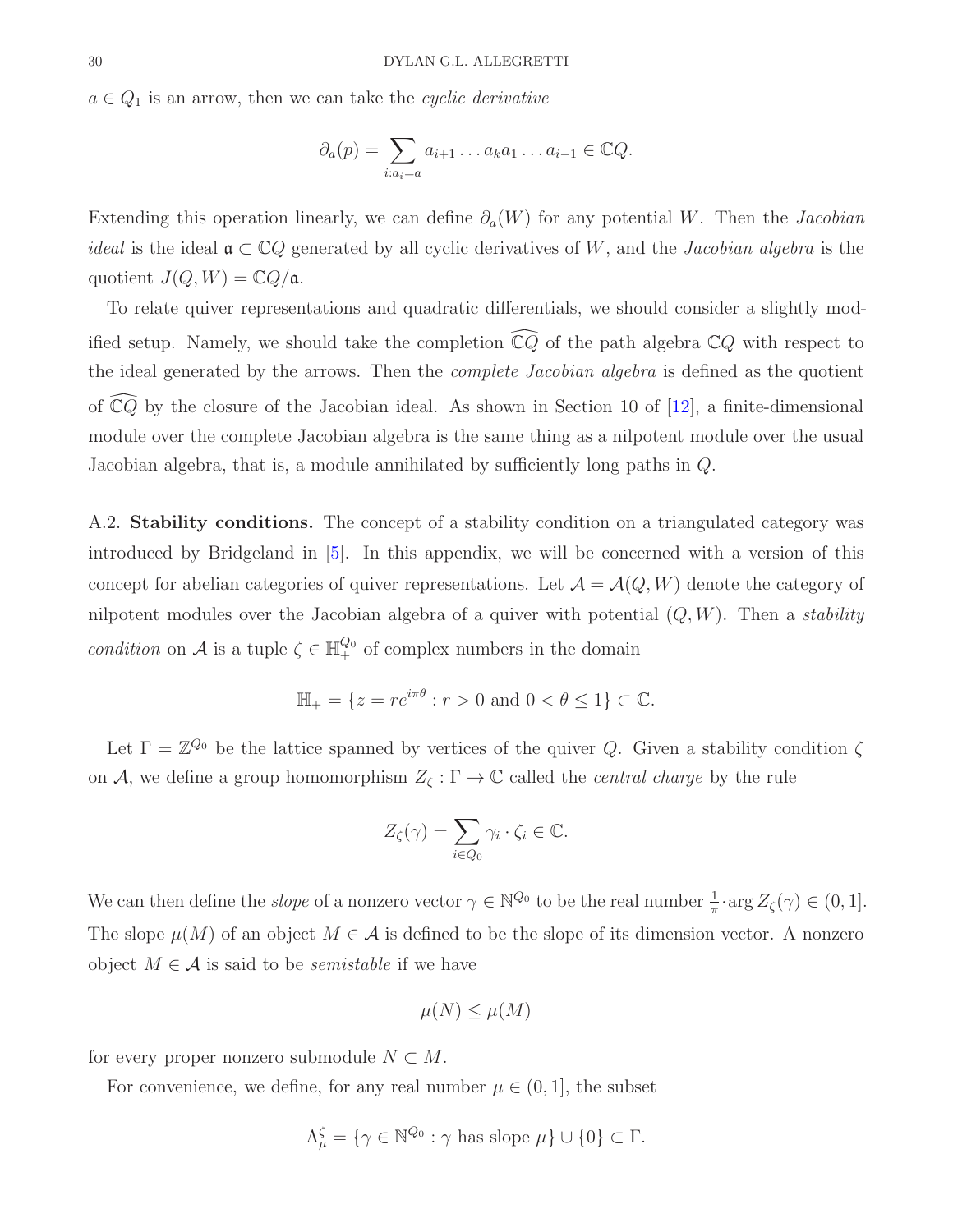We denote by  $\langle -, - \rangle$  the skew-symmetrized Euler pairing on the lattice Γ given by  $\langle \alpha, \beta \rangle =$  $(\alpha, \beta) - (\beta, \alpha)$  where

$$
(\alpha, \beta) = \sum_{i} \alpha_i \beta_i - \sum_{a:i \to j} \alpha_i \beta_j.
$$

We say that a stability condition  $\zeta$  is *generic* if, for each  $\mu$ , one has  $\langle \alpha, \beta \rangle = 0$  for  $\alpha, \beta \in \Lambda_{\mu}^{\zeta}$ .

A.3. Motivic theories. We now describe a general framework in which we can formulate the Kontsevich-Soibelman wall-crossing formula. Following [\[31\]](#page-36-14), we define a motivic theory to be a rule associating to a scheme X an abelian group  $R(X)$ . This rule is required to be functorial in two ways: If  $u: X \to Y$  is any morphism of schemes, there is a homomorphism  $u^*: R(Y) \to R(X)$ called the *pullback* along u, and if u is of finite type, there is a homomorphism  $u_! : R(X) \to R(Y)$ called the *pushforward* along  $u$ . In addition, there is an associative, symmetric operation

$$
\boxtimes: R(X) \otimes_{\mathbb{Z}} R(Y) \to R(X \times Y)
$$

called the *exterior product* with unit element  $1 \in R(\text{Spec } \mathbb{C})$ , and operations

$$
\sigma^n: R(X) \to R(\text{Sym}^n(X))
$$

for each  $n \in \mathbb{N}$  where  $Sym(X) = X^n \mid S_n$  is the *n*th symmetric product. These data are required to satisfy several axioms listed in Section 4 of [\[31\]](#page-36-14).

**Example A.2.** A fundamental example of a motivic theory is the theory  $R = \underline{K}_0(\text{Sch})$ , which associates to a connected scheme X the group  $R(X) = K_0(\text{Sch}_X)$  generated by isomorphism classes  $[V \to X]$  of schemes V of finite type over X subject to the relation

$$
[V \to X] = [Z \to X] + [V \setminus Z \to X]
$$

for any closed subscheme  $Z \subset V$ . We extend this to nonconnected schemes X by defining  $R(X) =$  $\prod_{X_i \in \pi_0(X)} K_0(\text{Sch}_{X_i})$ . To get the structure of a motivic theory, we define the pullback by

$$
u^*([W \to Y]) = [X \times_Y W \to X]
$$

for any morphism  $u: X \to Y$  and define the pushforward by

$$
u_!([V \xrightarrow{v} X]) = [V \xrightarrow{u \circ v} Y]
$$

for any morphism  $u: X \to Y$  of finite type. The exterior product is given by

$$
[V \xrightarrow{v} X] \boxtimes [W \xrightarrow{w} Y] = [V \times W \xrightarrow{v \times w} X \times Y]
$$

with unit element  $1 = [\text{Spec } \mathbb{C} \stackrel{\text{id}}{\rightarrow} \text{Spec } \mathbb{C}] \in R(\text{Spec } \mathbb{C}),$  and the  $\sigma^n$  operations are given by

$$
\sigma^n([V \to X]) = [\text{Sym}^n(V) \to \text{Sym}^n(X)]
$$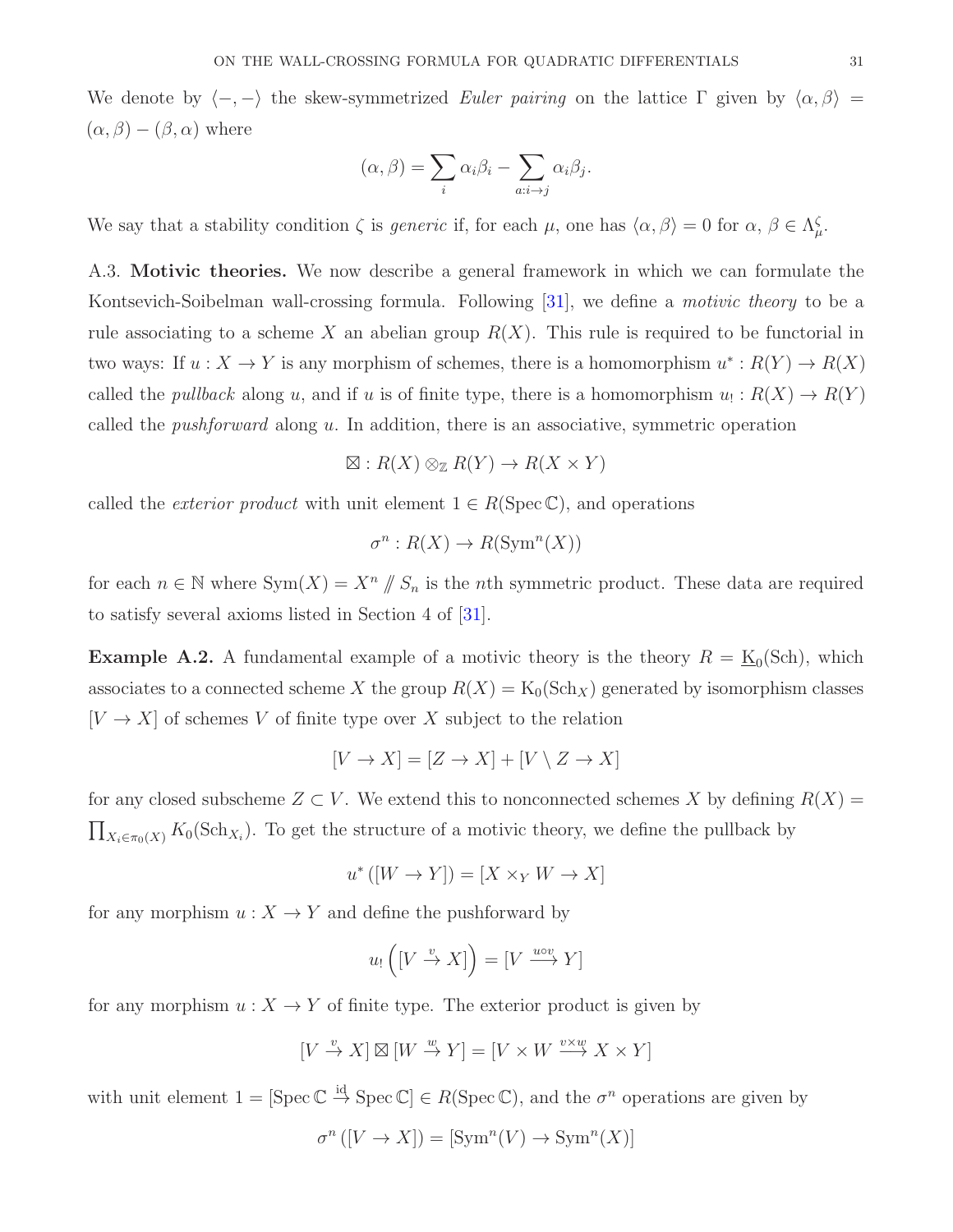for each  $n \in \mathbb{N}$ .

Given any motivic theory R, we can define a product operation on  $R(Spec \mathbb{C})$  by the rule  $ab = +_1(a \boxtimes b)$  where  $+ : \text{Spec } \mathbb{C} \times \text{Spec } \mathbb{C} \to \text{Spec } \mathbb{C}$  is the obvious isomorphism. In this way, the abelian group  $R(\text{Spec }\mathbb{C})$  becomes a ring with unit element 1. We can also associate to each scheme X, the element  $[X]_R \coloneqq c_1 c^*(1) \in R(\text{Spec }\mathbb{C})$  where  $c: X \to \text{Spec }\mathbb{C}$  is the constant map. In particular, we define the element  $\mathbb{L}_R \coloneqq [\mathbb{A}^1]_R$ .

**Lemma A.3** ([\[31\]](#page-36-14), Exercise 4.6). The identity

$$
[\mathrm{GL}(n)]_R = \prod_{i=0}^{n-1} (\mathbb{L}_R^n - \mathbb{L}_R^i)
$$

holds in the ring  $R(\text{Spec }\mathbb{C})$ .

The notion of a motivic theory can be extended to the notion of a *stacky motivic theory*. This is an operation  $\Re$  that assigns to every stack of the form  $\mathfrak{X} = \coprod_i X_i/G_i$ , where the  $X_i$  are schemes and the  $G_i$  are linear algebraic groups, an abelian group  $\mathfrak{R}(\mathfrak{X})$ . One has a pullback  $u^*: \mathfrak{R}(\mathfrak{Y}) \to \mathfrak{R}(\mathfrak{X})$ for any 1-morphism  $u: \mathfrak{X} \to \mathfrak{Y}$ , and a pushforward  $u_! : \mathfrak{R}(\mathfrak{X}) \to \mathfrak{R}(\mathfrak{Y})$  if u is of finite type in the sense of [\[31\]](#page-36-14). One also has structures  $\mathbb{Z}, 1 \in \mathfrak{R}(\mathrm{Spec}\,\mathbb{C})$ , and  $\sigma^n$  for  $n \in \mathbb{N}$  satisfying various properties as in the definition of a motivic theory for schemes.

Let R be any motivic theory satisfying the condition  $\sigma^n(a\mathbb{L}_R) = \sigma^n(a)\mathbb{L}_R^n$  for any  $a \in R(X)$ with X any scheme and  $n \in \mathbb{N}$ . As explained in [\[31\]](#page-36-14), Section 4.3, there is a functorial construction which associates to R a stacky motivic theory  $R^{\text{st}}$  whose value on a connected scheme X is the group

$$
R^{\mathrm{st}}(X) \coloneqq R(X) \left[ [GL(n)]_R^{-1} : n \in \mathbb{N} \right]
$$

defined using the  $R(Spec \mathbb{C})$ -module structure on  $R(X)$  induced by the exterior product.

A.4. Motivic DT invariants. Let us fix a motivic theory R satisfying  $\sigma^n(a\mathbb{L}_R) = \sigma^n(a)\mathbb{L}_R^n$  for any  $a \in R(X)$  with X any scheme and  $n \in \mathbb{N}$ . As in [\[31\]](#page-36-14), Example 6.1, we can apply the results of [\[9\]](#page-35-12), Appendix B, to extend the  $\sigma^n$  operations to  $R(X)[\mathbb{L}_R^{1/2}]$  $\binom{1}{R}$  to get a new motivic theory and then pass to the associated stacky motivic theory  $\mathfrak{R} = R[\mathbb{L}_R^{1/2}]$  $_R^{1/2}$ <sup>[st.</sup>]<sup>st</sup>. The constructions described below will depend on a choice of stacky vanishing cycle with values in  $\mathfrak{R}$ , which can be chosen canonically (see [\[31\]](#page-36-14), Section 5 for the definition and construction of vanishing cycles).

Suppose we are given a stability condition  $\zeta$  on  $\mathcal{A} = \mathcal{A}(Q, W)$  and a real number  $\mu \in (0, 1]$ . Let us write  $\mathcal{S}(\mathcal{A})$  for the abelian group  $\mathfrak{R}(\mathbb{N}^{Q_0}) \cong \prod_{\gamma \in \mathbb{N}^{Q_0}} \mathfrak{R}(\mathrm{Spec} \,\mathbb{C}) \cong \mathfrak{R}(\mathrm{Spec} \,\mathbb{C})[\![x_\gamma : \gamma \in \mathbb{N}^{Q_0}]\!]$ . Then we can construct an element

$$
\mathcal{DT}(\mathcal{A})^{\zeta}_{\mu} \in \mathcal{S}(\mathcal{A})
$$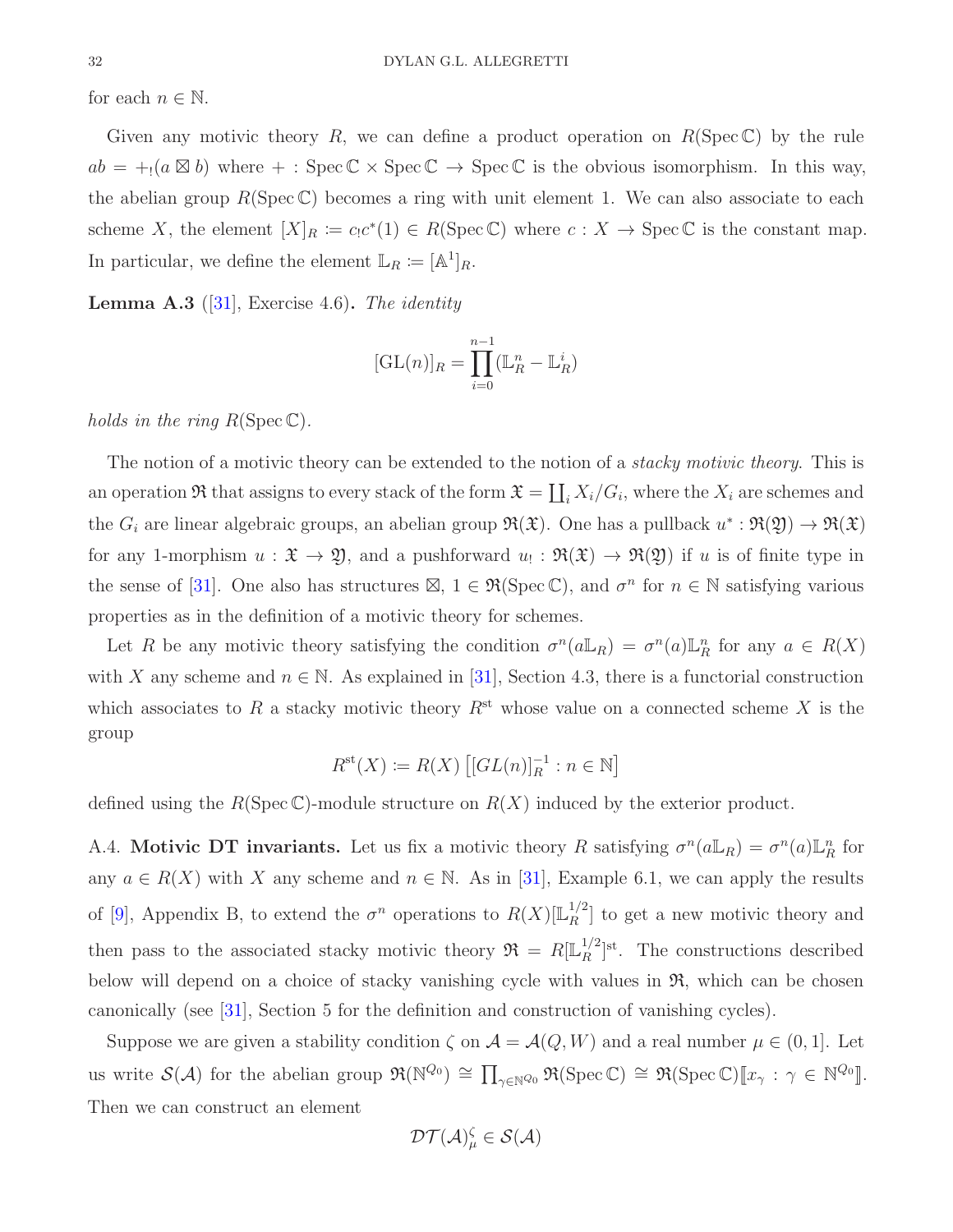called the Donaldson-Thomas function. The precise definition of this object is rather technical, and therefore we will only sketch the construction here, referring to [\[31\]](#page-36-14) for further details. To begin, we equip the abelian group  $\mathcal{S}(\mathcal{A}) \cong \mathfrak{R}(\mathrm{Spec}\,\mathbb{C})[\![x_\gamma : \gamma \in \mathbb{N}^{Q_0}]\!]$  with an auxiliary product \*. It is the unique  $\mathfrak{R}(\text{Spec }\mathbb{C})$ -bilinear continuous product defined on generators by

$$
x_{\alpha} * x_{\beta} = \mathbb{L}_{R}^{\langle \alpha, \beta \rangle/2} \cdot x_{\alpha + \beta}.
$$

Associated to the category A, there is an associative algebra  $\mathcal{H}(\mathcal{A})$  known as the Ringel-Hall algebra, and there is an algebra homomorphism

$$
\mathcal{I}:\mathcal{H}(\mathcal{A})\rightarrow\mathcal{S}(\mathcal{A})
$$

known as the *integration map*. (To be somewhat more precise, the map  $\mathcal I$  that we consider here is the composition of the integration map defined in [\[31\]](#page-36-14) with the pushforward along the map dim sending a  $\mathbb{C}Q$ -module to its dimension vector.) As explained in Section 6.3 of [\[31\]](#page-36-14), there is an element  $\delta_{\mu}^{\zeta} \in \mathcal{H}(\mathcal{A})$  naturally associated to each slope  $\mu \in (0,1]$ . We define  $\mathcal{DT}(\mathcal{A})_{\mu}^{\zeta}$  to be the unique element of  $\mathcal{S}(\mathcal{A}) \cong \mathfrak{R}(\mathrm{Spec}\,\mathbb{C})[\![x_\gamma:\gamma\in\mathbb{N}^{Q_0}]\!]$  with constant term zero such that

$$
\mathcal{I}(\delta_\mu^\zeta) = \mathrm{Sym} \left( \mathcal{DT}(\mathcal{A})_\mu^\zeta \right)
$$

where  $\text{Sym}(a) \coloneqq \sum_{n \in \mathbb{N}} \text{Sym}^n(a)$ . It follows from Lemma 6.3 of [\[31\]](#page-36-14) that such an element  $\mathcal{DT}(\mathcal{A})^{\zeta}_{\mu}$ is well defined.

A.5. The wall-crossing formula. We can now formulate a version of the wall-crossing formula for motivic DT invariants.

<span id="page-32-0"></span>**Theorem A.1** ([\[9\]](#page-35-12), Proposition 6.23 and [\[31\]](#page-36-14), Section 6.5). Let  $D \subset (0,1]$  be an interval. Then the product

$$
\prod_{\mu\in D} \mathcal{I}(\delta_\mu^\zeta)\in \mathcal{S}(\mathcal{A})
$$

is constant as the stability condition  $\zeta$  varies, provided there is no semistable object in A whose slope enters or leaves the interval D. Here the product is taken with respect to the multiplication  $*$ in order of decreasing slopes.

The infinite product appearing in Theorem [A.1](#page-32-0) is well defined because for every  $\gamma \in \mathbb{N}^{\mathbb{Q}_0}$ , only finitely many factors contribute to its  $\gamma$ -component in  $\mathcal{S}(\mathcal{A}) \cong \prod_{\gamma \in \mathbb{N}^{Q_0}} \Re(\text{Spec } \mathbb{C}).$ 

Some remarks are in order as the statement of Theorem [A.1](#page-32-0) differs slightly from the wall-crossing formula proved in [\[9\]](#page-35-12) and reviewed in [\[31\]](#page-36-14). First of all, these references consider arbitrary modules over the Jacobian algebra whereas we consider only nilpotent modules. In fact, the proof of the wall-crossing formula for nilpotent modules is essentially the same; one simply replaces all moduli stacks of quiver representations by the corresponding stacks of nilpotent representations.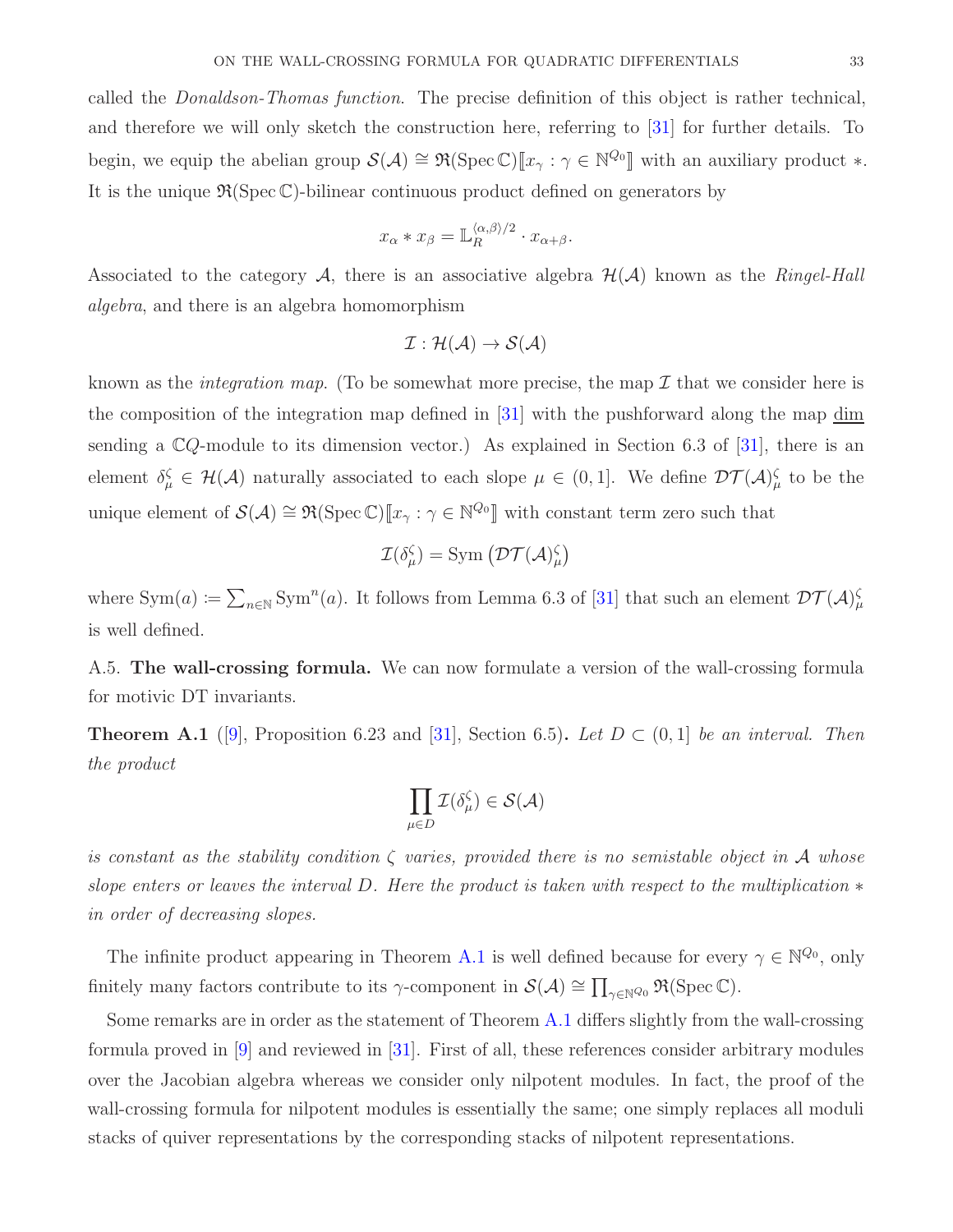Another difference between Theorem [A.1](#page-32-0) and the wall-crossing formulas formulated in [\[9\]](#page-35-12) and [\[31\]](#page-36-14) is that we take the product over slopes in an interval  $D \subset (0, 1]$  whereas [\[9\]](#page-35-12) and [\[31\]](#page-36-14) take the product over all slopes. Again, the idea of the proof is the same. In the proof of Theorem [A.1,](#page-32-0) one considers objects of  $\mathcal A$  whose Harder-Narasimhan factors have slopes contained in the interval  $D$ . (See [\[31\]](#page-36-14) for details on the Harder-Narasimhan filtration and the proof of the wall-crossing formula.)

A.6. Quasi-classical limit. As explained in [\[31\]](#page-36-14), Example 5.7, there is a motivic theory R that associates to a variety X the Grothendieck group of the category  $D^b(\text{MMHM}(X))$  of "monodromic mixed Hodge modules" on X. We refer to  $[10]$  for a more detailed description of this category. We can upgrade this R to a stacky motivic theory  $\Re$  as above and view the wall-crossing formula as an identity in the group  $\mathcal{S}(\mathcal{A}) = \mathfrak{R}(\mathbb{N}^{\mathbb{Q}_0})$ .

Let us write  $\mathcal{T}(\mathcal{A}) = \mathbb{Z}((q^{1/2}))[x_i : i \in Q_0]$ . In Section 1.3 of [\[10\]](#page-35-16), the authors associate to each object  $\mathcal{L} \in D^b(\text{MMHM}(\mathbb{N}^{\mathcal{Q}_0}))$ , a formal power series

$$
\mathcal{Z}(\mathcal{L}) = \sum_{\gamma \in \mathbb{N}^{Q_0}} \chi(\mathcal{L}_{\gamma}, q^{1/2}) \cdot x_{\gamma} \in \mathcal{T}(\mathcal{A})
$$

where for each  $\gamma \in \mathbb{N}^{\mathcal{Q}_0}$  we have  $\chi(\mathcal{L}_{\gamma}, q^{1/2}) \in \mathbb{Z}((q^{1/2}))$  and  $x_{\gamma} := \prod_i x_i^{\gamma_i}$  $\hat{i}$ . This operation  $\mathcal{Z}$  provides a map from a subgroup of  $\mathcal{S}(\mathcal{A})$  to  $\mathcal{T}(\mathcal{A})$ . In the terminology of [\[10\]](#page-35-16), the category  $\mathcal{A} = \mathcal{A}(Q, W)$ of nilpotent modules over the Jacobian algebra of the quiver with potential  $(Q, W)$  is a Serre subcategory of the category of all finite-dimensional modules over the Jacobian algebra. The integrality theorem proved in [\[10\]](#page-35-16) therefore implies that for a generic stability condition  $\zeta$  on  $\mathcal{A}$ , one has an identity

$$
\mathcal{Z}(\mathcal{I}(\delta^{\zeta}_{\mu})) = \text{EXP}\left(\sum_{0 \neq \gamma \in \Lambda_{\mu}^{\zeta}} \frac{\Omega_{\gamma}^{\zeta}(q^{-1/2})}{q^{1/2} - q^{-1/2}} \cdot x_{\gamma}\right).
$$

Here  $\Omega^{\zeta}_{\gamma}(q^{1/2})$  is a Laurent polynomial in  $q^{1/2}$  called the *refined BPS invariant* for  $\gamma$  and  $\zeta$ , and EXP denotes the *plethystic exponential*. The latter is a homomorphism from the additive group  $\mathfrak{m} \subset \mathbb{Z}(q^{1/2})[\![x_i : i \in Q_0]\!]$  of series with constant term zero to the multiplicative group  $1+\mathfrak{m}$  defined by the rule

$$
\text{EXP}\left(f(q^{1/2}) \cdot x_{\gamma}\right) = \exp\left(\sum_{n=1}^{\infty} \frac{1}{n} f(q^{n/2}) \cdot x_{n\gamma}\right)
$$

for any  $f(q^{1/2}) \in \mathbb{Z}(q^{1/2})$  and  $\gamma \in \mathbb{N}^{Q_0}$ .

Just as we defined an auxiliary product  $*$  on  $\mathcal{S}(\mathcal{A})$ , we can define an auxiliary product, also denoted  $*$ , on the ring  $\mathcal{T}(\mathcal{A})$ . It is the unique  $\mathbb{Z}(\!(q^{1/2})\!)$ -bilinear continuous product defined on basis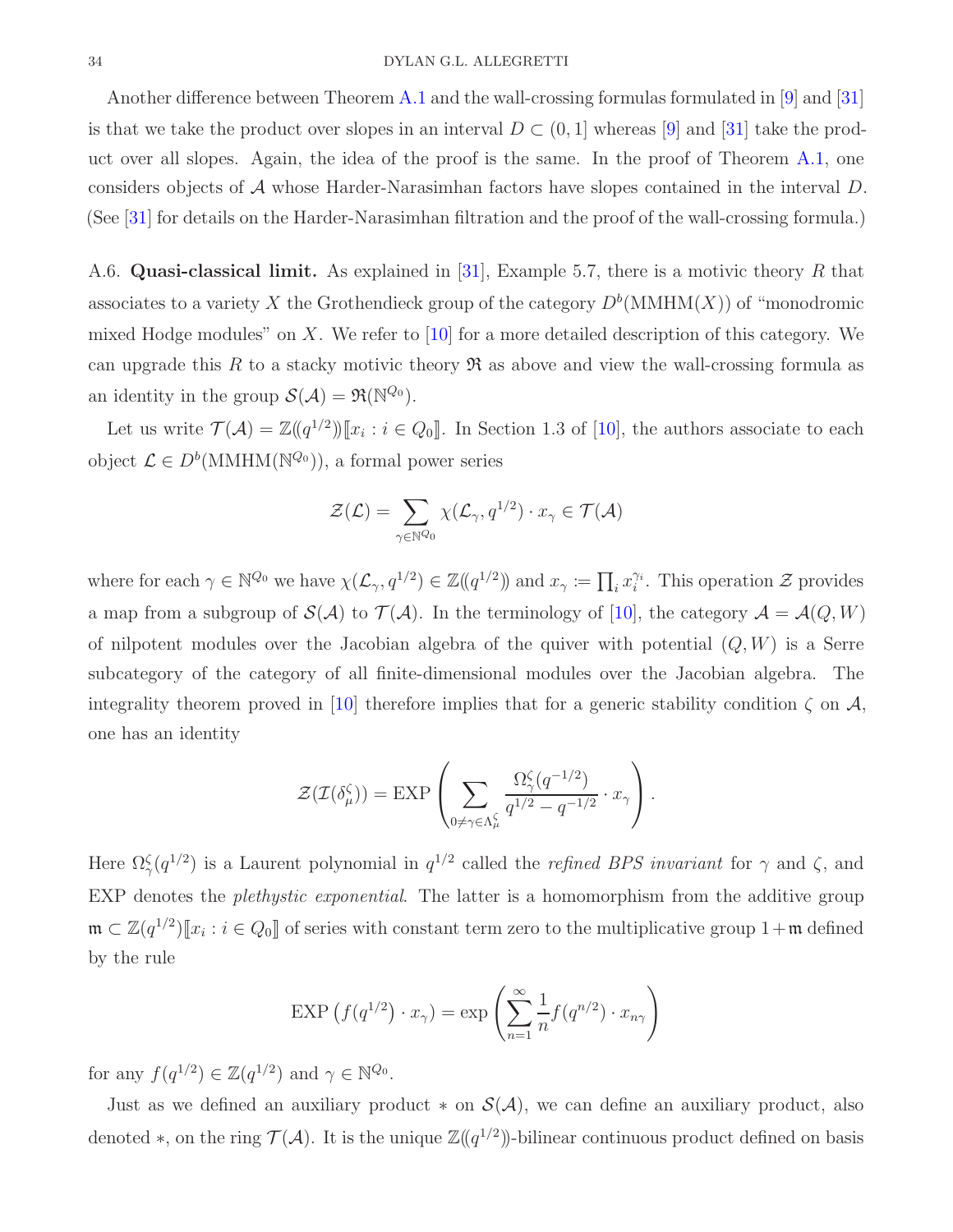elements by

$$
x_{\alpha} * x_{\beta} = (-q^{1/2})^{\langle \alpha, \beta \rangle} \cdot x_{\alpha + \beta}.
$$

Then map  $\mathcal Z$  preserves the  $*$  products. Note that by skew-symmetry of the pairing  $\langle -, - \rangle$ , one has  $x_{\alpha} * x_{\beta} = q^{\langle \alpha, \beta \rangle} \cdot x_{\beta} * x_{\alpha}$ . There is an automorphism  $S_{\mu}^{\zeta}$  of the algebra  $\mathcal{T}(\mathcal{A})$  with respect to the product  $*$  given by conjugation with  $\mathcal{Z}(\mathcal{I}(\delta_{\mu}^{\zeta}))$ :

$$
\mathbf{S}_{\mu}^{\zeta}(a) = \mathcal{Z}(\mathcal{I}(\delta_{\mu}^{\zeta})) * a * \mathcal{Z}(\mathcal{I}(\delta_{\mu}^{\zeta}))^{-1}.
$$

For a generic stability condition  $\zeta$ , it follows from the definition of the plethystic exponential and the commutation relation for ∗ that this automorphism acts on basis elements by

$$
\mathbf{S}_{\mu}^{\zeta}(x_{\beta}) = x_{\beta} * \text{EXP}\left(-\sum_{0 \neq \gamma \in \Lambda_{\mu}^{\zeta}} q^{-1/2} [\langle \beta, \gamma \rangle]_{q^{-1}} \Omega_{\gamma}^{\zeta}(q^{-1/2}) \cdot x_{\gamma}\right)
$$

where we have introduced the *quantum integer*  $[n]_t := \frac{t^{n}-1}{t-1} = 1+t+\cdots+t^{n-1}$ . Using the definition, one can compute the plethystic exponential explicitly, and in the quasi-classical limit  $q^{1/2} \to 1$ , one finds

$$
\mathbf{S}_{\mu}^{\zeta}(x_{\beta}) = x_{\beta} * \prod_{0 \neq \gamma \in \Lambda_{\mu}^{\zeta}} (1 - x_{\gamma})^{\Omega_{\zeta}(\gamma) \cdot \langle \beta, \gamma \rangle}
$$

where we have written  $\Omega_{\zeta}(\gamma) = \Omega_{\gamma}^{\zeta}(1)$ . Taking this quasi-classical limit in Theorem [A.1,](#page-32-0) we obtain the following version of the wall-crossing formula.

<span id="page-34-0"></span>**Theorem A.2.** Let  $D \subset (0,1]$  be an interval. Suppose  $\zeta_t$ ,  $t \in [0,1]$ , is a path in the space of stability conditions with generic endpoints and there is no semistable object with slope in the boundary of D for any  $\zeta_t$ . Then we have

$$
\prod_{\mu\in D}\mathbf{S}_\mu^{\zeta_0}=\prod_{\mu\in D}\mathbf{S}_\mu^{\zeta_1}
$$

in Aut  $\mathbb{Z}[\![x_i : i \in Q_0]\!]$ . Here the products are taken in order of decreasing slopes.

A.7. Link with quadratic differentials. As explained in [\[8\]](#page-35-4), a tagged triangulation  $\tau$  of a marked bordered surface  $(S, M)$  determines an associated quiver with potential  $(Q(\tau), W(\tau))$ , and the domain  $\mathcal{C}_{\tau} \subset \mathcal{Q}^{\pm}(\mathbb{S}, \mathbb{M})$  in the moduli space of quadratic differentials embeds naturally into the space of stability conditions on  $\mathcal{A} = \mathcal{A}(Q(\tau), W(\tau))$ . If  $\phi \in \mathcal{C}_{\tau}$  is a quadratic differential and  $\zeta$ is the corresponding stability condition on A, then there is an isomorphism  $\Gamma_{\phi} \cong \mathbb{Z}^{Q(\tau)_0}$ , and the period map  $Z_{\phi}$  coincides with the central charge  $Z_{\zeta}$  under this isomorphism. In particular, if  $\phi$  is generic then so is  $\zeta$ . By Theorem 1.4 of [\[8\]](#page-35-4), the invariant  $\Omega_{\phi}(\gamma)$  coincides with  $\Omega_{\zeta}(\gamma)$  where we use the same notation for a class in  $\Gamma_{\phi}$  and the corresponding element of  $\mathbb{Z}^{Q(\tau)_0}$ . If the boundary rays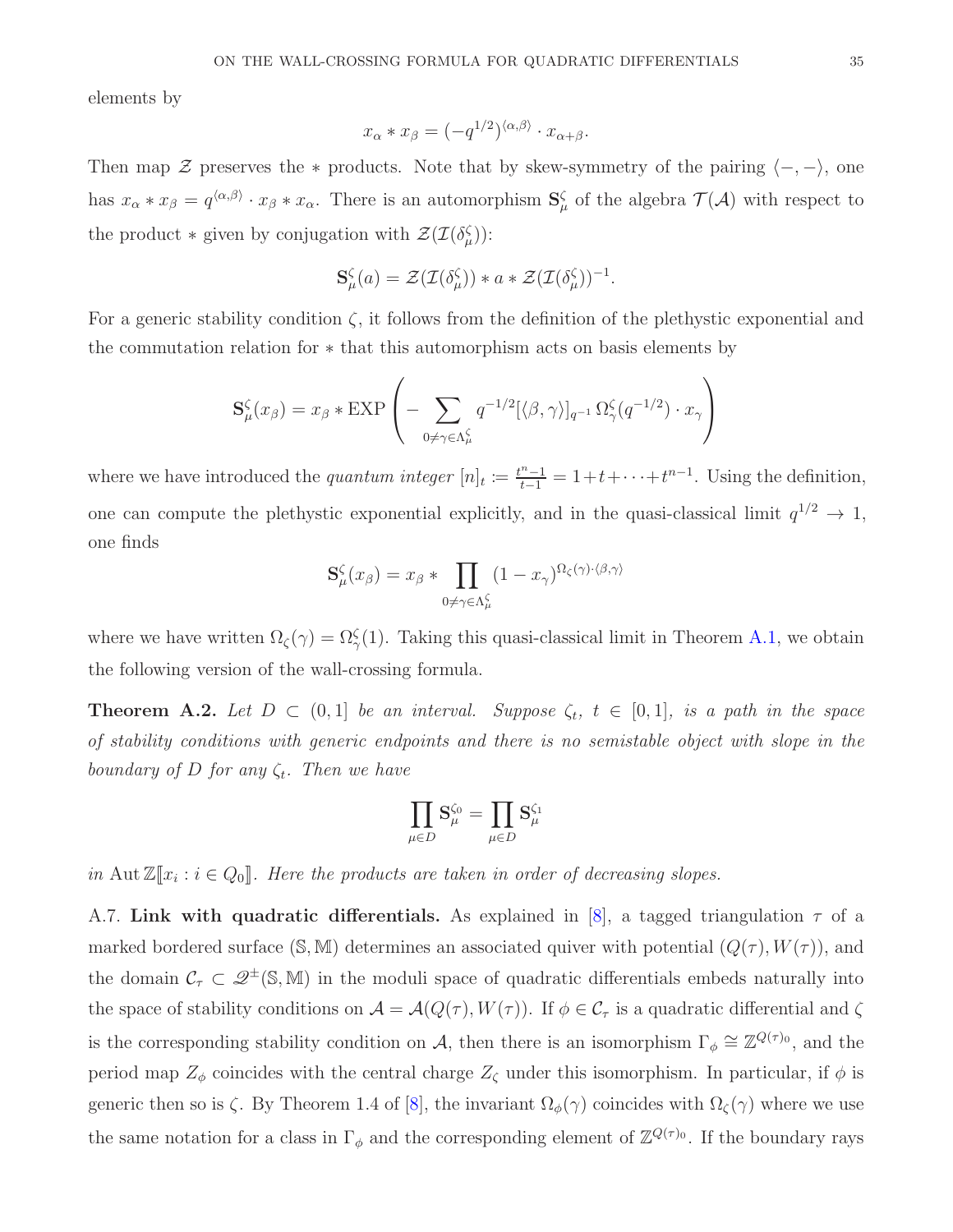of a convex sector  $\Delta \subset \mathbb{C}^*$  are non-active for the differential  $\phi$  and  $D \subset (0,1]$  is the set of phases of rays in  $\Delta$ , then one can show as in Lemma 11.4 of [\[8\]](#page-35-4) that there is no semistable object for  $\zeta$  with slope in the boundary of D. Hence Theorem [5.1](#page-21-1) follows from Proposition [5.2](#page-21-0) and Theorem [A.2.](#page-34-0)

#### **REFERENCES**

- <span id="page-35-8"></span><span id="page-35-6"></span>1. Allegretti, D.G.L. (2019). Voros symbols as cluster coordinates. Journal of Topology, 12(4), 1031–1068.
- <span id="page-35-10"></span>2. Allegretti, D.G.L. (2021). Stability conditions, cluster varieties, and Riemann-Hilbert problems from surfaces. Advances in Mathematics, 380, 107610.
- <span id="page-35-11"></span>3. Aoki, T., Iwaki, K., and Takahashi, T. (2019). Exact WKB analysis of Schrödinger equations with a Stokes curve of loop type. Funkcialaj Ekvacioj, 62(1), 1–34.
- 4. Atiyah, M.F. (1971). Riemann surfaces and spin structures. Annales Scientifiques de l'École Normale Supérieure, 4(1), 47–62.
- <span id="page-35-14"></span><span id="page-35-3"></span>5. Bridgeland, T. (2007). Stability conditions on triangulated categories. Annals of Mathematics, 166(2), 317–345.
- <span id="page-35-7"></span>6. Bridgeland, T. (2018). Hall algebras and Donaldson-Thomas invariants. Algebraic Geometry: Salt Lake City 2015, 75–100.
- 7. Bridgeland, T. (2019). Riemann-Hilbert problems from Donaldson-Thomas theory. Inventiones mathematicae,  $216(1), 69-124.$
- <span id="page-35-4"></span>8. Bridgeland, T. and Smith, I. (2015). Quadratic differentials as stability conditions. Publications Mathématiques de l'Institut des Hautes Études Scientifiques,  $121(1)$ , 155–278.
- <span id="page-35-12"></span>9. Davison, B. and Meinhardt, S. (2015). Donaldson-Thomas theory for categories of homological dimension one with potential. arXiv:1512.08898 [math.AG].
- <span id="page-35-16"></span>10. Davison, B. and Meinhardt, S. (2020). Cohomological Donaldson-Thomas theory of a quiver with potential and quantum enveloping algebras. Inventiones mathematicae, 221, 777–871.
- <span id="page-35-9"></span>11. Delabaere, E., Dillinger, H., and Pham, F. (1993). Résurgence de Voros et périodes des courbes hyperelliptiques. Annales de l'Institut Fourier, 43(1), 163–199.
- <span id="page-35-15"></span>12. Derksen, H., Weyman, J., and Zelevinsky, A. (2008). Quivers with potentials and their representations I: Mutations. Selecta Mathematica, 14(1), 59–119.
- <span id="page-35-0"></span>13. Eskin, A. and Masur, H. (2001). Asymptotic formulas on flat surfaces. Ergodic Theory and Dynamical Systems, 21(2), 443–478.
- <span id="page-35-1"></span>14. Eskin, A., Masur, H., and Zorich, A. (2003). Moduli spaces of Abelian differentials: the principal boundary, counting problems, and the Siegel-Veech constants. Publications Mathématiques de l'Institut des Hautes Études Scientifiques,  $97(1)$ , 61-179.
- <span id="page-35-2"></span>15. Eskin, A., Mirzakhani, M., and Mohammadi, A. (2015). Isolation, equidistribution, and orbit closures for the  $SL(2,\mathbb{R})$  action on moduli space. Annals of Mathematics,  $182(2)$ , 673–721.
- <span id="page-35-5"></span>16. Fock, V.V. and Goncharov, A.B. (2006). Moduli spaces of local systems and higher Teichmüller theory. Publications Mathématiques de l'Institut des Hautes Études Scientifiques,  $103(1)$ , 1–211.
- <span id="page-35-13"></span>17. Fock, V.V. and Goncharov, A.B. (2009). Cluster ensembles, quantization and the dilogarithm. Annales Scientifiques de l'École Normale Supérieure,  $42(6)$ , 865–930.